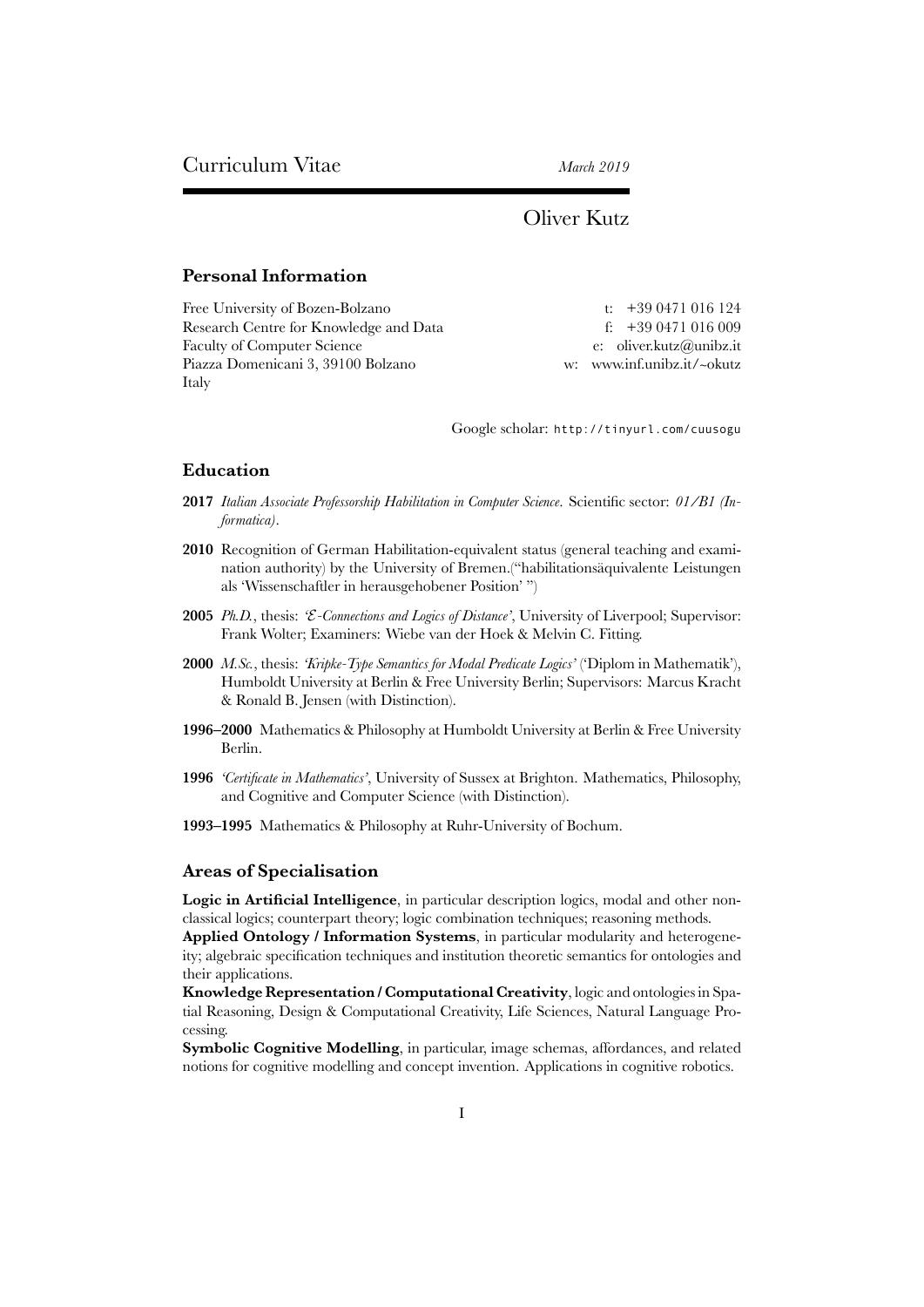### **Professional Highlights**

- **Publications.** *Google Scholar:* Citations 3029; h-index 25; i10-index 57; highest ranked CS Assistant Professor, 9th amongst all (including tenured) CS professors, and 18th overall at **unibz**. More than 80 publications in books and peer reviewed international journals, conferences and workshops. Highlights include: Artificial Intelligence, Handbook of the Philosophy of Logic, Logica Universalis, J. on Data Semantics, Studia Logica, ACM Transactions on Computational Logic, Applied Ontology, J. of Applied Non-Classical Logic, J. of Biomedical Semantics, KR, ECAI, FOIS, IJCAI, AAAI, K-CAP.
- **Teaching.** Universities of Berlin, Leipzig, Liverpool, Manchester, Bremen, Magdeburg, and Bolzano; at the European Summer School for Logic, Language and Information (ESSLLI); at the Indian Logic School; at the School of Universal Logic; in the European Master Program on Computational Logic (EMCL), at the Institute of Advanced Study Melbourne.
- **Supervision.** President, PhD qualifying examination committee, ICT Doctoral School, University of Trento (2011); PhD student supervision at the Universities of Bremen, Magdeburg, and Bolzano; examination experience at all levels.
- **Scientific Impact & Funding.** Co-designer of the logic underlying the web ontology language OWL 2 DL, the logic combination technique of E-connections, the heterogeneous ontology language DOL. PI or co-PI of **unibz** projects STELLA, LOGIS, CREED, CIAO, and COCO. Principal Investigator in Spaceportal/Ontohub (Bremen), EU FP7 Project COINVENT 'Concept Invention Theory' [2.7 Million Euro total] and the DAAD-MIUR project SCORE.
- **Standardisation.** Co-project leader of the OMG standardisation initiative "OntoIOp" concerning heterogeneous ontology integration and interoperability (DOL language), formally adopted in 2016, finalised in 2018. A global effort with currently over 40 experts involved worldwide.
- **Organisation.** Co-Chair of the Summer of Knowledge 2020 (**unibz**) and General Chair of EKAW 2020 and of FOIS 2018; PC chair of FOIS-2014; General Chair of JOWO 16 and ISAO 16; General and Local Chair of JOWO 2017; Organiser and PC chair of over 20 international workshops; member of the steering committees of the Workshops on Modular Ontologies (WoMO) and the Workshops on Concept Invention (C3GI). Founding member of the International Association for Ontology and its Applications (IAOA), elected member of the IAOA Executive Council and currently Vice-President of the IAOA.
- **Editor.** Member of the Editorial Board of Applied Ontology and Associate Editor of CEUR; Special Issue of Applied Ontology on 'Modular Ontologies'; more than ten conference proceedings published with IOS press (FOIS and WoMO) and CEUR (SHAPES, WoMO, FOfAI, CAOS, JOWO); co-editor of a volume on 'Concept Invention Theory' (Springer).
- **Program Committees.** More than 60 major international conferences and workshops, e.g. KR, IJCAI, ECAI, AAAI, FOIS, ISWC, ESWC, DL, OWLED, AIMSA.
- **Collaboration.** Strong collaborations working with internationally renowned groups at Bremen, Magdeburg, Liverpool, Edinburgh, Manchester, Oxford, Cambridge, London, Trento, Milan, Barcelona, Toronto, Brasília, Geneva, amongst others.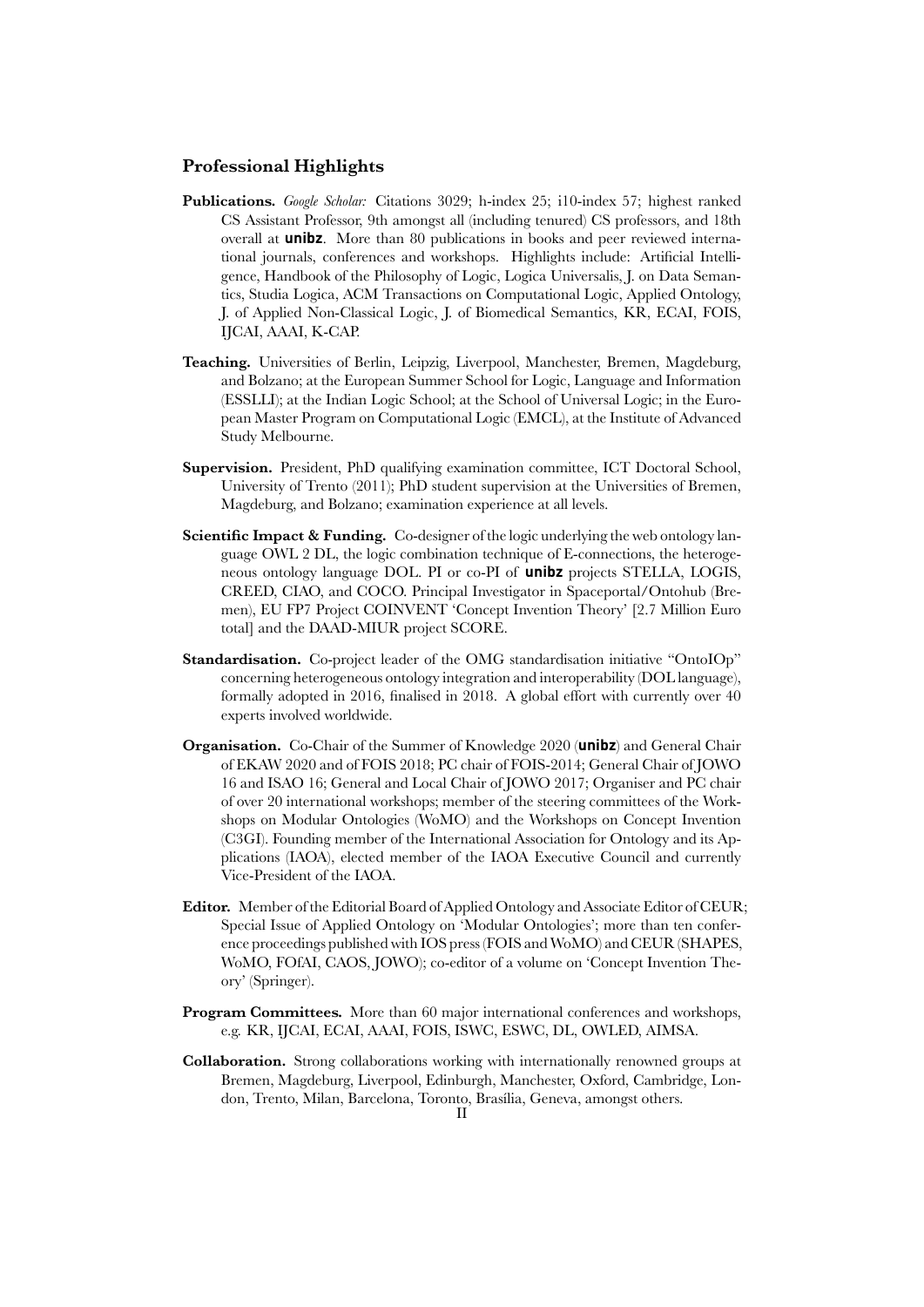### **Professional Experience**

**Since March 2015** Assistant Professor, KRDB Research Centre for Knowledge and Data, Free-University of Bozen-Bolzano, Italy.

**Responsibilities:** Research and teaching activity focused on the intersection of computational logic, cognitive modelling, and computational creativity. Managing several research projects including a FET Open Horizon 2020 project that moved from Magdeburg.

**February 2014–March 2015** Principal Investigator, Theoretical Computer Science group (Formal Methods and Semantics), Otto-von-Guericke University of Magdeburg, Germany.

**Responsibilities:** Research and teaching activity focused on applied ontology and concept invention. Main focus on directing the FET Open Horizon 2020 project 'COINVENT'.

**February 2007–January 2014** Postdoctoral Research Fellow, SFB/TR 8 Spatial Cognition, project 'OntoSpace', University of Bremen, Germany.

**Responsibilities:** Research and teaching activity focused on spatial logic and cognition, algebraic specification techniques, and the design of the now OMG-standardised (since 2018) Distributed Ontology Language DOL.

**October 2004–December 2006** Postdoctoral Research Associate, EPSRC project *'Extending Expressive Description Logics'*, University of Manchester, School of Computer Science, Information Management Group, UK.

**Responsibilities:** Research and teaching activity focused on extending expressive description logics underlying the OWL DL standard. Designed and published the logic SROIQ underlying the OWL 2 DL standard (with I. Horrocks and U. Sattler).

**January 2003–September 2004** Research Assistant, Logic and Computation Group, Department of Computer Science, University of Liverpool, UK.

**Responsibilities:** Research and teaching activity focused on designing multi-modal logic combination techniques, in particular involving spatial logics. Invented the influential E-connections technique as part of my PhD work.

**August 2000–December 2002** Research Assistant, DFG-project *'Combination of Modal and Description Logics for the Representation of Intensional and Dynamical Knowledge'*, Intelligent Systems Department, Leipzig.

**Responsibilities:** Research and teaching activity focused on designing multi-modal logic combination techniques; initiating PhD work; teaching logic courses.

- **1998** University teaching position for a seminar on the *Philosophy of Mathematics*, Humboldt University at Berlin. **Responsibilities:** Directing interdisciplinary teaching efforts following a teaching scholarship from Humboldt University.
- **1997–1999** Teaching Assistant, Humboldt University at Berlin. **Responsibilities:** Teaching assistant in the mathematics department.
- **1995** Teaching Assistant ('Wissenschaftliche Hilfskraft'), University of Bochum. **Responsibilities:** Teaching assistant in the philosophy department.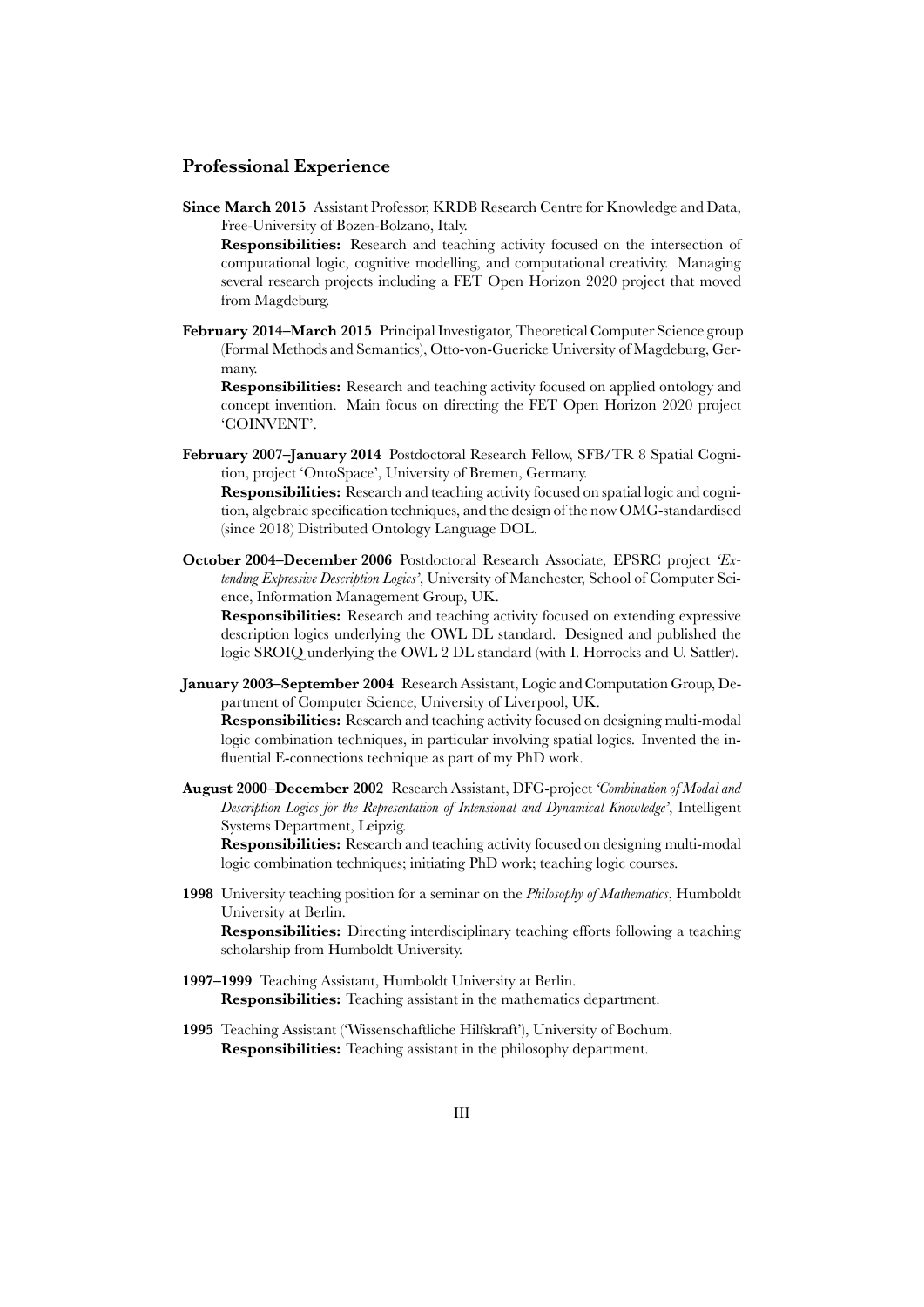# **Awards**

I have received awards for teaching efforts (Berlin), my PhD thesis (UK Finalist 2005, British Computer Society BCS), experimental modelling work (DKR 2011), and Best Papers at FOIS 2012 and at K-CAP 2017. Both Best Papers were also invited to the IJCAI best paper track.

- **2018** *IJCAI* Best paper sister conferences track (with C. Maria Keet).
- **2017** *K-CAP Best Paper Award.* Best paper at the 9th International Conference on Knowledge Capture, December 4th–6th, 2017, Austin, Texas (with C. Maria Keet).
- **2013** *IJCAI* Best paper sister conferences track (with Till Mossakowski and Christoph Lange).
- **2012** *FOIS Best Paper Award* Best paper at the 7th International Conference on Formal Ontology in Information Systems (FOIS 2012), Graz, Austria, 2012. (with Till Mossakowski and Christoph Lange).
- **2011** *2nd prize, Deep Knowledge Representation Challenge*, DKR-11, Banff, Alberta, Canada (with Janna Hastings and Till Mossakowski).
- **2005** *BCS/CPHC Distinguished Dissertations Award 2004/05* (Finalist). (http://www.bcs.org/server.php?show=conWebDoc.2842)
- **1998** *Awarded special scholarship* from the Humboldt University at Berlin for the conception of a 2 semester interdisciplinary course on the Philosophy of Mathematics.

# **Teaching | Supervision**

I have been teaching over the past 15 years in the Bachelor, Master, and PhD programs in several universities in the UK, in Germany, and in Italy. This spanned the departments of Mathematics, Computer Science, Cognitive Science, and Philosophy. I have also been teaching in several summer schools and advanced study programs over the years, across Europe, as well as in Australia, India, Lebanon, and South Africa.

- **Winter 2018** Commenced work with PhD student Guendalina Righetti newly enrolled in 2018 in the **unibz** PhD program.
- **April 2018** Maria Hedblom successfully defended her PhD at the University of Magdeburg with *Magna Cum Laude*;
- **Winter 2018/19** Lecturing at the Free-University of Bozen-Bolzano: 'Logic and Discrete Mathematics', Bachelor in Computer Science;
- **Winter 2017/18** Lecturing at the Free-University of Bozen-Bolzano: 'Logic and Discrete Mathematics', Bachelor in Computer Science;
- **Summer 2017** Lecturing at the Free-University of Bozen-Bolzano: 'Introduction to Mangement Engineering', Bachelor in Computer Science;
- **Summer 2016** Lecturing at the Free-University of Bozen-Bolzano: 'Introduction to Information Science', Bachelor in Industrial and Mechanical Engineering (Summer); 'Logic and Discrete Mathematics', 'Seminars in Data Semantics' (Winter).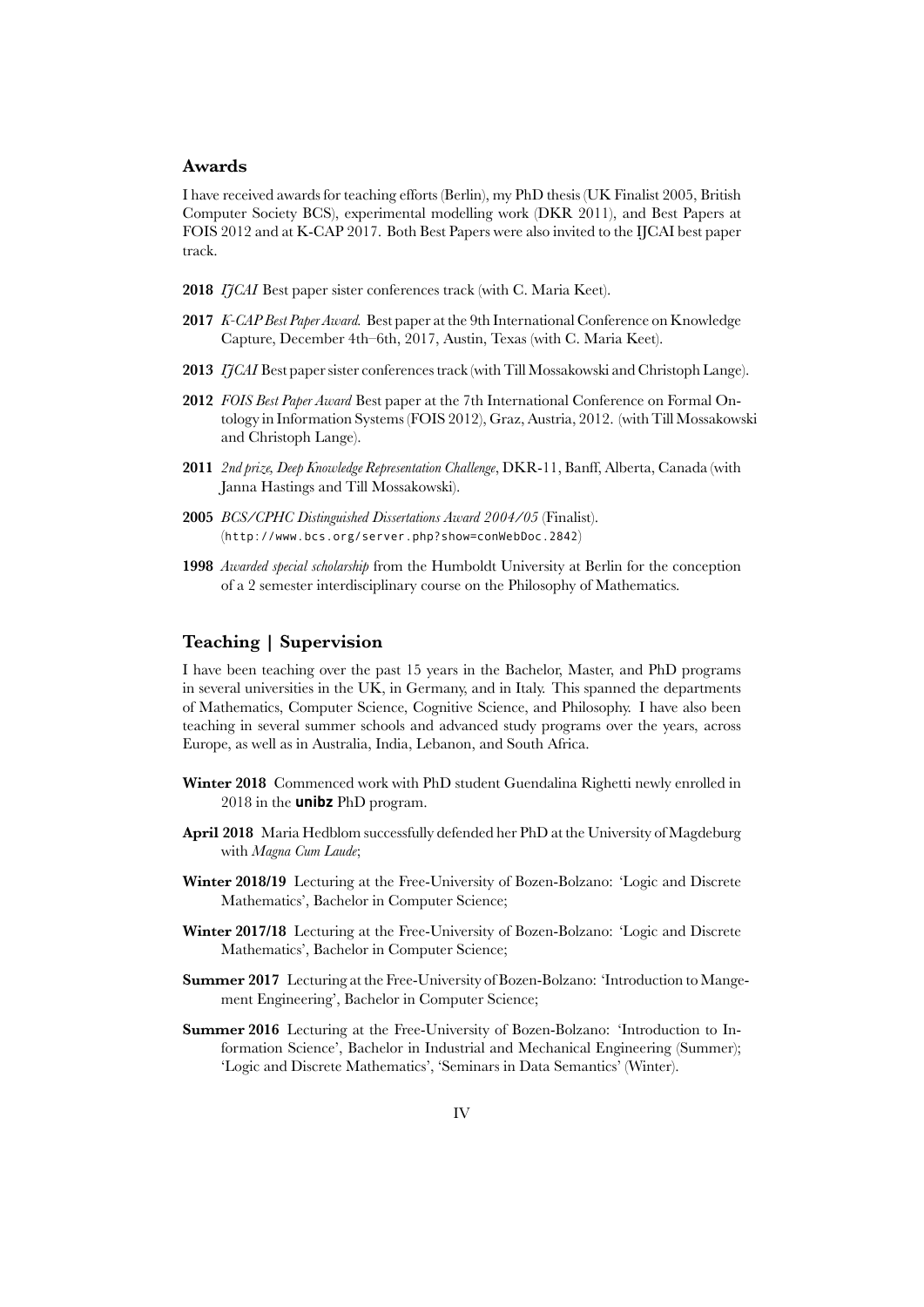- **Winter 2015** Lecturing at the Free-University of Bozen-Bolzano: 'Logic and Discrete Mathematics' (BA), 'Seminars in Data and Knowledge Engineering' (Master).
- **2014–16** Supervising 2 PhD students in Magdeburg (Madhura Thosar and Maria Hedblom); continued supervision of Maria Hedblom in Bolzano in 2015/16.
- **Summer 2015** Lecturing at the Free-University of Bozen-Bolzano: 'Introduction to Information Science', Bachelor in Industrial and Mechanical Engineering.
- **2014/15** Lecturing at the Department of Computer Science, Otto-von-Guericke University of Magdeburg: courses on 'Applied Ontology' and 'Computational Creativity' (Summer); advanced lecture on description logics and student research project (Winter).
- **2011/12** Lectures on 'From Syllogism to Common Sense: A Tour through the Logical Landscape' at University of Bremen (Philosophy/Computer Science/Mathematics Departments);
- **2011** President of the PhD Qualifying Examination Committee, January 2011. ICT Doctoral School, University of Trento (4 PhD students);
- **2010–12** Phd Supervision of Tzu-Keng Fu at University of Bremen; thesis title 'Logical Pluralism and the Geography of Thought', defended in July 2012.
- **2010** Recognition of "habilitationsäquivalente Leistungen als 'Wissenschaftler in herausgehobener Position' ": general teaching and examination authority, University of Bremen.
- **Since 2009** Lecturing ('Lehrauftrag') at the Departments of Computer Science, Philosophy & Linguistics, and Digital Media; courses on 'Vagueness in Language and Logic' and 'Information Flow and the Logic of Distributed Systems', amongst others.
- **2009** Compact course ('Blockseminar') on Heterogeneous Ontologies (Bremen/Münster);
- **2009** ESSLLI 2009 (*21st European Summer School in Logic, Language and Information, Bordeaux, July 20–31, 2009*) advanced course entitled 'Ontologies: Structuring, Modularity, and Heterogeneity' (with Stefano Borgo (Trento) and Till Mossakowski (Magdeburg)) (see http://www.informatik.uni-bremen.de/~okutz/esslli09/).
- **2003** Teaching Assistantship for *'Logic and Foundations of Computer Science'*, University of Liverpool: taught classes on set theory, logic, and elementary mathematics, and supervised exams.
- **2000–2002** Teaching Assistantship for *'Logics in Artificial Intelligence'*, University of Leipzig: taught classes on discrete mathematics, logic, and knowledge representation, and coexamined students at MA level.
- **1998** *Designed* and taught a *two semester interdisciplinary course* on the Philosophy of Mathematics, Humboldt University at Berlin.
- **1997–1999** Teaching Assistant in the Department of Mathematics (Algebraic Geometry and Number Theory), Humboldt University at Berlin.
- **1995** Teaching Assistant ('Hilfswissenschaftler') in the Department of Philosophy (Analytic Philosophy & Philosophy of Mathematics), Ruhr-University of Bochum.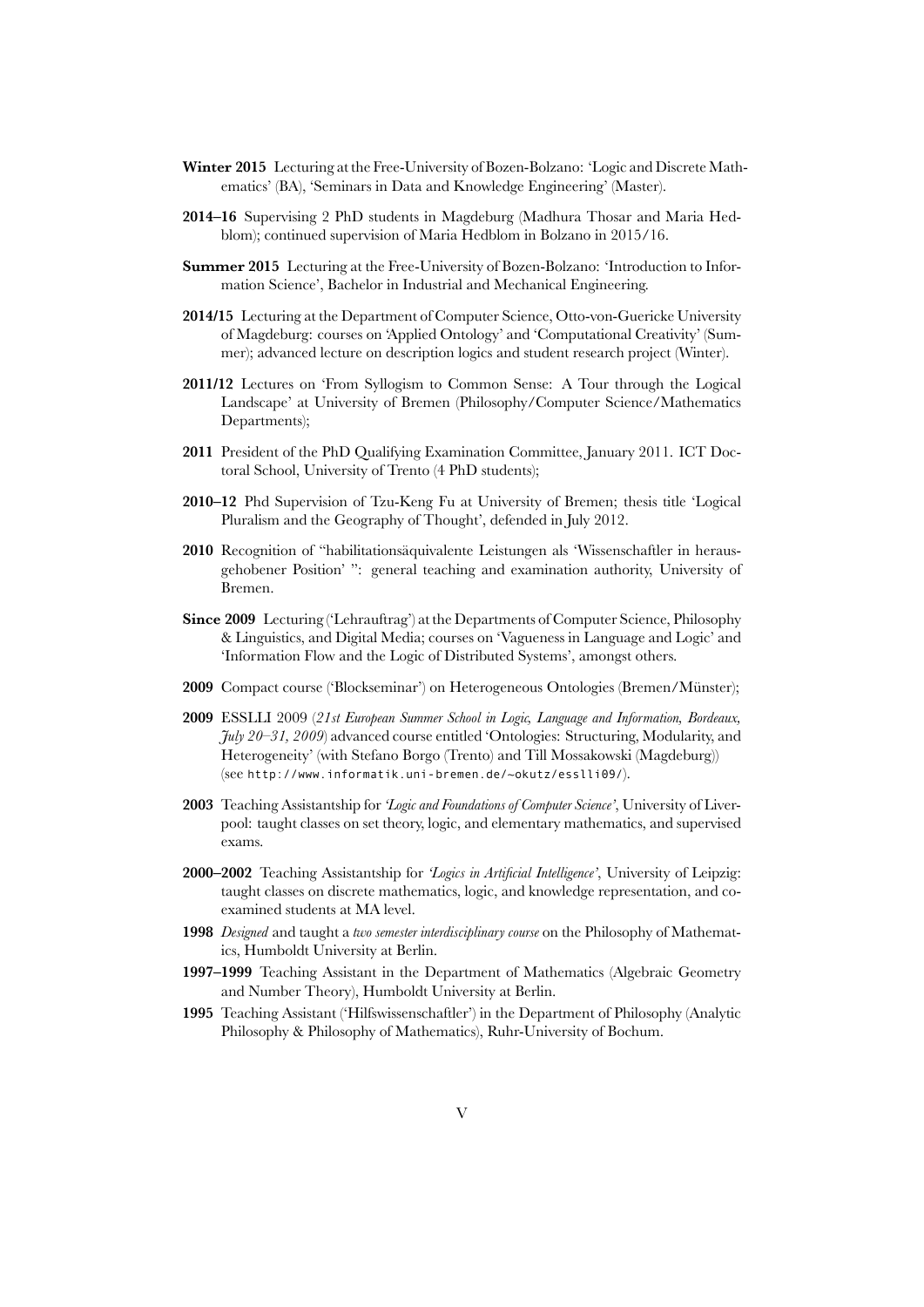# Teaching Statement.

I summarise previous and current teaching in the following two paragraphs.

# Teaching Record.

He designed and taught four courses at the European Summer School in Logic, Language and Information: 'Ontologies: Structuring, Modularity, and Heterogeneity' (ESSLLI-2009, Bordeaux, July 2009) , 'Proof Complexity of Non-Classical Logics' (ESSLLI-2010, Copenhagen, August 2010), 'The Distributed Ontology Language DOL' (ESSLLI 2016), and 'Logic, ontology and planning: the robot's knowledge' (ESSLLI 2018). He moreover gave an invited tutorial on '*E*-connections of Spatial Logics' at the Indian Logic School in 2012 (Manipal), and taught a tutorial on 'Connecting Logics' at the 4th World Congress and School on Universal Logic, Rio de Janeiro, Brazil, 2013.

He was an invited speaker at the Symposium on Ontology between Philosophy and Computer Science, affiliated to the 14th Congress of Logic, Methodology and Philosophy of Science (CLMPS-2011), Nancy, France, 2011, at the 3rd World Congress on the Square of Opposition, Beirut, Lebanon, 2012, and at the workshop on Computational Creativity, Concept Invention, and General Intelligence, C3GI at ECAI 2014, Prague, Czech Republic. He moreover gaven an invited tutorial on the DOL metalanguage at the Institute of Advanced Study at La Trobe University Melbourne in 2018.

His teaching at the University of Bremen (Lehrauftrag since 2009) focused on interdisciplinary lectures and seminars for the Departments of Computer Science, Linguistics, Philosophy, and Digital Media, including courses on 'Vagueness in Language and Logic', 'Information Flow in Distributed Systems', and 'From Syllogism to Common Sense'. He also taught a joined block seminar on 'Heterogeneous Ontologies' for students from Münster and Bremen in 2009.

At the University of Magdeburg he was teaching one lecture and one seminar per semester in the areas of formal methods, logic and KR, ontology engineering, and computational creativity.

At the Free University of Bozen-Bolzano, he was teaching a 1st year course 'Introduction to Information Science' for the BA in Industrial and Mechanical Engineering, a foundational course covering basic computer science theory and applications. He was moreover teaching seminars on 'Data Semantics', and taught 'Introduction to Management Engineering', a class dedicated to teaching students to go through the full life-cycle from a first brainstormed idea to a full product development and business plan. Recently he covers yearly the first year BA course 'Logic and Discrete Mathematics'.

He previously taught classes in the Department of Philosophy at Ruhr-University Bochum, the Departments of Mathematics and Philosophy at Humboldt University Berlin, and the Departments of Computer Science at the Universities of Leipzig and Liverpool. Topics covered include formal logic and set theory at elementary and advanced levels, history of logic, philosophy of language, as well as knowledge representation. At Humboldt University, he designed and taught a two semester interdisciplinary course on the Philosophy of Mathematics, funded by a teaching scholarship from the university.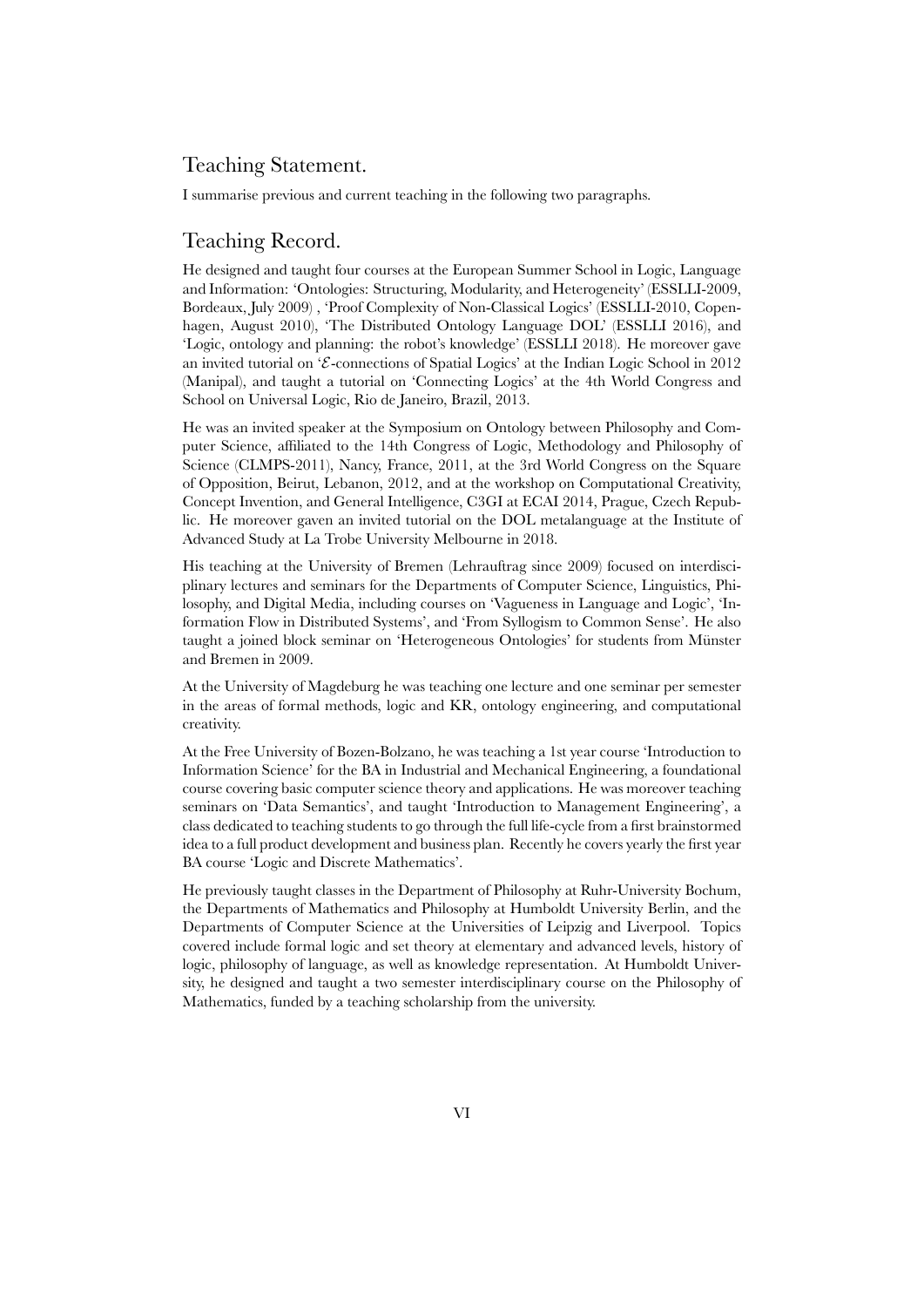# Current Teaching and Portfolio.

I aim to emphasize inclusive and participatory concepts both in seminars and lectures. Three main guidelines of my corresponding approach to teaching are:

- Emphasis on student feedback and active participation
- Emphasis on project-based teaching and discovery-based learning (examples: together with students developing topically fitting "research questions" for term-long group projects, supervising their independent work/research over the course of the term).
- Emphasis on barrier-free interaction between lecturer and students (examples: active participation during courses, self-responsible study work by the students, etc.; introduction of "joint learning charter" conceptually aligning lecturer and students as partners in learning and learning-oriented research activities/projects).

At the Free University of Bozen-Bolzano I developed from the ground-up a new course 'Introduction to Information Science' for the Bachelor of Industrial and Mechanical Engineering, taught classes on Discrete Mathematics and Logics, and several more specialised seminars on Data Semantics and Knowledge Representation.

My teaching experience can contribute to a number of Bachelor and Master programmes. My teaching interests include in particular a number of interdisciplinary topics which lend themselves well to student projects and interactive teaching methods.

Core interests and competencies in teaching are the following:

- **Basic Computer Science and Mathematics:** Discrete Mathematics; Databases; Algorithms; Computability; Management Engineering; Information Science;
- **Knowledge Representation and Reasoning:** KR languages, reasoning techniques, modularity, multi-dimensional representation, etc.
- **Logic and Formal Methods:** In particular non-classical logics, non-monotonic reasoning, abduction, description logic, modal logics, quantification, automated theorem proving, category theory, etc.
- **Applied Ontology & Semantic Web:** Ontological principles and modelling, applications, foundations of Semantic Web technologies, semantic repositories, etc.
- **AI and Cognitive Sciences:** Analogy and blending, computational models; Computational Creativity; Foundations of Concept Aquisition; Concept Invention
- **AI and Philosophy:** Analytic Philosophy; Philosophy of Mathematics; Philosophy of AI; Philosophy of Cognitive Science;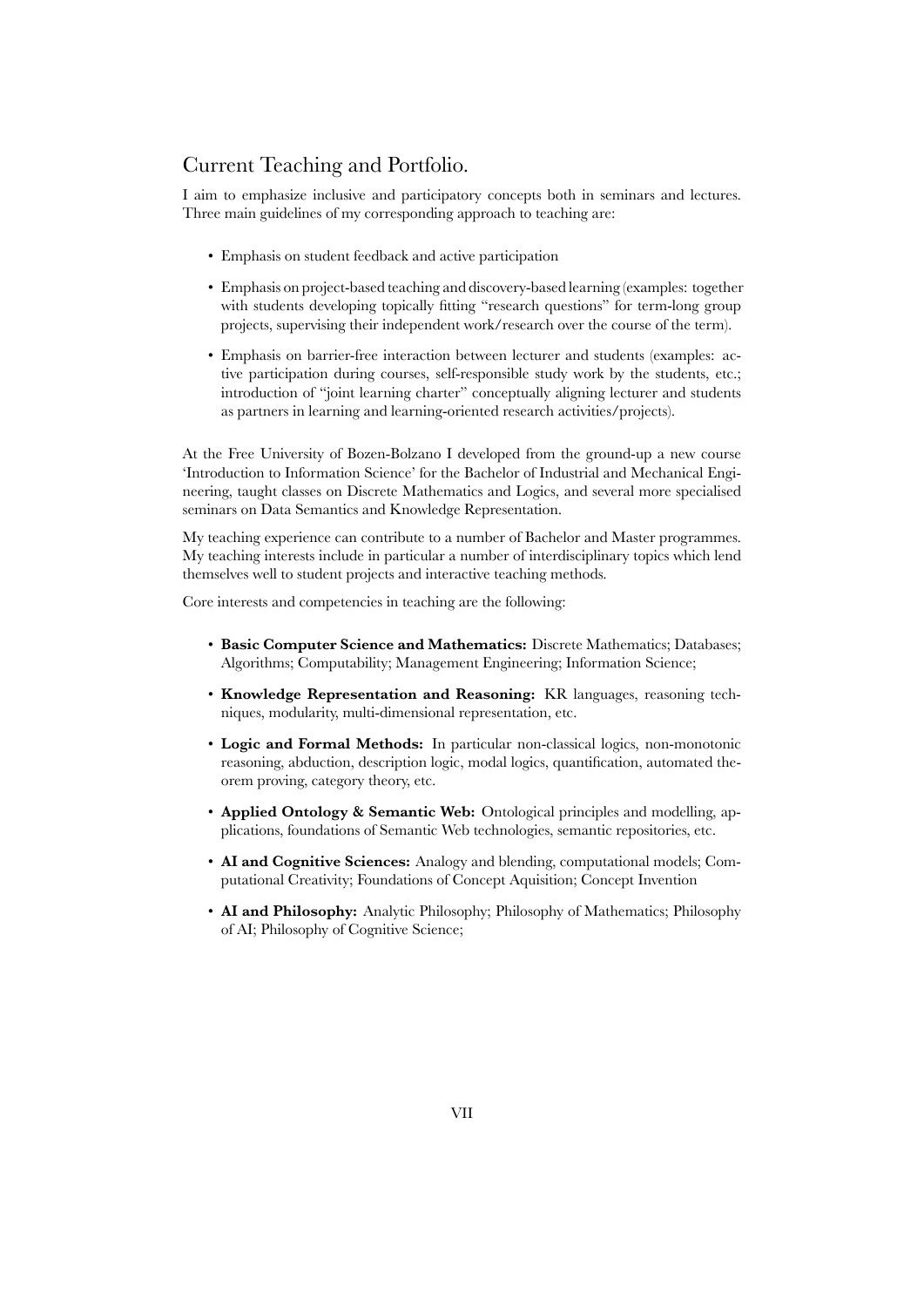# **Other Academic Resonsibilities**

### **Internal appointments**

- Member of the Lecturer's Committee of the PhD in Computer Science of the **unibz** Faculty of Computer Science (since 2016);
- Bachelor student tutor (since 2018);

# **External appointments at national and international level**

- **Editorial Board** of Applied Ontology (IOS Press).
- **Associate Editor** of CEUR (IAOA sub-series).
- International Association for Ontology and its Applications (**IAOA**): Founding Member<sup>(2009)</sup>, co-chair of the "Infrastructure Committee" (since 2010). **Executive Council** since 2012. **Vice-president of the IAOA**: elected 2015, re-elected 2018.
- **Committee President**, PhD qualifying examination committee, ICT Doctoral School, University of Trento (2011)

# **Professional Societies**

- Association for Computing Machinery (**ACM**), since 2017.
- Association for Computational Creativity (**ACC**). Member since 2016.
- Association Neural-Symbolic Learning and Reasoning (**NeSy**). Member since 2016.
- Deutsche Gesellschaft für Informatik (**GI**). Member since 2012–15.
- Scandinavian Logic Society. Member since 2011.
- Australasian Association for Logic, Member since 2010.
- Association Computability in Europe (**CiE**). Member since 2008.
- Association for Symbolic Logic (**ASL**). Member since 2000–08.
- Deutsche Vereinigung für Mathematische Logik und für Grundlagen der Exakten Wissenschaften ('German Association for Mathematical Logic and for the Foundations of the Exact Sciences') (**DVMLG**). Member since 2000.

# **Events Organised at unibz**

**(I) Summerschool**

# **ISAO 2016: The 3rd Interdisciplinary School on Applied Ontology, Bozen-Bolzano, June 27–July 1, 2016**

http://isao2016.inf.unibz.it

ISAO is the main summuer school of the International Association for Ontology and its Applications, IAOA, which happens biannually in close vicinity to the FOIS conference. It attracted about 80 participants.

### **ISAO 2020: The 5th Interdisciplinary School on Applied Ontology, Bozen-Bolzano, September, 2020**

ISAO 2020 will be organised as part of the Bolzano Summer of Knowledge 2020.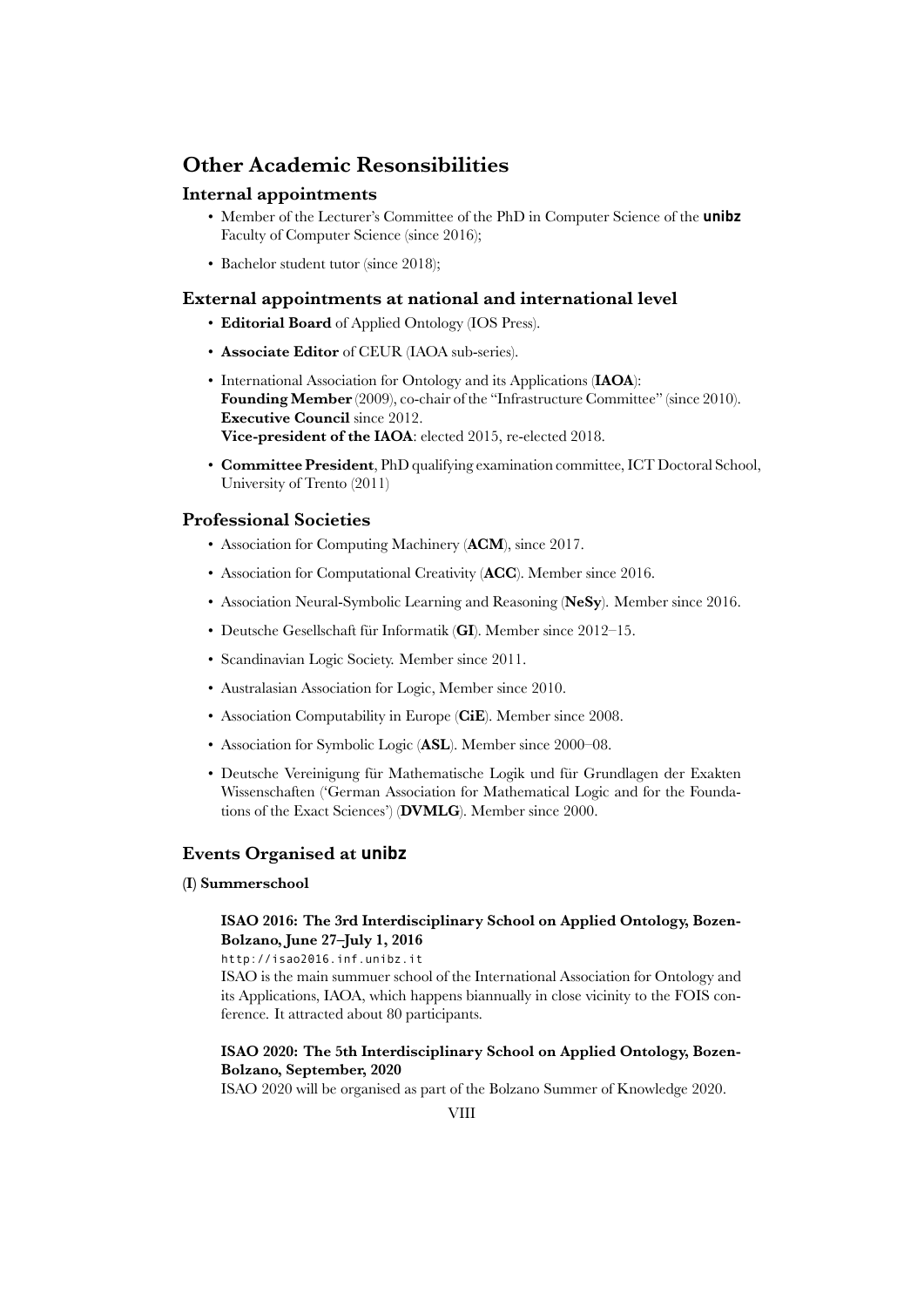#### **(II) Conferences & Workshops**

**Co-Chair**, **Summer of Knowledge 2020**: A co-location of several knowledgefocused conferences, to be held during three weeks in September 2020. Apart from a number of other participating conferences and workshops, I personally secured the participation of the following events. In addition to my role as Local Chair, for EKAW 2020 I also serve as General Chair of the conference after a successful bid in December 2018.

i) **FOIS 2020**: *11th International Conference on Formal Ontology in Information Systems*; ii) **EKAW 2020**: *22nd International Conference on Knowledge Engineering and Knowledge Management*;

iii) **ICBO 2020**: *11th International Conference on Biomedical Ontology*;

iv)) **JOWO 2020**: *The 6th Joint Ontology Workshops*;

v) **ISAO 2020**: *The The 5th Interdisciplinary School on Applied Ontology*.

# **TriCoLore 2018: Creativity | Cognition | Computation. Joint Workshops C3GI \* ISD4 \* SCORE, December 13–14, Free University of Bozen-Bolzano and EURAC Research Centre, Bozen, Italy**

https://tricolore.inf.unibz.it

TriCoLore combined the workshop C3GI on computational creativity, the workshop ISD on image schema research, and the SCORE workshop on cognitive robotics. The event could attract 5 high-profile keynote speakers, namely Marianna Bolognesi (University of Oxford), Aldo Gangemi (University of Bologna), Irene Mittelberg (University of Aachen), Alessandro Oltramari (Bosch Research, Pittsburgh), and Marija Slavkovik (University of Bergen).

### **JOWO 2017: The Joint Ontology Workshops 2017. Episode 3: The Tyrolean Autumn, September 21–23, 2017**

http://iaoa.org/jowo/

JOWO is a multi-track conference, co-locating a number of ontology-centered workshop from a broad spectrum of research fields. JOWO 2017 attracted 10 workshops running over 3 days with Kutz as local and general chair, who also co-organised two of the workshops, ISD3 and SHAPES 4.0. JOWO attracted around 100 participants. **JOWO 2020** will be organised as part ot the Bolzano Summer of Knowledge.

Further standalone workshops organised at **unibz** include:

### **ISD: The Image Schema Days, yearly since 2015.**

http://isd.inf.unibz.it

The 'Image Schema Days', organised at **unibz** yearly since 2015, focus on the notion of 'image schema' central in cognitive linguistics, and its impact in AI and KR.

# **C3GI: Computational Creativity**

http://c3gi.inf.unibz.it/archive/

The workshop on Computational Creativity, Concept Invention, and General Intelligence, C3GI, was co-located with the ESSLLI summerschool held at **unibz**. Kutz is now co-heading the steering committee of the C3GI series.

### **FOUST project.**

https://foust.inf.unibz.it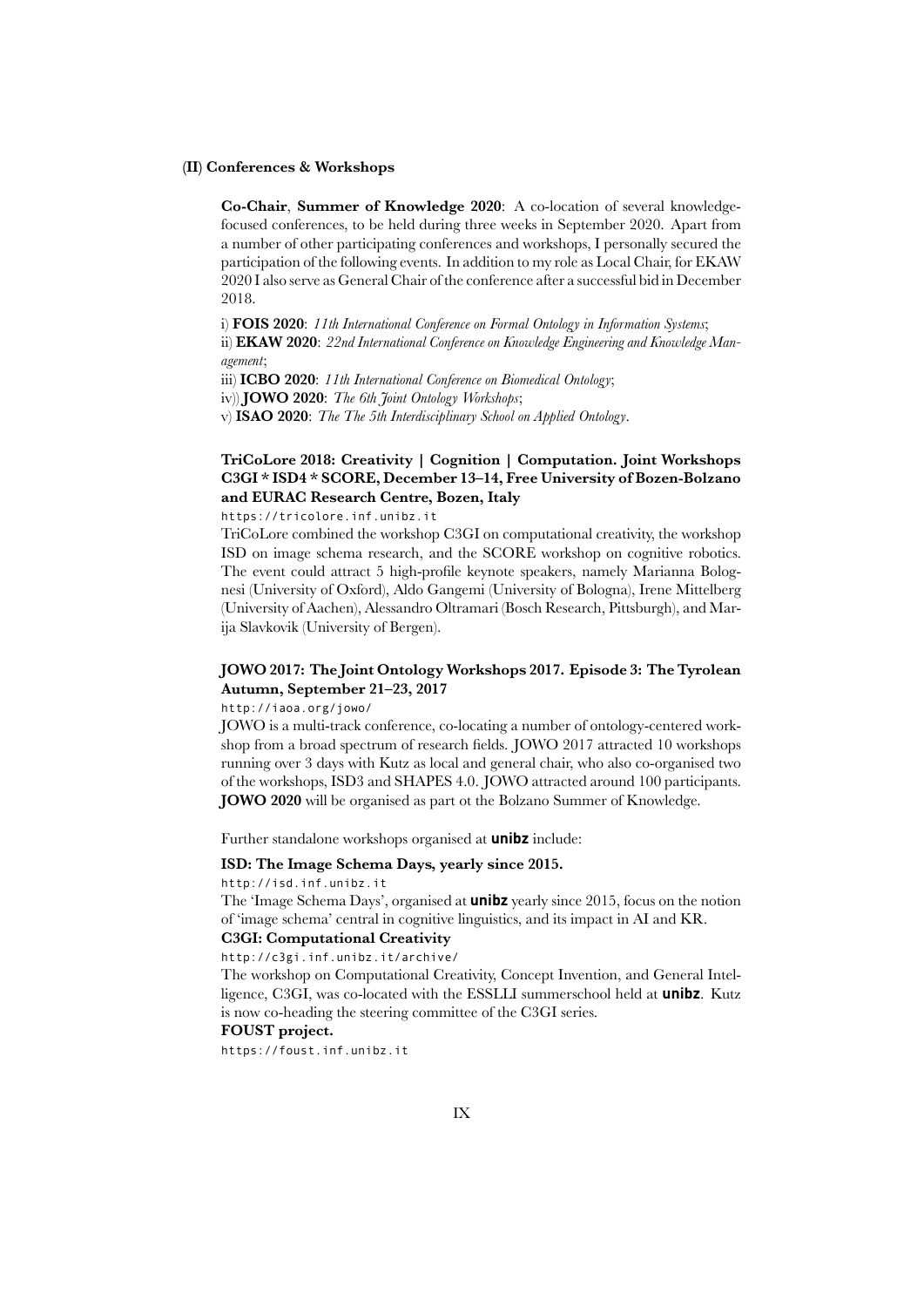The FOUST project kicked off at **unibz** in February 2017, with a second meeting during JOWO 2017 (at **unibz**) and a third meeting at FOIS 2018 (Cape Town, South Africa). It is at the same time a workshop format and a publication outlet with the goal to build a digital archive for foundational ontologies, documented in a special issue of the journal Applied Ontology, to be completed during 2019.

#### **(III) Third Mission**

### **LUNA: Lange Nacht der Forschung, 2016**

https://lunganottedellaricerca.it/de/standorte/freie-universitaet-bozen In the long night of science 2016, in the exhibition space 'Mein PC ist ein Musikgenie' we presented demos and multi-media installations on the topic of computational creativity, with a focus on music, summarising results of our FP7 research project.

**Interview with Academia, September 2017**

http://www.academia.bz.it/articles/wie-man-maschinen-das-nachdenken-beibringt The outcomes and relevance of the JOWO conference was discussed and published in an interview for Academia.

### **Interview for the organisation of TriCoLore 2018, December 2018**

https://www.unibz.it/en/news/130572-koennen-roboter-kreativ-malen In connection with the organisation of the TriCoLore event (https://tricolore. inf.unibz.it), the intersection of robotics, human cognition and creativity, and ontology research was discussed in 'Können Roboter kreativ sein?'.

### **LUNA: Lange Nacht der Forschung, 2019**

A new LUNA participation is under development in cooperation with Giancarlo Guizzardi, Enrico Franconi and Rafael Penaloza, on the topic of everyday reasoning 'La conoscenza delle cose di tutti i giorni: Comprendere e ragionare con la conoscenza di senso comune'.

#### **Third mission activities with local industry, 2018/19**

Together with Giancarlo Guizzardi and Daniele Porello (**unibz**) and Roberto Confalonieri (external consultant, Alpha, Telefonica Spain) we cooperate with (for the AlpineAlliance) **IDM Südtirol / AltoAdige** regarding the deployment of semantic technologies, modelling approaches and ontologies to the local skiing industry.

# **Professional Activities | Organised Events**

**Associate Editor**, **CEUR Online Proceedings**: Associate Editor of the http://ceur-ws. org, handling the sub-series of the IAOA Association http://ceur-ws.org/iaoa.html.

**Co-Chair**, **Summer of Knowledge 2020**: A co-location of several knowledge-focused conferences, including the *11th International Conference on Formal Ontology in Information Systems* and the *22nd International Conference on Knowledge Engineering and Knowledge Management*, Bozen-Bolzano, Italy, 2020.

**General Chair**, **EKAW 2020**: *22nd International Conference on Knowledge Engineering and Knowledge Management*, Bozen-Bolzano, Italy, September 2020.

**Local Chair**, **FOIS-2020**: *11th International Conference on Formal Ontology in Information Systems*, Bozen-Bolzano, Italy, 2020.

**General Chair**, **FOIS-2018**: *10th International Conference on Formal Ontology in Information Systems*, Cape Town, South Africa, September 2018.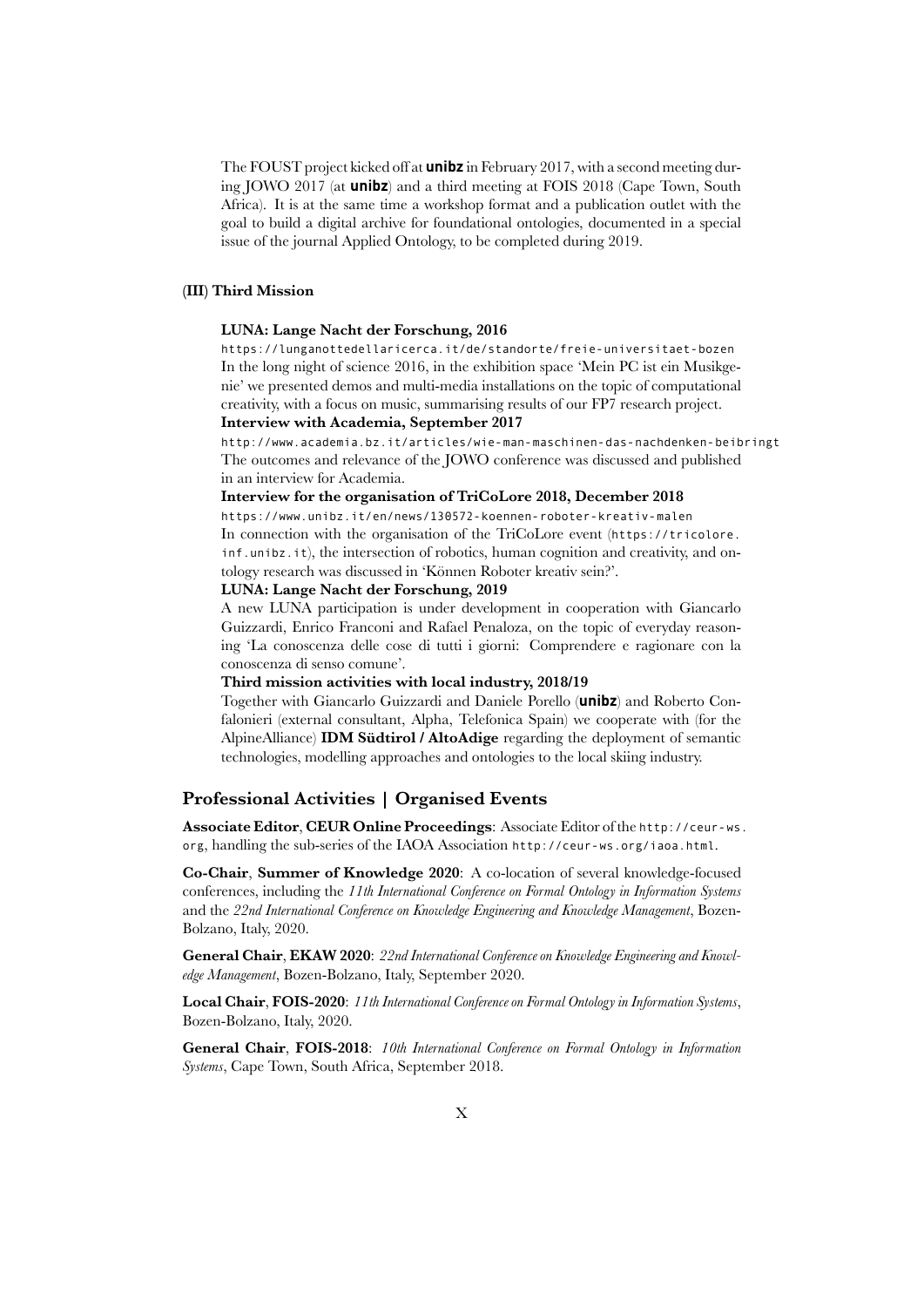**Co-Organiser** of JOWO workshops CAOS-CEX 2018 ('Cognition and Ontologies + CEX') and BOG ('Bad Ontologies') 2018, to be held at FOIS 2018. http://www.iaoa.org/jowo2018/

**Co-Organiser** of ISD4 - The 4th Image Schema Day, to be held at the Free-University of Bozen-Bolzano, Italy. http://isd.inf.unibz.it

**Co-Organiser** of cex 2017 - Workshop on Comprehensibility and Explanation in AI and ML, to be held at AIXIA 2017, University of Bari, Italy, November, 2017. https://cex. inf.unibz.it

**Co-Organiser** of C3GI 2017 - 6th International Workshop on Computational Creativity, Concept Invention, and General Intelligence. Complutense University of Madrid, Spain, December 15, 2017. https://c3gi.inf.unibz.it

**Co-Organiser** of SHAPES 4.0 - The Shape of Things, to be held at JOWO 2017, Free-University of Bozen-Bolzano, September 21-23, 2017, Bozen-Bolzano, Italy. http://shapes. inf.unibz.it

**Co-Organiser** of ISD3 - The 3rd Image Schema Day, to be held at JOWO 2017, Free-University of Bozen-Bolzano, September 21-23, 2017, Bozen-Bolzano, Italy. http://isd. inf.unibz.it

**Co-Organiser** of FOUST II - The 2nd Workshop on Foundational Ontology, to be held at JOWO 2017, Free-University of Bozen-Bolzano, September 21-23, 2017, Bozen-Bolzano, Italy. https://foust.inf.unibz.it

**Local and General Chair**, **JOWO-2017**: *3rd Joint Ontology Workshops*, Free University of Bozen-Bolzano, September 21–23, 2017.

**Co-Organiser** of FOUST - The Foundational Stance, held at Free-University of Bozen-Bolzano, February 27–28, 2017, Bozen-Bolzano, Italy. https://foust.inf.unibz.it

**Co-Organiser** of the Second International Workshop on Cognition And OntologieS (CAOS-17), held at AISB 2017, April 18–21, 2017, Bath, UK.

**Convenor:** *From Computational Creativity to Creativity Science*. An International Conference at the ZiF Centre for Interdisciplinary Research, 19–22 September 2016, Bielefeld, Germany. Keynotes by: Mark Turner, Razvan Diaconescu, Luciano Serafini, David Cope, and François Pachet.

**General Chair**, **ISAO 2016**: 3rd Interdisciplinary School on Applied Ontology, Bozen-Bolzano, June 27–July 1, 2016.

**Co-Organiser** of the 5th Computational Creativity, Concept Invention, and General Intelligence (C3GI 2016), collocated with ESSLLI 2016, August 20–22, 2016, Bozen-Bolzano, Italy

**Co-Organiser** of the *Image Schema Day: Vol II*, August 22, Bolzano, Italy. Invited talks by Tim Fernando (Dublin), John Bateman (Bremen), Stefano Borgo (Trento), and Brian Magerko (Georgia Tech).

**General Chair** of JOWO, the Joint Ontology Workshops 2016, and **Workshop Chair of FOIS-16**, held at the 9th International Conference on Formal Ontology in Information Systems (FOIS 2016) held in Annecy, France, between July 6–9, 2016.

**Organiser** of the International Workshop 'New Standards for the Working Ontologist: Common Logic and DOL' (NSWO-16), held at JOWO-16, Annecy, France, as part of FOIS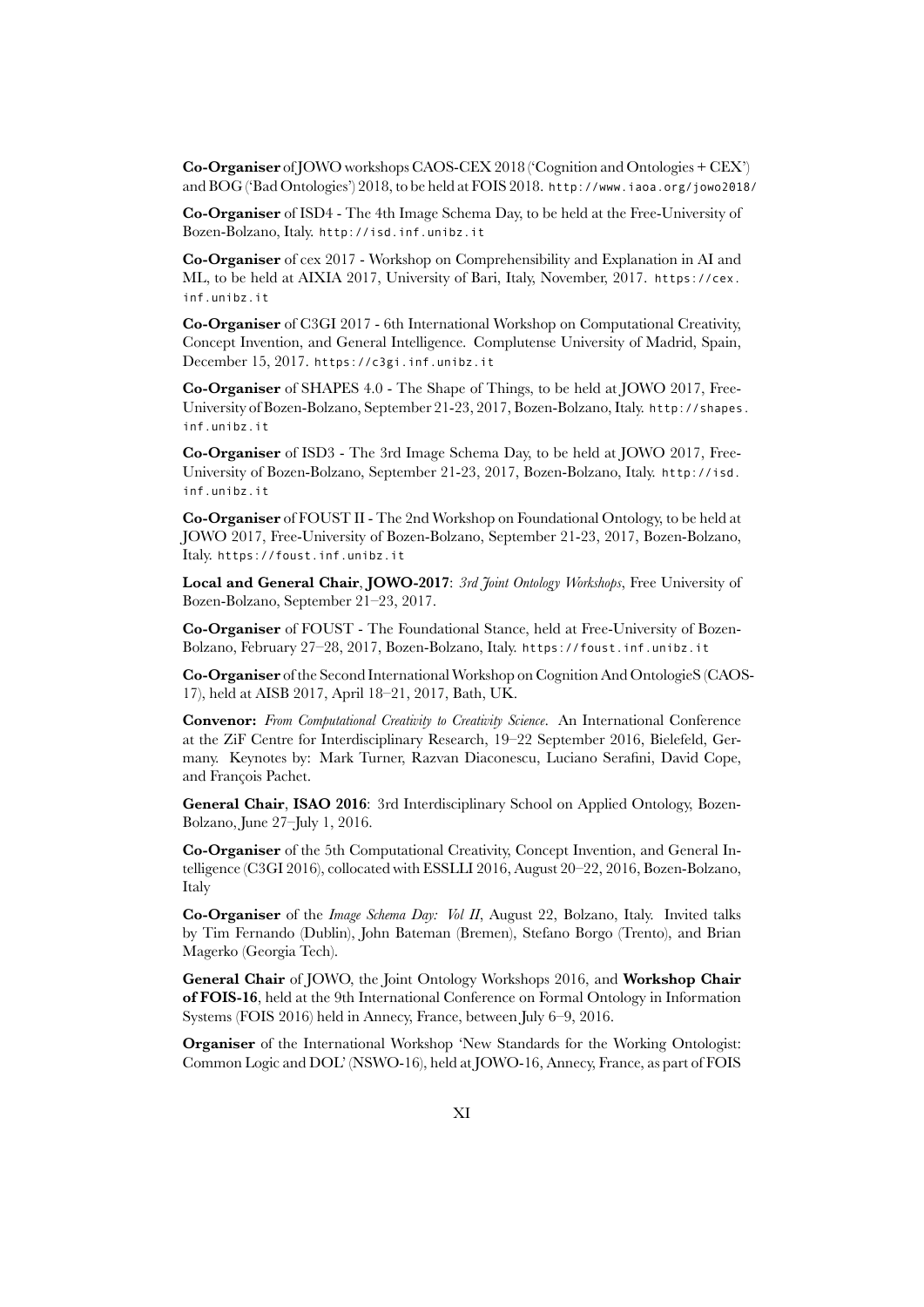2016.

**Organiser** of the First International Workshop on Cognition And OntologieS (CAOS-16), held at JOWO-16, Annecy, France, as part of FOIS 2016.

Elected **Vice-President of the IAOA**, the International Association for Ontology and its Applications, January 2015.

**Organiser and PC Chair** of SHAPES 3.0 – The Shape of Things, held in conjunction with the Ninth International and Interdisciplinary Conference on Modeling and Using Context, CONTEXT 2015, Larnaca, Cyprus, 2–6 November 2015.

**Co-Organiser** of the *Image Schema Day: Vol I*, October 2, Bolzano, Italy. Invited talks by John Bateman (Bremen), Nicola Guarino (Trento), and Tony Veale (Dublin).

**Organiser and PC Chair** of the 1st workshop on Formal Ontologies for Artificial Intelligence, FOfAI 2015, held at IJCAI 2015 in Buenos Aires. FOfAI was a participant in the Joint Ontology Workshops - JOWO 2015.

Joined the **Editorial Board** of the Journal of Applied Ontology (IOS Press) in 2015.

**PC chair**, **FOIS-2014** (*8th International Conference on Formal Ontology in Information Systems*), Rio de Janeiro, Brazil, 2014.

Co-chair and **Advisory Committee** for the **2014 Ontology Summit on Big Data and Semantic Web Meets Applied Ontology** (Track G).<sup>1</sup>

Member of the **advisory committee** for the 1st meeting of the **IAOA Design Semantics** SIG, Bari, Italy.

Co-organiser, **SQUARE IV - 4th World Congress on the Square of Opposition**, Pontifical Laterian University, Vatican City, Rome, Italy, May 5–9, 2014.<sup>2</sup>

Advisory Committee for the **2013 Ontology Summit**. 3

Elected to the **Executive Council of the IAOA**, the International Association for Ontology and its Applications, July 2012, re-elected September 2013.

Member of the **Steering Committee of WoMO** (since 2012), the Workshop series on Modular Ontologies.<sup>4</sup>

Co-organiser (PC chair), **SHAPES 2.0**, co-located with the 4th World Congress and School on Universal Logic, Rio de Janeiro, Brazil, March 29–April 7, 2013<sup>5</sup>

Guest Editor, **Applied Ontology**, 2010/11, *Special Issue on 'Modular Ontologies' of the International Journal of Applied Ontology, IOS Press*, with Joana Hois (Bremen).<sup>6</sup>

**Co-project leader** (with Till Mossakowski, Michael Grüninger) and Named Expert of DIN, **ISO NP 17347 (OntoIOp)**, OMG standardisation initiative concerning "Ontology Integration and Interoperability: The Distributed Ontology Language (DOL)"

Co-chair, **IAOA**, since 2010 co-heading the permanent committee on "Infrastructure" of

<sup>1</sup>website: http://ontolog.cim3.net/cgi-bin/wiki.pl?OntologySummit2014

<sup>2</sup>website: http://www.square-of-opposition.org/start4.html

 $3$ website: http://ontolog.cim3.net/cgi-bin/wiki.pl?OntologySummit2013

<sup>4</sup>website: http://iaoa.org/womo

 $^5$ website: http://cindy.informatik.uni-bremen.de/cosy/events/shapes2/

 $6$ website: http://www.informatik.uni-bremen.de/~okutz/womoAO/

<sup>7</sup>website: www.ontoiop.org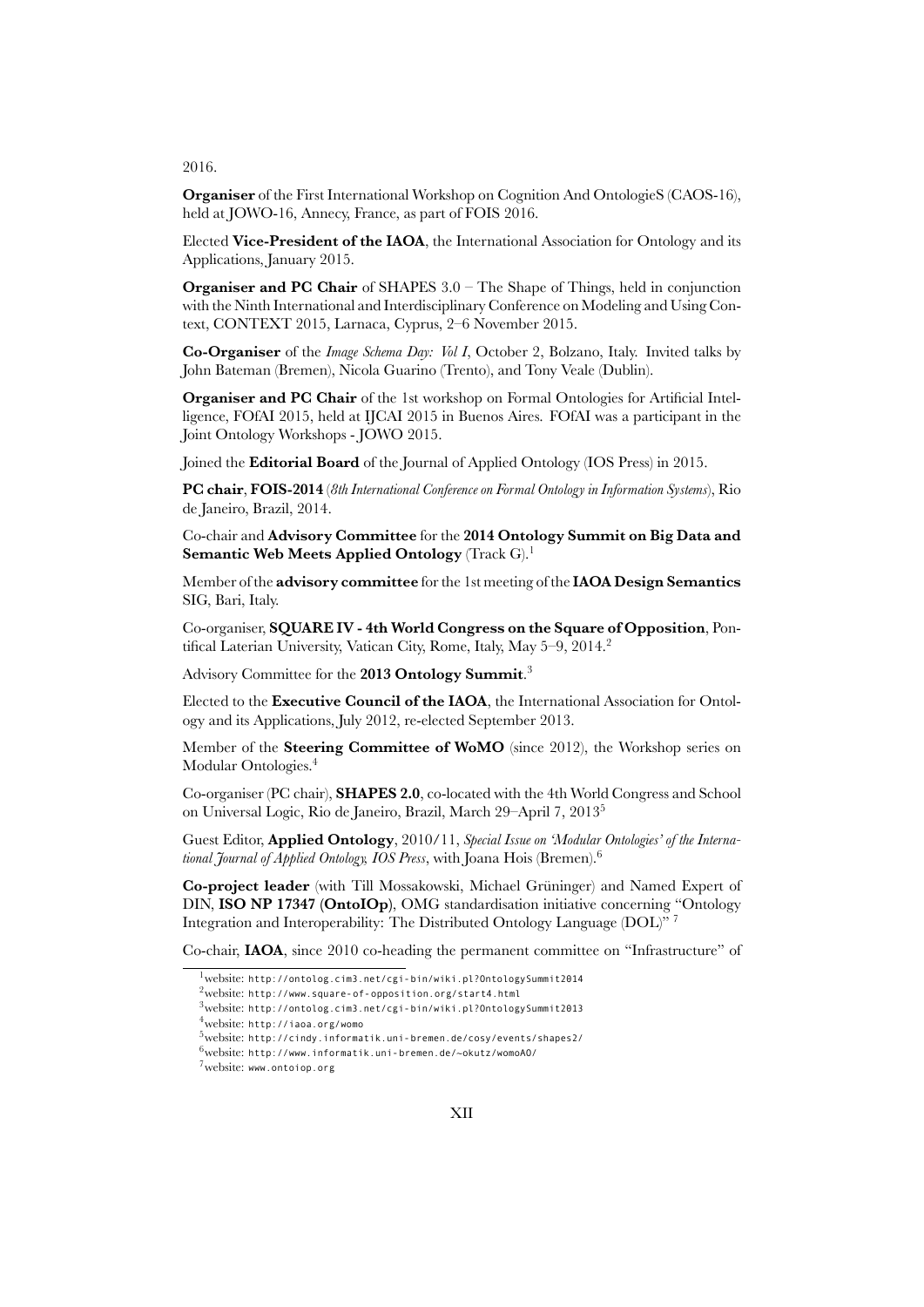the International Association of Applied Ontology.

Co-organiser (PC chair), **SHAPES 1.0** (*The Shape of Things*, co-located with Context-2011, Karlsruhe, Germany, September 27, 2011.<sup>8</sup>

Co-organiser (PC chair), **WoMO-11** (*5th International Workshop on Modular Ontologies*, co-located with ESSLLI-2011, Ljubljana, Slovenia, August 1–12, 2011.)<sup>9</sup>

Co-organiser (PC chair), **WoMO-10** (*4th International Workshop on Modular Ontologies*), held in Toronto, Canada, May 11, 2010. Co-located with the 6th International Conference on Formal Ontology in Information Systems, FOIS 2010.

Founding Member, **IAOA**, 2009. The International Association of Ontology and its Applications was formally established in Trento in 2009.<sup>10</sup>

Co-organiser of **WoMO-06**, *First International Workshop on Modular Ontologies*, co-located with the International Semantic Web Conference (ISWC-06), Athens, Georgia, November 2006.

### **Programme Committee Memberships**

**AIC-19** 7th International Workshop on "AI and Cognition" (AIC 2019) will be held in Manchester, UK, on September 10–11, 2019.

**ICCC-19** Tenth International Conference on Computational Creativity, Charlotte, NC, USA, June 17–June 21, 2019.

**AAAI-19.** 33rd AAAI Conference on Artificial Intelligence, to be held January 27–February 1 in Honolulu, Hawaii, USA.

**DL-19** 32st International Workshop on Description Logics, 18–21 June 2019 Oslo, Norway.

**IJCAI-ECAI-18.** 27th International Joint Conference on Artificial Intelligence and the 23rd European Conference on Artificial Intelligence, Stockholm, Sweden, July 13–19, 2018.

**ICCC-18** Ninth International Conference on Computational Creativity, June 25–June 29 in Salamanca, Spain.

**WOMoCoE-18** 3rd International Workshop on Ontology Modularity, Contextuality, and Evolution, co-located with KR 2018, Oct 29, 2018, Tempe, Arizona, USA.

**KRNL-18** Workshop on Knowledge Representation in Natural Language, co-located with KR 2018, Oct 28, 2018, Tempe, Arizona, USA.

**DL-18** 31st International Workshop on Description Logics, co-located with KR 2018, 26– 29 October 2018, Tempe, Arizona.

**ECS@FOIS-18** Early Career Symposium at FOIS 2018, Cape Town, South Africa, September 2018.

**ICCC-17.** The Eighth International Conference on Computational Creativity, June 19– June 23, 2017, Atlanta, Georgia, USA.

**ISD3.** The 3rd Image Schema Day will be co-located with the 3rd Joint Ontology Workshops (JOWO 2017) taking place at the Free University of Bozen-Bolzano, Italy, between September 21–23.

<sup>8</sup>website: http://www.sfbtr8.spatial-cognition.de/cosy/Events/shapes/

 $9$ website: http://www.informatik.uni-bremen.de/~okutz/womo5/

 $10$ website: http://www.iaoa.org/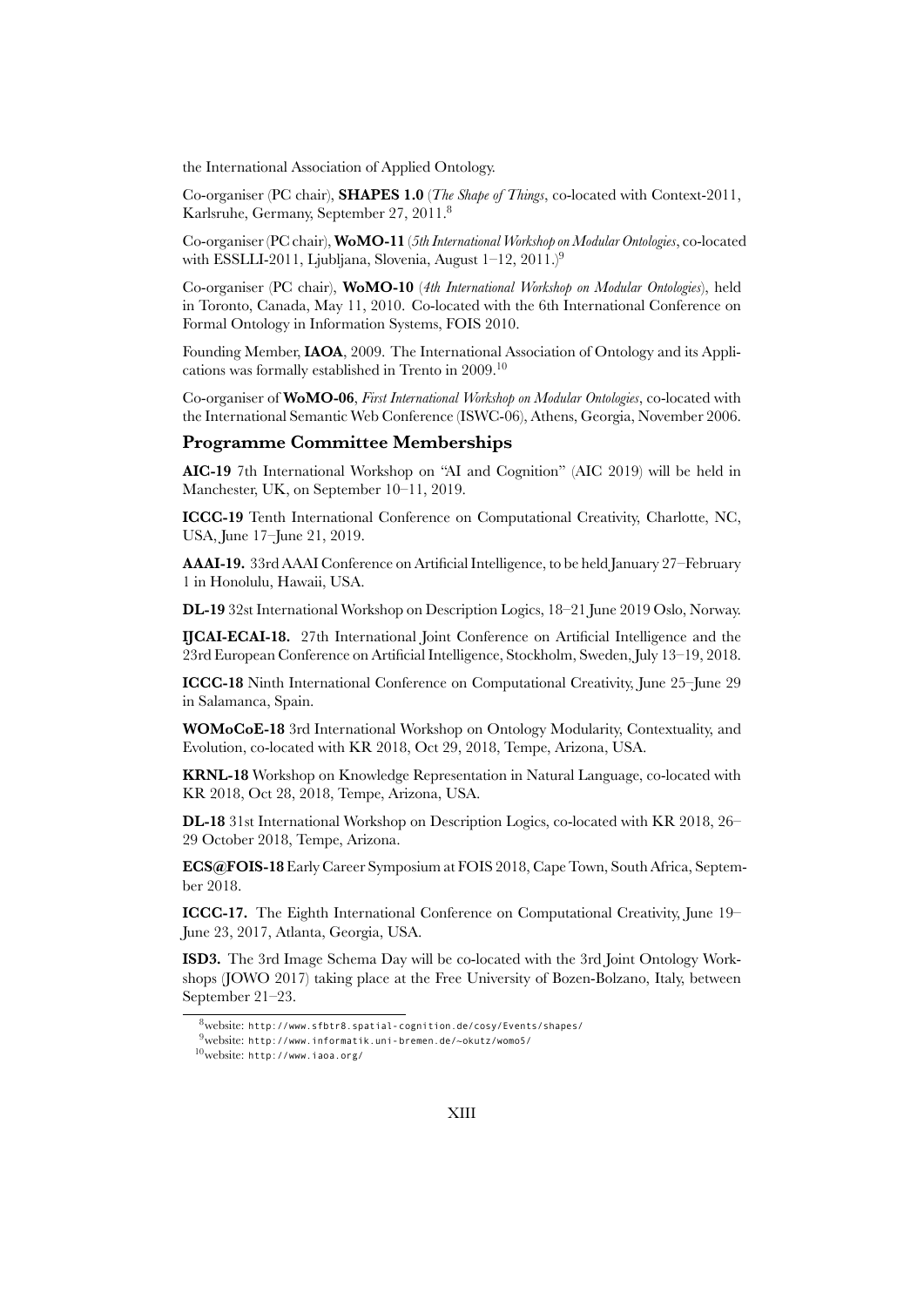**SHAPES 4.0.** SHAPES 4.0: The Shape of Things. Workshop co-located with the 3rd Joint Ontology Workshops (JOWO 2017) taking place at the Free University of Bozen-Bolzano, Italy, between September 21–23.

**FOUST II.** FOUST II: 2nd Workshop on Foundational Ontology. Co-located with the 3rd Joint Ontology Workshops (JOWO 2017) taking place at the Free University of Bozen-Bolzano, Italy, between September 21–23.

**K-CAP 2017.** Ninth International Conference on Knowledge Capture, December 4th-6th, 2017, Austin, Texas, United States.

**DL-17.** 30th International Workshop on Description Logics, 18–21 July 2017, Montpellier, France.

**KESW 2017.** International Conference on Knowledge Engineering and Semantic Web (KESW 2017), 8–10 November in Szczecin, Poland.

**VORTE 2017.** 9th International Workshop on Vocabularies, Ontologies and Rules for the Enterprise, VORTE 2017, will be co-located with the 21th IEEE International EDOC Conference – The Enterprise Computing Conference, Quebéc-City, Canada, 10th-13th October, 2017

**AGI-16.** 9th International Conference on Artificial General Intelligence (AGI-2014), New York City, USA, 16–19 August, 2016.

**FOIS-16.** 9th International Conference on Formal Ontology in Information Systems (FOIS 2016) held in Annecy, France, between July 6–9, 2016.

**KR-16.** 15th International Conference on Principles of Knowledge Representation and Reasoning, held in Cape Town, South Africa on April 25–29, 2016.

**LRCM-16.** Second Workshop on Logics and Reasoning for Conceptual Models (LRCM 2016), April 21, 2016, Cape Town.

**DL-16.** 29th International Workshop on Description Logics, 22–25 April 2016, Cape Town, South Africa.

**ESWC-16.** 13th International Conference, ESWC 2016, Heraklion, Crete, Greece, May 29–June 2, 2016.

**AIC-15.** 3rd International Workshop on Artificial Intelligence and Cognition (AIC-2015).

**AIDE-15.** 1st Workshop on Artificial Intelligence & Design (AIDE-2015), held on September 22nd, 2015, in Ferrara, Italy, and co-located with the 14th Conference of the Italian Association for Artificial Intelligence (AI\*IA 2015).

**IWOOD-15.** 3rd International Workshop on Definitions in Ontologies (IWOOD 2015), held in conjunction with the 6th International Conference on Biomedical Ontologies (ICBO 2015), Lisbon, Portugal, July 27–30, 2015.

**C3GI-15.** The 4th edition of Computational Creativity, Concept Invention, and General Intelligence (C3GI-2015), collocated with the 5th World Congress and School on Universal Logic (UNILOG) at Istanbul, Turkey, on June 25/26, 2015.

**DL-15.** 28th International Workshop on Description Logics, 7–10 June 2015, Athens, Greece.

**ESWC-15.** The 12th Extended Semantic Web Conference (ESWC 2015), held in Portoroz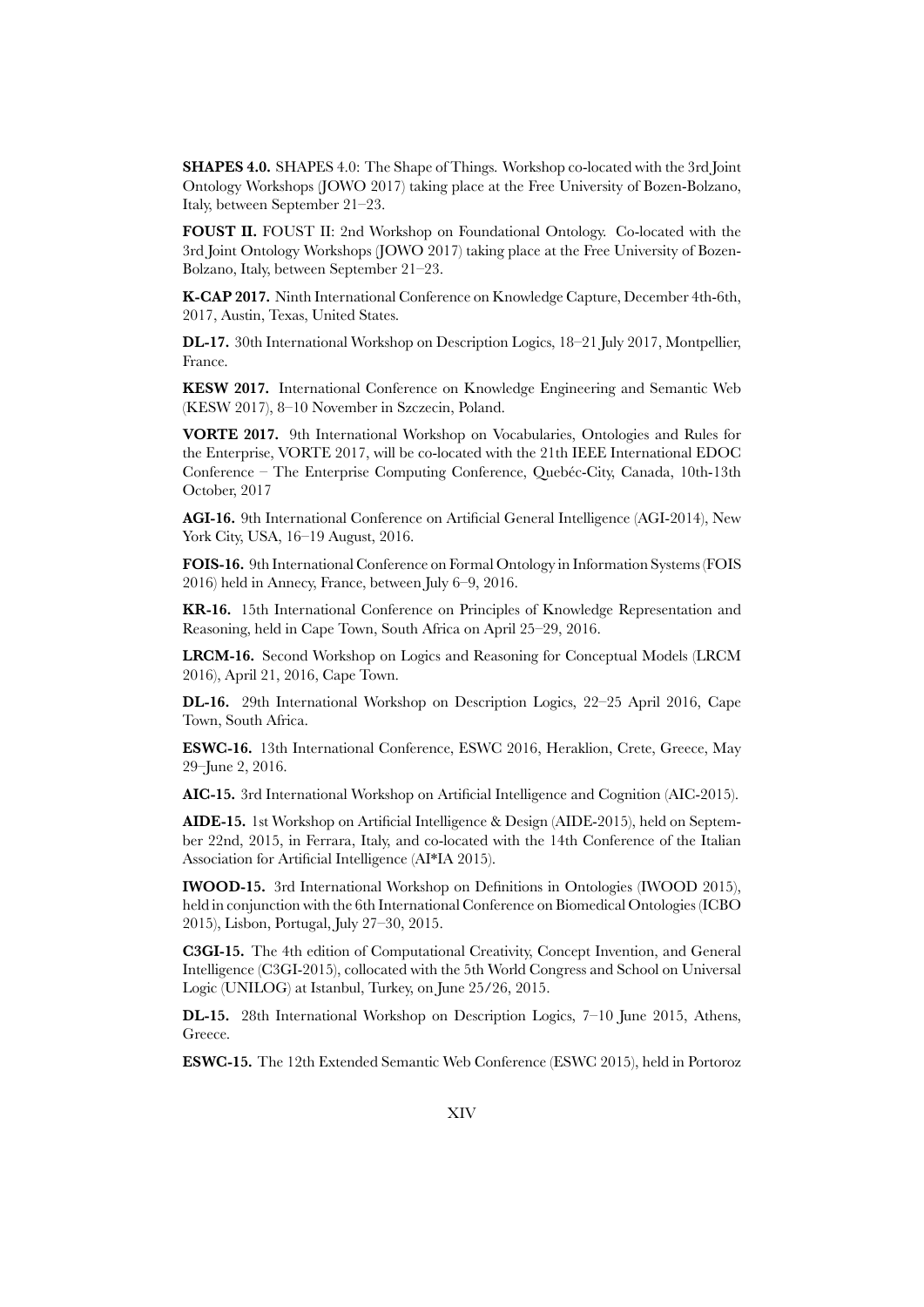(Slovenia) between 31st of May and 4th of June.

**CiE-15.** 11th Computability in Europe conference, Bucharest, Romania, 29 June–3 July 2015.

**AIC-14.** 2nd International Workshop on Artificial Intelligence and Cognition, Torino, Italy, November 26th–27th, 2014.

**ECAI-14.** 21st European Conference on Artificial Intelligence, Prag, Czech Republic, 18– 22 August 2014.

**ODLS-14.** Workshop on Ontologies and Data in Life Sciences, Freiburg i.Br., Germany, October, 2014.

**C3GI-14** Computational Creativity, Concept Invention, and General Intelligence, Workshop at ECAI 2014.

**AGI-14.** 7th International Conference on Artificial General Intelligence, Quebec City, Canada, August 1–4, 2014.

**AIMSA-14.** 16th International Conference on Artificial Intelligence: Methodology, Systems, Applications, Varna, Bulgaria, September, 2014.

**IJCAI-13.** 23nd International Joint Conference on Artificial Intelligence, Bejing, China, August 3–9, 2013.

**LRCM-13.** First Workshop on Logics and Reasoning for Conceptual Models, LRCM-13, December 14, 2013, Stellenbosch, South Africa.

**ARCOE-LogIC-13.** The 5th International Workshop on Acquisition, Representation and Reasoning with Contextualized Knowledge, September, 2013, Corunna, Spain, co-located with LPNMR 2013.

**ODLS-13.** Workshop on Ontologies and Data in Life Sciences, Koblenz, Germany, September, 2013.

**AGI-13.** 6th International Conference on Artificial General Intelligence, Beijing, China, July 31–August 3, 2013.

**Formal MAGiC.** Formalizing Mechanisms for Artificial General Intelligence and Cognition, held at IJCAI 2013. Bejing, China.

**AAAI-13.** Twenty-Seventh AAAI Conference on Artificial Intelligence, held in Bellevue, Washington USA July 14-–18, 2013.

**C3GI-13** Computational Creativity, Concept Invention, and General Intelligence, Workshop at IJCAI 2013.

**ECAI-12.** 20th European Conference on Artificial Intelligence, Montpellier, France, August 27–31, 2012.

**ARCOE-12.** The 4th International Workshop on Acquisition, Representation and Reasoning with Contextualized Knowledge, August 27–28, 2012, Montpellier, France, co-located with ECAI 2012.

**AIMSA-12.** 15th International Conference on Artificial Intelligence: Methodology, Systems, Applications, Varna, Bulgaria, September 13–15, 2012.

**STAIRS-12.** 6th Starting Artificial Intelligence Research Symposium, held in Montpellier,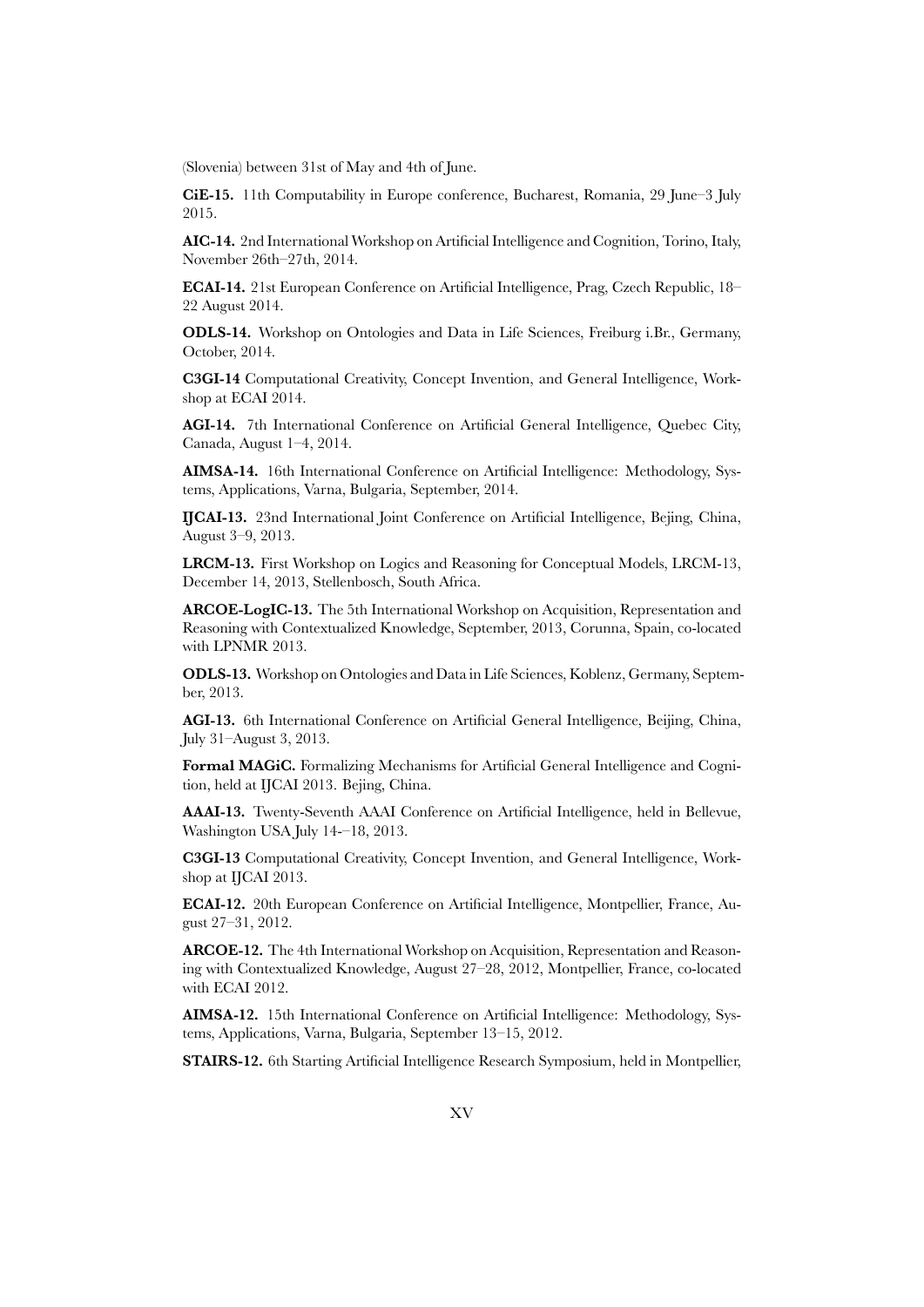France, August 27–28, 2012, co-located with ECAI 2012.

**ESWC-12.** 9th Extended Semantic Web Conference, May 27–31, 2012, Heraklion, Greece.

**KI-2012.** 35th Annual German Conference on Artificial Intelligence (Poster and Demo track), Saarbrücken, Germany, September 24–27, 2012.

**ISWC-11.** 10th International Semantic Web Conference, Bonn, Germany, October 23–27, 2011.

**OCAS-11.** Workshop and Grand Challenge: Ontologies come of Age in the Semantic Web, co-located with the The 10th International Semantic Web Conference (ISWC-11), October 23–27, 2011, Bonn, Germany.

**IJCAI-11.** 22nd International Joint Conference on Artificial Intelligence, Barcelona, Catalonia (Spain), July 16–22, 2011.

**NLPCS-11.** 8th International Workshop on Natural Language Processing and Cognitive Science, Special Issue: Human-Machine Interaction in Translation, August 20–21, 2011, Copenhagen, Denmark.

**CTUW-11.** Special Session on Cognitive-based Text Understanding and Web Wisdom, held at the 10th IEEE International Conference on Cognitive Informatics & Cognitive Computing (ICCI\*CC 2011), University of Calgary, Canada, August 18–20, 2011.

**IICAI-11.** 5th Indian International Conference on Artificial Intelligence, Tumkur, India, December 14–16, 2011.

**STAIRS-10.** 5th European Starting AI Researcher Symposium, held at ECAI, Lisbon, August 2010.

**KR-10.** Twelfth International Conference on the Principles of Knowledge Representation and Reasoning, held in Toronto, Canada, May 9–13, 2010.

**ECAI-10.** 19th European Conference on Artificial Intelligence, held in Lisbon, Portugal, August 16–20, 2010.

**AAAI-10.** Twenty-Fourth AAAI Conference on Artificial Intelligence, held at the Westin Peachtree Plaza in Atlanta, Georgia, USA, July 11-–15, 2010.

**NLPCS-10.** 7th International Workshop on Natural Language Processing and Cognitive Science, held in Funchal, Madeira, Portugal, May 8–9, 2010.

**OWLED-09.** 6th OWL: Experiences and Directions, co-located with ISWC-2009 and held in Washington DC, October 2009.

**IICAI-09.** 4th Indian International Conference on Artificial Intelligence, held in Tumkur, India, December 16–18, 2009.

**DL-09.** 22nd International Workshop on Description Logics, held in Oxford, United Kingdom, July 27–30, 2009.

**IJCAI-09.** 21st International Joint Conference on Artificial Intelligence, held in Pasadena, California, July 11–17, 2009.

**NLPCS-09.** The 6th International Workshop on Natural Language Processing and Cognitive Science, held in Milan, Italy, May 6–7, 2009.

**AIMSA-08.** 13th International Conference on Artificial Intelligence: Methodology, Sys-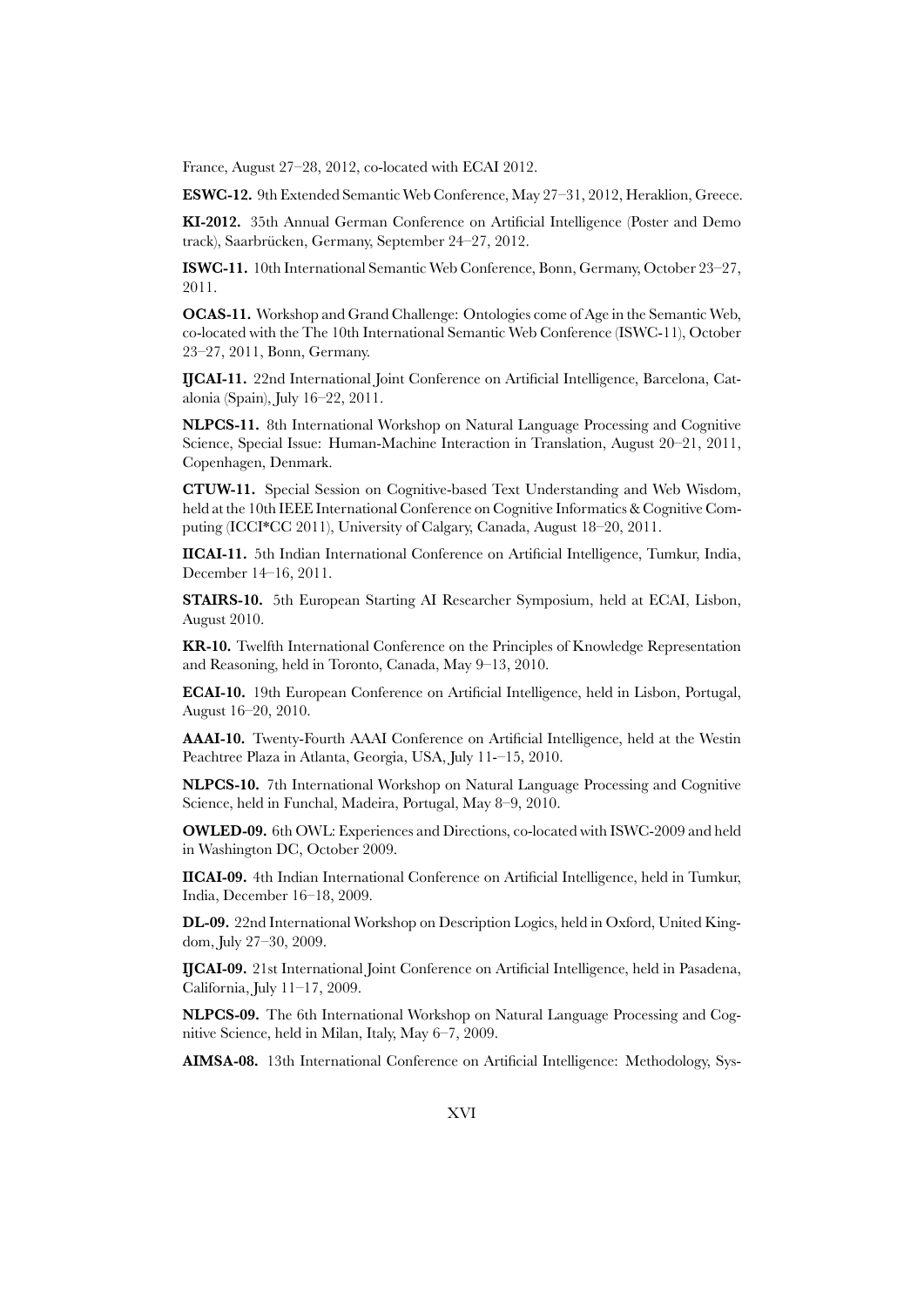tems, Applications, held in Varna, Bulgaria, September 4–6, 2008.

**WORM-08.** International Workshop on Ontologies: Reasoning and Modularity, held in conjunction with the ESWC-08, European Semantic Web Conference, Tenerife, Spain, June 2008.

**WoMO-07.** Second International Workshop on Modular Ontologies, held in conjunction with the Conference on Knowledge Capture, K-CAP-07, Whistler BC, Canada, October 28, 2007.

**OnE-07.** Workshop on Ontology Evolution, held in conjunction with the 10th International Conference on Business Information Systems, BIS 2007, Poznan, Poland, April 25– 27, 2007.

# **Peer Reviewer (in addition to PC memberships)**

- **Journals** Review of Symbolic Logic (**JSL**), Journal of Symbolic Logic (**JSL**), Journal of Data Semantics (**JODS**), Journal of Logic and Computation (**JLC**) Journal of Artificial Intelligence Research (**JAIR**), Journal of Biomedical Semantics (**JBMS**), Studia Logica (**SL**), Applied Ontology (**AOJ**), Journal of Data & Knowledge Engineering (**DKE**), Logic Journal of the Interest Group in Pure and Applied Logics (**IGPL**), Journal of Applied Non-Classical Logics (**JANCL**), Bulletin of The Section of Logic (**BSL**), amongst others.
- **Conferences** Logic in Computer Science (**CSL**), Conference on Principles of Knowledge Representation and Reasoning (**KR**), Methods for Modalities (**M4M**), European Conference on Artificial Intelligence (**ECAI**), Conference on Logic for Programming Artificial Intelligence and Reasoning (**LPAR**), Algebraic Methodology and Software Technology (**AMAST**), Frontiers of Combining Systems (**FroCos**), International Conference on Artificial Intelligence: Methodology, Systems, Applications (**AIMSA**), International Workshop on Description Logics (**DL**), Conference on Analytic Tableaux and Related Methods (**TABLEAUX**), Conference on Automated Deduction (**CADE**), Advances in Modal Logic (**AiML**), amongst others.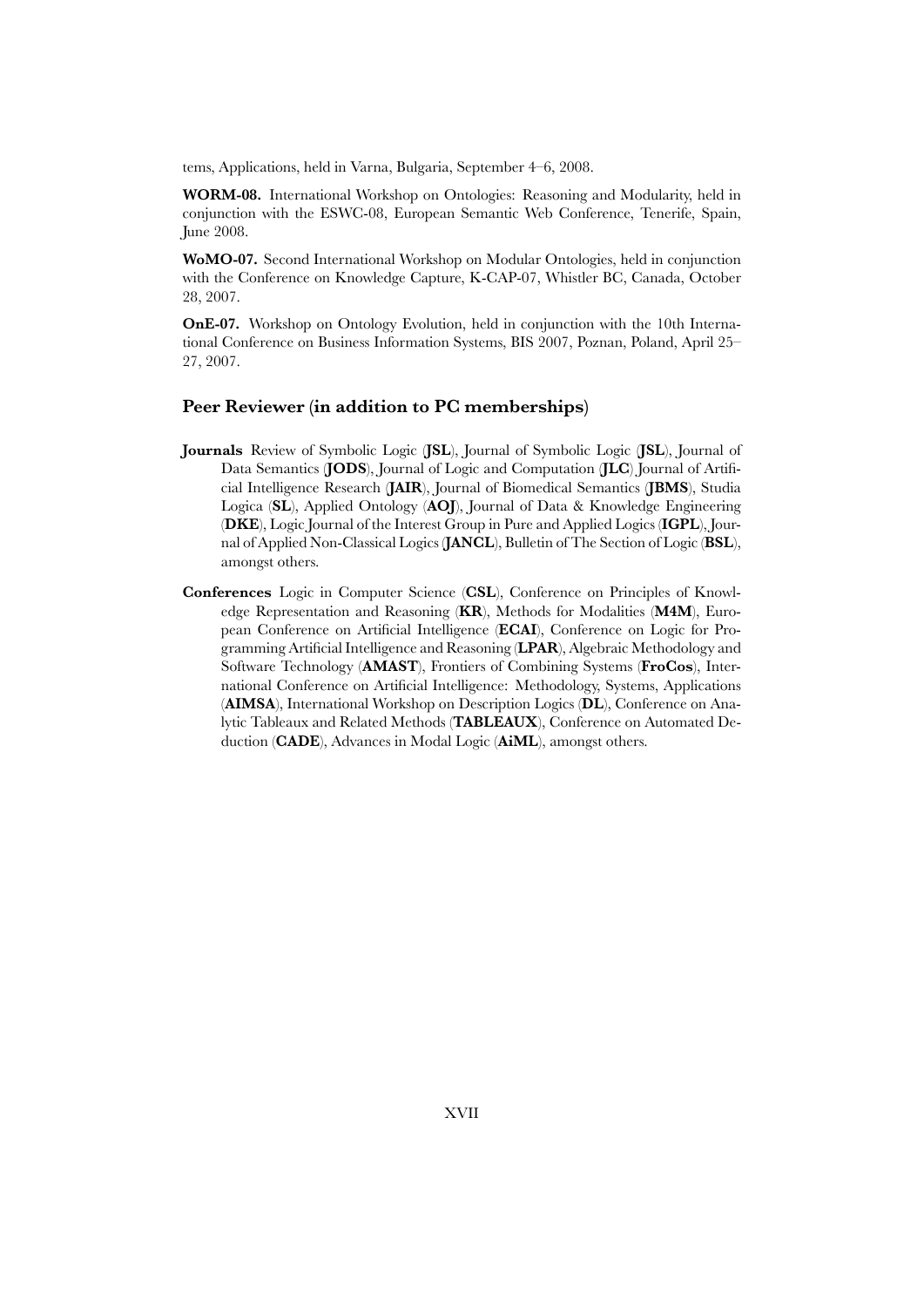# **Research and Scholarship**

Summary of current research and scholarship.

**Oliver Kutz** is an assistant professor in the KRDB Research Centre on Knowledge and Data of the Free University of Bozen-Bolzano, Italy.

He previously was a principal investigator at the University of Magdeburg, and held research positions in the SFB/TR 8 Research Center on Spatial Cognition at the University of Bremen (2007–2013), the 'Information Management Group' at the University of Manchester (2005–2006), the 'Logic and Computation Group' at the University of Liverpool (2003–04), and the 'Intelligent Systems Department' at the University of Leipzig (2000–2002), Germany. He obtained his PhD from the University of Liverpool in 2005, which gained him a BCS/CPHC Distinguished Dissertations Award (Finalist) of the British Computer Society in the  $2004/5$  competition.<sup>11</sup>

He enjoyed extensive interdisciplinary training in Mathematics, Philosophy, as well as Cognitive & Computer Science, studying at the Universities of Bochum, Sussex, Berlin, Leipzig, and Liverpool.

*Google Scholar:* Citations 3029; h-index 25; i10-index 57;

Oliver Kutz is the highest ranked CS Assistant Professor and 9th amongst all (including tenured) CS professors, and 18th overall at **unibz**, according to Google Scholar.

# Current Research.

A major focus of his current work is on computational techniques for bridging the gap between the (embodied) cognitive sciences and formal-logical approaches to model core notions that are understood to be involved in human concept formation, such as image schemas and affordances. He particularly focuses on the role concepts play in ontology, ways of logically formalising concepts, and the problem of discovery of newly created concepts. This is a highly interdisciplinary research area, encompassing problems and techniques studied in logic, philosophy, linguistics, and cognitive and computer science.

Between 2014-16, he was PI in the COINVENT project, a high-profile international research project funded by the European Commission's 7th Framework Programme. It aimed at advancing the formal understanding of creativity by developing a computationally feasible, cognitively-inspired formal model of concept invention, drawing on interdisciplinary research results from logic, cognitive science, artificial intelligence, formal methods and computational creativity, and validating it for mathematical reasoning and melody harmonisation.

His responsibility within the COINVENT project was to provide a general formalisation of the Unified Concept Theory proposed by the late Joseph Goguen, to develop a logical framework for the highly influential idea of conceptual blending as introduced by Fauconnier and Turner in the 1990s, to advance the understanding and to study the heuristics of selecting 'good' concepts, and to build a collection of (common-sense) ontologies to help steer such selections, amongst other topics.

A number of important seed technologies that he has been working on over the past several years in Bremen and Magdeburg were part of this research endeavour, most importantly the Distributed Ontology Language DOL (ontoiop.org) and the Ontohub technol-

<sup>11</sup>http://www.bcs.org/server.php?show=conWebDoc.2842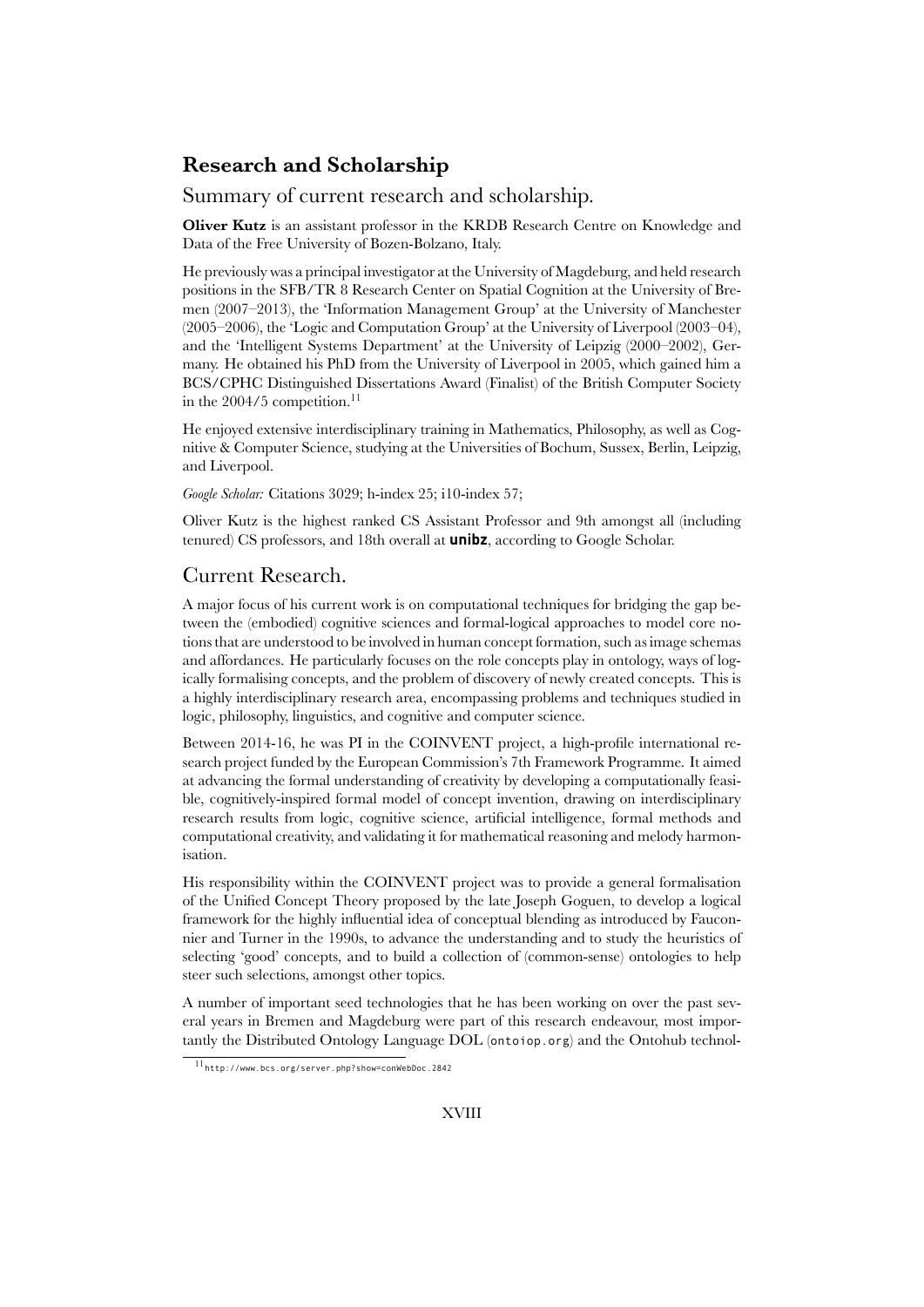ogy (ontohub.org), as well as his fundamental research into ontology languages, (concept) integration problems, interoperability, and techniques for structuring logical theories as well as for logic combination.

Currently, at UNIBZ he is PI in five follow-up projects to COINVENT, namely CIAO 'Concept Invention and Applied Ontology', LOGIS 'The Logic of Image Schemas', COCO 'Computational Technologies for Concept Invention', ONTORATOR 'Automated Ontology Generator', and STELLA 'Spatio-temporal Logics for Cognitive Artificial Intelligence'. The targeted work is intended to advance the state-of-the-art of bridging logical foundations with cognitively-based AI. He is currently supervising two Postdocs and one PhD student.

Core research questions that he currently addresses are the following:

- How can formal argumentation theory be combined with coherence theory and ontology debugging, in order to build a theory of concept evaluation that both reflects logical consistency aspects and softer social and background-knowledge based aspects?
- How can different logics of uncertainty and probability be combined into a single KR formalisms with transparent semantics and reasonable computational behaviour?
- How can we build formal but more cognitively-based general semantics for core notions of cognition, such as image schemas and affordances?
- How can formal logics reflecting core concepts from cognition, such as image schemas, be concretely applied to learning and reasoning tasks in, e.g., cognitive robotics?

# Summary of previous research and scholarship.

Oliver Kutz is a leading researcher in non-classical logics, knowledge representation, and ontologies. During his PhD and postdoc phase, he has made substantial and highly cited contributions to various topics in the area, and his work was essential to defining several research trends (detailed below). In the last few years, he has developed a strong interest in connecting ontology and logic-based research with cognition and computational creativity.

The PhD thesis of Oliver Kutz was concerned with logics for spatial reasoning and moreover devised a general combination technique for heterogeneous knowledge bases, called 'Econnections', particularly well-behaved computationally (the main reference 'E-connections of Abstract Description Systems' published in the AIJ has currently 287 citations on Google Scholar). He then moved on to working with Ulrike Sattler and Ian Horrocks at the University of Manchester, co-designing the logic SROIQ underlying the Web Ontology Language OWL 2 DL (the corresponding KR paper has currently 988 citations on Google Scholar) and investigated non-classical reasoning for ontologies such as abduction for DLs (the paper has 117 citations on Google Scholar). At the University of Bremen, he worked primarily on spatial cognition, applied ontology, and heterogeneous KR. He is particularly co-chairing, since 2009, a major international effort to devise the DOL language, a meta-language to support multi-logic modelling for ontologies and formal specifications in general. DOL was formally adopted by the Object Management Group (OMG) in 2016 (the main reference is 'Carnap, Goguen, and the Hyperontologies', 81 citations on Google Scholar; a FOIS paper developing the basic semantics won the Best Paper Award in 2012 (44 citations on Google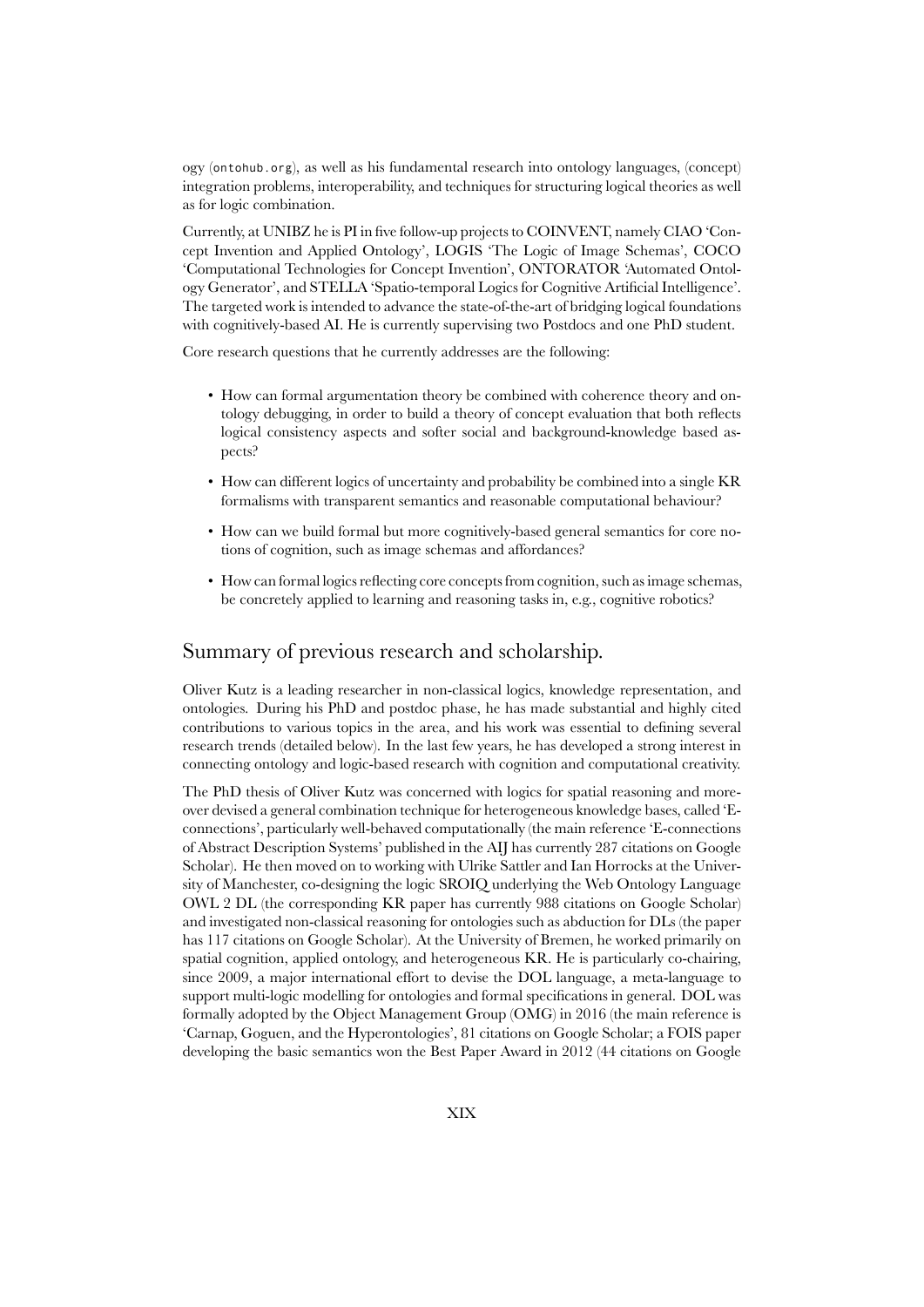Scholar). Between 2014–16, Kutz was a PI in the FP7 project COINVENT, developing the abstract logic and KR infrastructure for a cognitively motivated model of concept invention.

He is in particular applying logic and ontological modelling in diverse application areas, including in Spatial Reasoning, Cognitive Science, Natural Language Processing, Life Sciences & Chemistry, as well as Design & Computational Creativity.

### **Research grants and contracts**

- **2018–20** PI, SCORE project, DAAD-MIUR cooperation project, 'From Image Schemas to Cognitive Robotics: A formal framework and computational models for embodied simulations'; 40K, Partner: University of Bremen, Germany.
- **2018–20** co-PI, STELLA project, CRC Call 2017, 'Spatio-temporal Logics for Cognitive Artificial Intelligence'; 100K, Free University of Bozen-Bolzano.
- **2018–19** PI, ONTORATOR project, RTD Call 2018, 'Automated Ontology Generator'; 10K, Free University of Bozen-Bolzano.
- **2017–19** co-PI, CREED project, RTD Call 2017, 'Coherence and Explanation'; 10K, Free University of Bozen-Bolzano.
- **2016** Convenor, Creativity Science: Symposium at the ZiF Centre for Interdisciplinary Research, Bielefeld, Germany. Funding of 10K by the ZiF.
- **2016–18** PI, COCO project, CRC Call 2016, 'Computational Technologies for Concept Invention'; 70K, Free University of Bozen-Bolzano.
- **2016/18** PI, RTD LOGIS project, 'The Logic of Image Schemas'; 20K, Free University of Bozen-Bolzano.
- **2016** C3GI 2016 and Image Schema Day II, co-funded by **unibz**, 2.5k
- **2014–16** Principal Investigator: EU Collaborative Project COINVENT ('Concept Invention Theory') (ICT STREP, 7 partner institutions, 450K, 2.7 Million Euro total, started March 2014).
- **2015** PI, CIAO project 'Concept Invention and Applied Ontology'; 10K, Free University of Bozen-Bolzano.
- **2013** PI, SpacePortal Project (awarded Euro 29723).
- **2013** Funding for Shapes 2.0: 15.000 R\$ awarded by CAPES Coordination for the improvement of Higher-level Personnel; and 5.000 R\$ awarded by the National Council for Scientific and Technological Development (CNPq).
- **2012** PI, OntoHub/OntoIOp Project, SFB/TR 8 Funding (Euro 25473 awarded);
- **2011** SFB/TR 8 funding for WoMO 2011 and book publication (Ljubljana, Slovenia) as well as SHAPES 1.0 (Karlsruhe, Germany).
- **2010** SFB/TR 8 funding for the organisation of WoMO 2010 (Toronto, Canada) and book publication.
- **2010** Co-authored the I1-[OntoSpace] grant proposal for the third phase of the Research Center on Spatial Cognition SFB/TR 8 (named researcher) (2011–2014).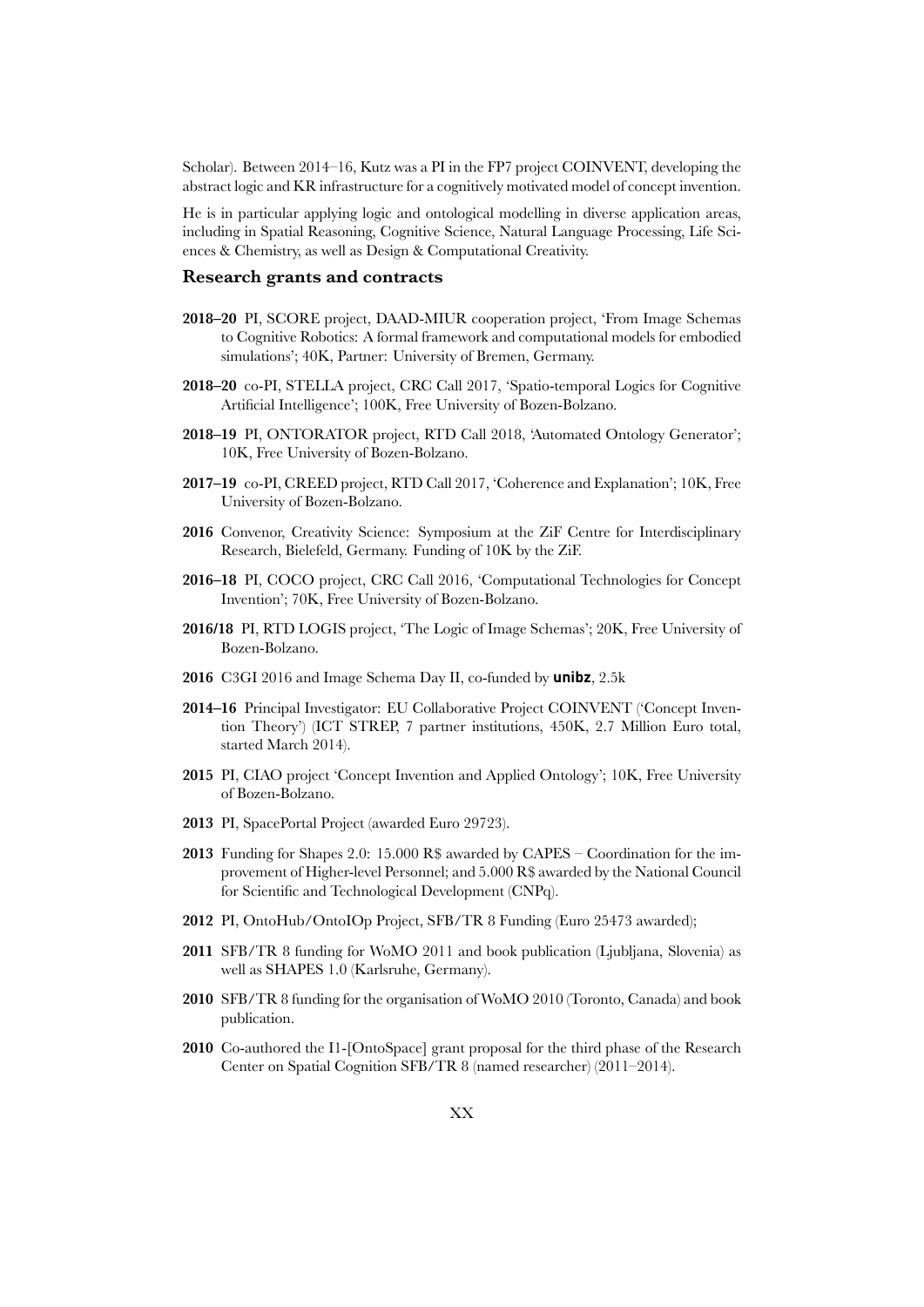**2002** Co-authored the grant proposal for the second phase of the DFG project *'Combination of Modal and Description Logics for the Representation of Intensional and Dynamical Knowledge'* in which I worked as a (named) RA in Liverpool between 2003–2004.

### **Three High-Impact Publications**

I summarise three representative research publications with significant impact.

### **(I) On the Theory of Logic Combination**

### **E-Connections of Abstract Description Systems.**,

O. Kutz, C. Lutz, F. Wolter, and M. Zakharyaschev.

*Artificial Intelligence*, 156(1):1–73, 2004.

E-connections (a technique that I introduced in my PhD thesis) are a logic combination technique in which one can build (global) knowledge bases by connecting local ones written in a variety of logics, using various kinds of 'bridge formulae'. The intuitive semantics and robustness of the method regarding decidability preservation have made it a popular choice for heterogeneous, distributed modelling problems, in particular concerning different logics of time and space. E-connections have also been heavily used and implemented as a partitioning technique for web ontologies, and are a central theme in the ongoing Workshops on Modular Ontologies (WoMO). (This paper has **290 citations** on Google Scholar, March 2019.)

# **(II) On the Logic for the Semantic Web**

**The Even More Irresistible SROIQ.**

I. Horrocks, O. Kutz, and U. Sattler.

*Proc. of the 10th Conference on Principles of Knowledge Representation and Reasoning (KR-06)*. Morgan Kaufmann, 2006.

Extending earlier work on expressive description logics (DLs), this paper pushed the expressive limits further adding features that were particularly requested by practitioners, without yielding undecidability or breaking basic implementation features of tableaux-based methods. The logic SROIQ here defined was adopted as the logical core of the Web Ontology Language OWL 2 DL, and is now a W3C recommendation. The logic SROIQ is now the baseline for research on expressive DLs. (This paper has **1005 citations** on Google Scholar, March 2019.)

# **(III) On Heterogeneous Knowledge Representation**

### **Carnap, Goguen, and the Hyperontologies: Logical Pluralism and Heterogeneous Structuring in Ontology Design.**

O. Kutz, T. Mossakowski, and D. Luecke.

*Logica Universalis*, Special Issue on 'Is Logic Universal?', Volume 4, Number 2, 255– 333, 2010.

We here summarise several years of work on structuring, modularisation, and combination problems in the area of ontology engineering and formal modelling in heterogeneous logical environments, with Goguen and Burstall's theory of institutions as the central theoretical backbone; this paper provides the general theoretical framework for the design of the Distributed Ontology, Modeling and Specification language DOL, which was adopted formally by the Object Management Group OMG as an international standard in 2016.

(This paper has **83 citations** on Google Scholar, March 2019.)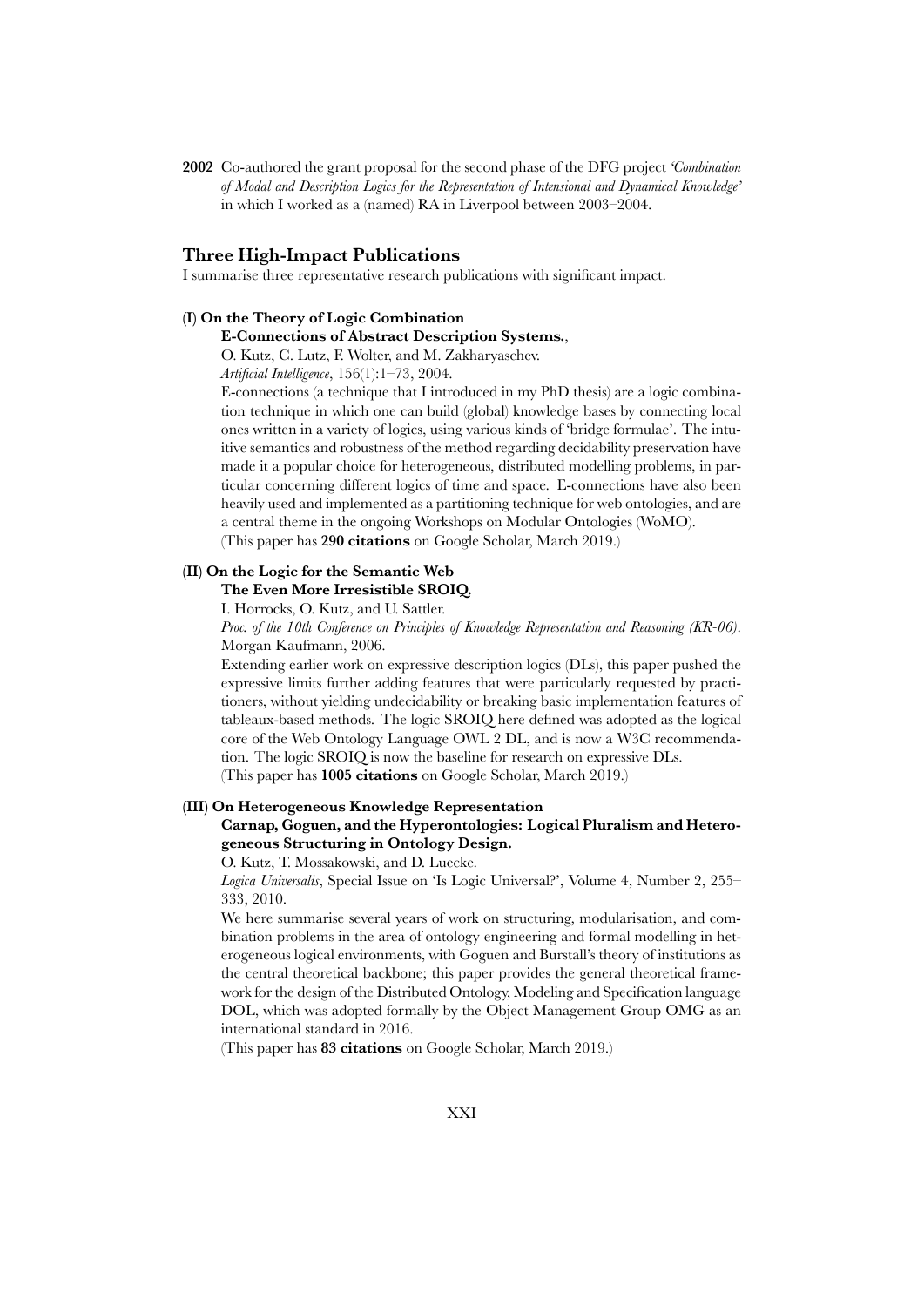# List of Publications

# *March 2019* Oliver Kutz

12 Selected Publications

- **A Computational Framework for Concept Blending.** M. Eppe, E. Maclean, R. Confalonieri, O. Kutz, M. Schorlemmer, E. Plaza, K.-U. Kühnberger. *Artificial Intelligence*, Volume 256, March 2018, 105–129, Elsevier, 2018.
- **Orchestrating a Network of Mereo(topo)logical Theories** C. Maria Keet and Oliver Kutz. In *K-CAP 2017 Knowledge Capture*, December 4th-6th, Austin, Texas, United States, 2017. **K-CAP 2017 Best Paper Award**
- **Image schemas in computational conceptual blending.** M. M. Hedblom, O. Kutz, F. Neuhaus. *Cognitive Systems Research*, 39: 42–-57, 2016.
- **A categorical approach to networks of aligned ontologies.** M. Codescu, T. Mossakowski, O. Kutz. *Journal on Data Semantics (JODS)*, Springer, 2017.
- **Three Semantics for the Core of the Distributed Ontology Language.** T. Mossakowski, C. Lange, and O. Kutz. In *Proc. of the 7th International Conference on Formal Ontology in Information Systems (FOIS 2012)*, Graz, Austria, 2012. (**FOIS Best Paper Award**; also presented at IJCAI-13 Best Paper Track)
- **Ontological Modelling of Form and Function in Architectural Design.** M. Bhatt, J. Hois, and O. Kutz. *Journal of Applied Ontology*, 7(3): 233–267, 2012.
- **A Modular Consistency Proof for Dolce.** O. Kutz and T. Mossakowski. In *Proc. of Twenty-Fifth Conference on Artificial Intelligence (AAAI-11)*, held in San Francisco, California, August 7–11, AAAI Press, 2011.
- **Carnap, Goguen, and the Hyperontologies—Logical Pluralism and Heterogeneous Structuring in Ontology Design.** O. Kutz, T. Mossakowski, and D. Luecke. *Logica Universalis*, Special Issue on 'Is Logic Universal?', Volume 4, Number 2, 255–333, 2010.
- **Logically Possible Worlds and Counterpart Semantics for Modal Logic.** M. Kracht and O. Kutz. In Dale Jacquette, editor, *Handbook of the Philosophy of Logic*, volume 5 of *Handbook of the Philosophy of Science*, pages 963–1018. Elsevier, 2007.
- **The Even More Irresistible** *SROIQ***.** I. Horrocks, O. Kutz, and U. Sattler. In *Proc. of the 10th Conference on Principles of Knowledge Representation and Reasoning (KR-06)*. Morgan Kaufmann, 2006.
- *E***-Connections of Abstract Description Systems.** O. Kutz, C. Lutz, F. Wolter, and M. Zakharyaschev. *Artificial Intelligence*, 156(1):1–73, 2004.
- **Logics of metric spaces.** O. Kutz, H. Sturm, N.-Y. Suzuki, F. Wolter, and M. Zakharyaschev. *ACM Transactions on Computational Logic (TOCL)*, 4(2):260–294, 2003.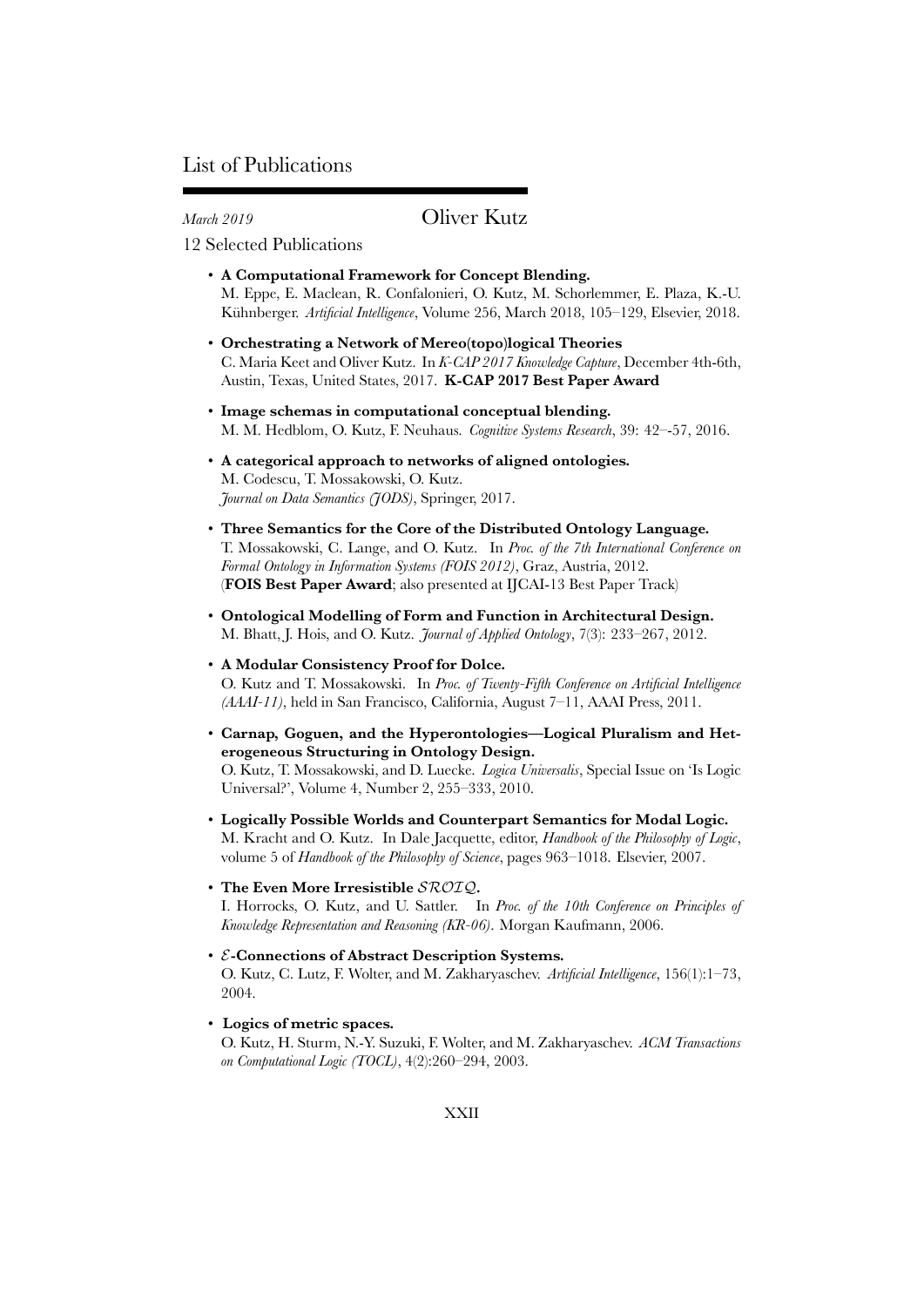Theses

• *E***-Connections and Logics of Distance.**

O. Kutz. *PhD thesis*, The University of Liverpool, 2005.

• **Kripke-Typ Semantiken für die modale Prädikatenlogik.**

O. Kutz. *Master's thesis*, Fachbereich Mathematik, Humboldt-Universität zu Berlin, 2000.

### Book Chapters

• **Image Schemas and Concept Invention.**

M. M. Hedblom, O. Kutz, and F. Neuhaus. In Confalonieri, R., Pease, A., Schorlemmer, M., Besold, T., Kutz, O., Maclean, E., Kaliakatsos-Papakostas, M. (Eds.). *Concept Invention: Foundations, Implementation, Social Aspects and Applications*, Computational Synthesis and Creative Systems, Springer, 2018.

• **Conceptual Blending in DOL: Evaluating Consistency and Conflict Resolution.**

M. Codescu, F. Neuhaus, T. Mossakowski, O. Kutz, and Danny de Jesús Gómez-Ramírez. In Confalonieri, R., Pease, A., Schorlemmer, M., Besold, T., Kutz, O., Maclean, E., Kaliakatsos-Papakostas, M. (Eds.). *Concept Invention: Foundations, Implementation, Social Aspects and Applications*, Computational Synthesis and Creative Systems, Springer, 2018.

• **E pluribus unum—Formalisation, Use-Cases, and Computational Support for Conceptual Blending.**

O. Kutz, J. Bateman, T. Mossakowski, F. Neuhaus, and M. Bhatt. In T. R. Besold et al., editors, *Computational Creativity Research: Towards Creative Machines*, Atlantis/Springer, Thinking Machines, 2015.

• **Proof Complexity of Non-Classical Logics.**

O. Beyersdorff and O. Kutz.

Chapter based on ESSLLI-2010 course material, Association for Logic, Language and Information (FoLLI), Springer, 2012.

www.informatik.uni-bremen.de/~okutz/proofcomplexity.pdf

- **Logically Possible Worlds and Counterpart Semantics for Modal Logic.** M. Kracht and O. Kutz. In Dale Jacquette, editor, *Handbook of the Philosophy of Logic*, volume 5 of *Handbook of the Philosophy of Science*, pages 963–1018. Elsevier, 2007.
- **The Semantics of Modal Predicate Logic II. Modal Individuals Revisited.** M. Kracht and O. Kutz. In Reinhard Kahle, editor, *Intensionality*, volume 22 of *ASL Lecture Notes in Logic*, pages 60–97. A. K. Peters, Los Angeles, 2005.

### • **New Semantics for Modal Predicate Logics.**

O. Kutz. In Benedikt Löwe, Wolfgang Malzkorn, and Thoralf Räsch, editors, *Foundations of the Formal Sciences II: Applications of Mathematical Logic in Philosophy and Linguistics*, volume 17 of *Trends in Logic*, pages 151–162, Dordrecht, Boston, London, 2003. Kluwer Academic Publishers.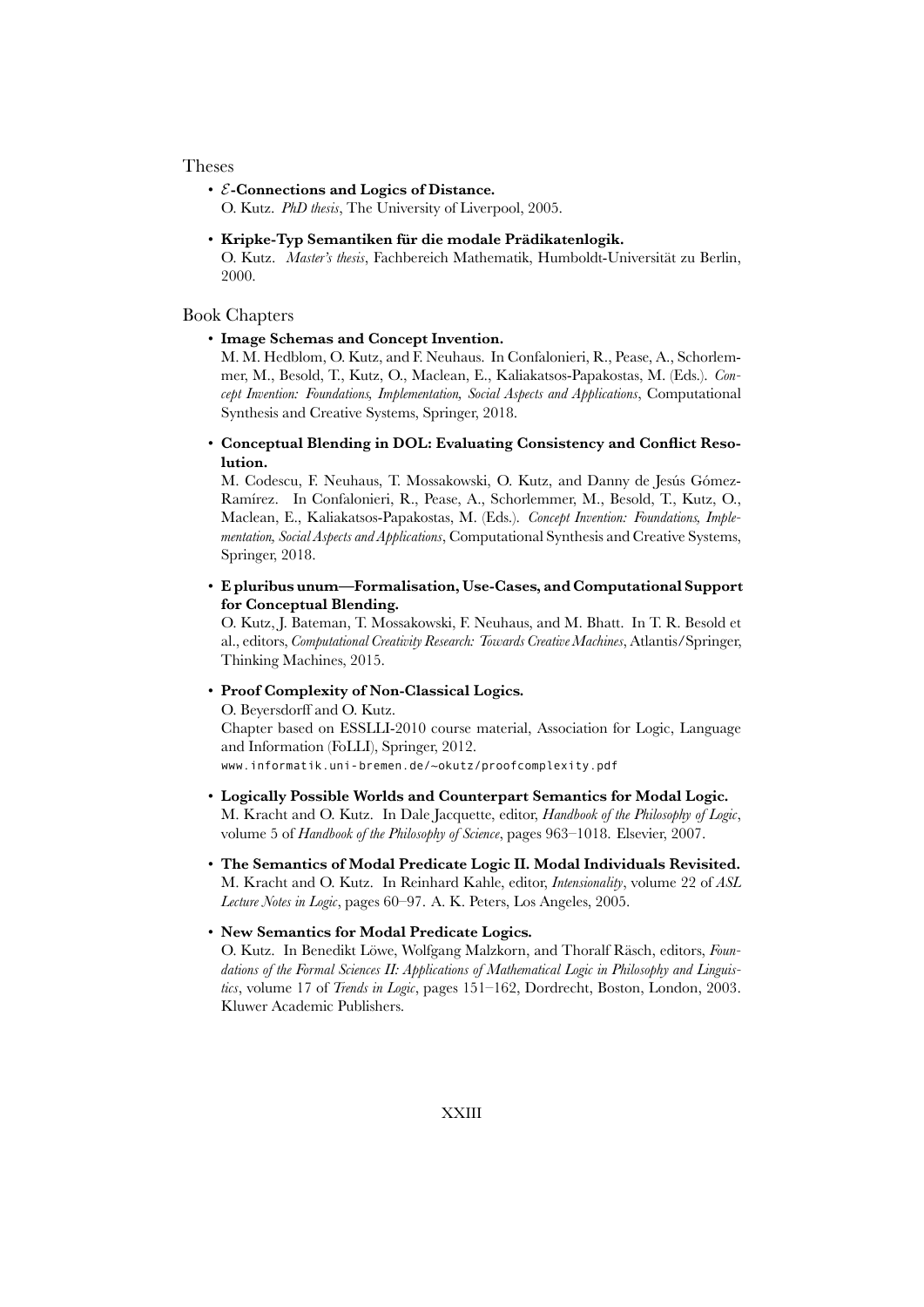### Books | Journal Special Issues

• **Formal Ontology in Information Systems, Proceedings of the Tenth International Conference (FOIS 2018).**

S. Borgo, P. Hitzler and O. Kutz (eds). Cape Town, South Africa, September 17-21, 2018. Frontiers in Artificial Intelligence and Applications, Volume 306, IOS Press, 2018.

https://www.iospress.nl/book/formal-ontology-in-information-systems-9/

• **Concept Invention: Foundations, Implementation, Social Aspects and Applications.**

R. Confalonieri, A. Pease, M. Schorlemmer, T. Besold, O. Kutz, E. Maclean, M. Kaliakatsos (eds.). Computational Synthesis and Creative Systems, Springer, 2018. https://www.springer.com/de/book/9783319656014

• **Formal Ontology in Information Systems, Proceedings of the Eighth International Conference (FOIS 2014).**

P. Garbacz and O. Kutz (eds). Rio de Janeiro, Brazil, September 22-26, 2014. Frontiers in Artificial Intelligence and Applications, Vol. 267, IOS Press, 2014.

• **Modular Ontologies.**

O. Kutz and J. Hois (editors) *Applied Ontology*, Volume 7, Issue 2, Special Issue, 2012. https://content.iospress.com/journals/applied-ontology/7/2

• **Modular Ontologies—Proc. of the Fifth International Workshop (WoMO 2011).**

O. Kutz and T. Schneider (editors). *Frontiers in Artificial Intelligence and Applications*, Volume 230, IOS Press, 2011.

https://www.iospress.nl/book/modular-ontologies-2/

• **Modular Ontologies—Proc. of the Fourth International Workshop (WoMO 2010)**

O. Kutz, J. Hois, J.Bao, and B. Cuenca Grau (editors). Vol. 210 of *Frontiers in Artificial Intelligence and Applications*, IOS Press, 2010. https://www.iospress.nl/book/modular-ontologies/

### Proceedings Editor (online)

#### • **Proc. of Bad Ontologies (BOG 2018).**

Giancarlo Guizzardi, Oliver Kutz, Rafael Peñaloza, Nicolas Troquard.

*Part of the Proceedings of the Joint Ontology Workshops 2018*, Episode IV: The South African Spring, co-located with the 10th International Conference on Formal Ontology in Information Systems (FOIS 2018),Cape Town, South Africa, September 17–18, 2018. CEUR, Volume 2205, 2018.

http://ceur-ws.org/Vol-2205/

## • **Proc. of Cognition and Ontologies (CAOS 2018).**

Maria M. Hedblom, Tarek Besold, Oliver Kutz.

*Part of the Proceedings of the Joint Ontology Workshops 2018*, Episode IV: The South African Spring, co-located with the 10th International Conference on Formal Ontology in Information Systems (FOIS 2018),Cape Town, South Africa, September 17–18, 2018. CEUR, Volume 2205, 2018.

http://ceur-ws.org/Vol-2205/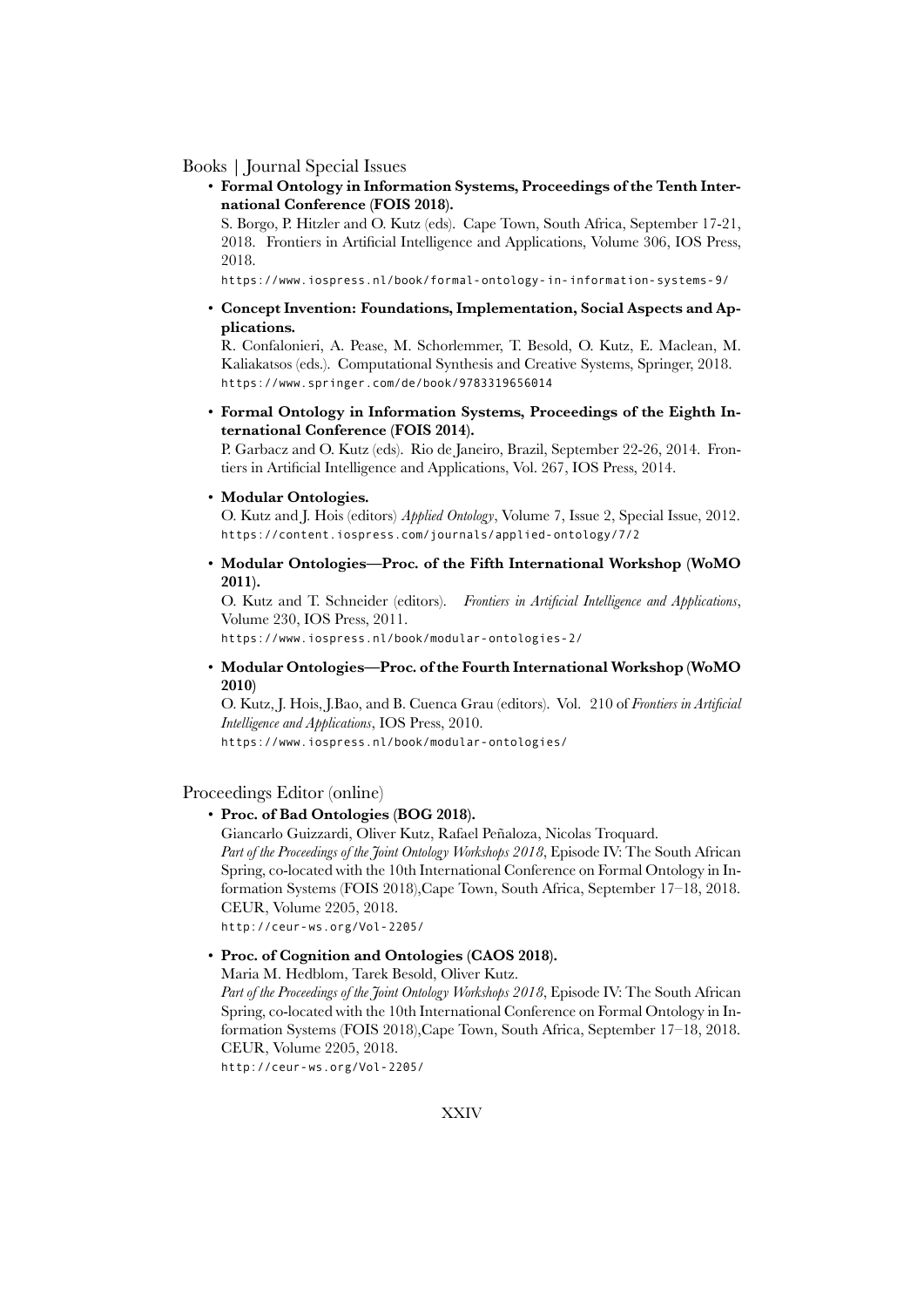• **Proc. of C3GI 2017**, Computational Creativity, Concept Invention, and General Intelligence Carlos Leon, Oliver Kutz, Tarek R. Besold. *Madrid, Spain, December 15, 2017.* CEUR, Volume 2160, 2018. http://ceur-ws.org/Vol-2160/

### • **Proc. of JOWO 2017.**

Stefano Borgo, Oliver Kutz, Frank Loebe, Fabian Neuhaus, et al. (eds). *Proceedings of the Joint Ontology Workshops 2017*, Episode 3: The Tyrolean Autumn of Ontology, Free University of Bozen-Bolzano, September 21–23, 2017. CEUR, Volume 2050, 2018.

• **Proc. of C3GI 2016.**, Computational Creativity, Concept Invention, and General Intelligence

Tarek R. Besold, Oliver Kutz, Carlos Leon. *Free University of Bozen-Bolzano, co-located with ESSLLI-16.*

http://ceur-ws.org/Vol-1767/

### • **Proc. of JOWO 2016.**

Oliver Kutz and Sergio de Cesare (eds). *Proceedings of the Joint Ontology Workshops 2016*, Episode 2: The French Summer of Ontology, co-located with the 9th International Conference on Formal Ontology in Information Systems (FOIS 2016) http://ceur-ws.org/Vol-1660/

### • **Proc. of CAOS 2016.**

First International Workshop on Cognition And OntologieS (CAOS-16), held at JOWO-16, Annecy, France, as part of FOIS 2016. http://ceur-ws.org/Vol-1660/

### • **Proc. of Shapes 3.0—The Shape of Things.**

O. Kutz, S. Borgo, M. Bhatt, (eds). *CEUR-WS*, co-located with CONTEXT-15, Larnaca, Cyprus, November 2, 2015. http://ceur-ws.org/Vol-1616/

### • **Proc. of JOWO 2015.**

(Episode 1: The Argentine Winter of Ontology, co-located with the 24th International Joint Conference on Artificial Intelligence (IJCAI 2015)). http://ceur-ws.org/Vol-1517//

### • **Proc. of FOfAI 2015.**

(Formal Ontologies for Artificial Intelligence). *CEUR-WS*, co-located with IJCAI-15, part of JOWO 15 http://ceur-ws.org/Vol-1517/

### • **Proc. of Shapes 2.0—The Shape of Things.**

O. Kutz, M. Bhatt, S. Borgo, and P. Santos (eds). *CEUR-WS*, Workshop at UNILOG-13, Rio de Janeiro, Brazil, April 2013.

http://ceur-ws.org/Vol-1007/

# • **Proc. of Shapes 1.0—The Shape of Things.**

J. Hastings, O. Kutz, M. Bhatt, and S. Borgo (eds). *CEUR-WS*, Workshop collocated with CONTEXT-11, Karlsruhe, Germany, September 2011.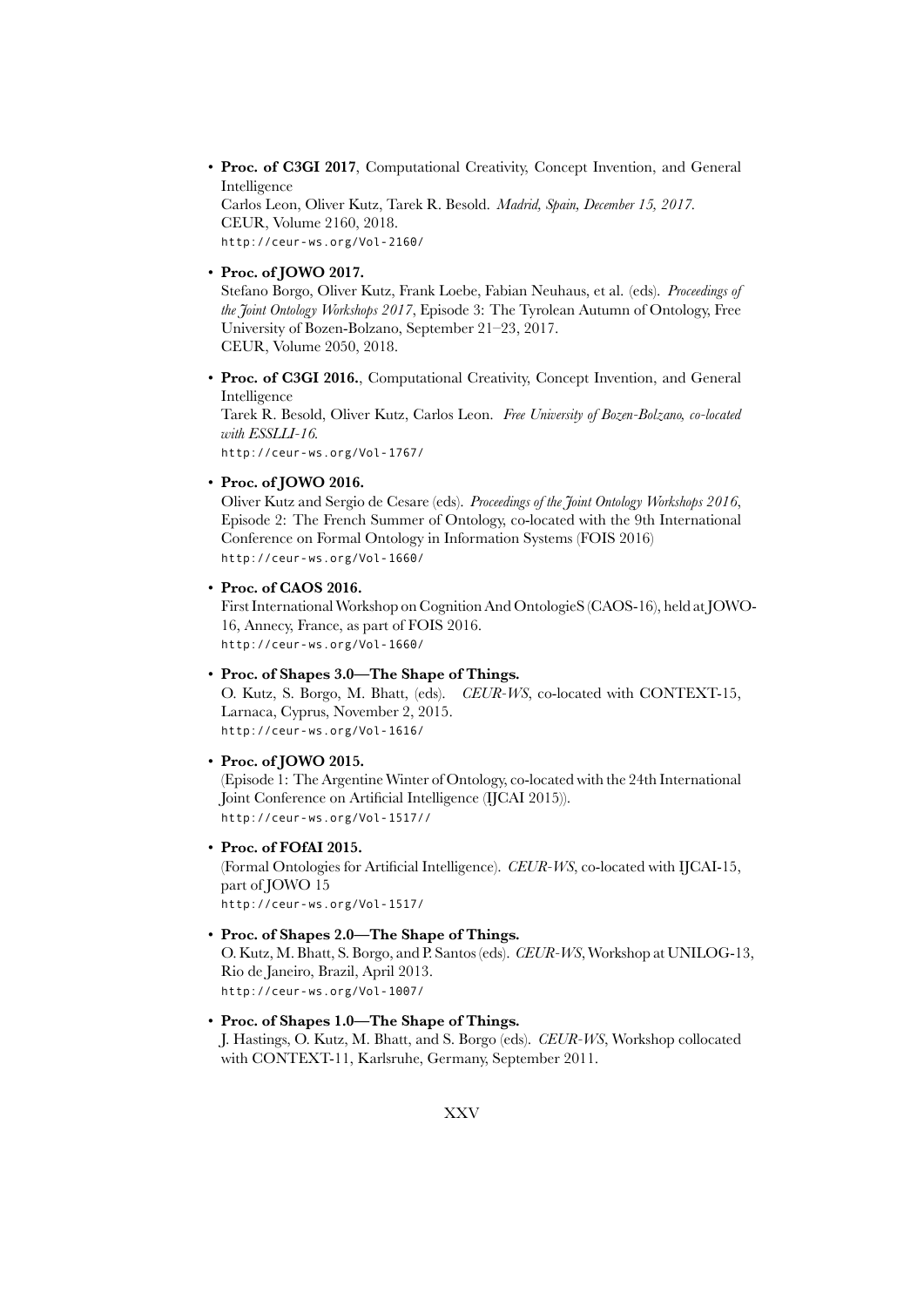• **Proc. of the First International Workshop on Modular Ontologies (WoMO 2006).**

Haase, V. Honavar, O. Kutz, Y. Sure, and A. Tamilin (editors). WoMO-06, International Semantic Web Conference (ISWC-06), November 5, 2006, Athens, Georgia, USA. *CEUR-WS* Vol. 232, 2007.

### Journals

• **Blending under Deconstruction. The roles of logic, ontology, and cognition in computational concept invention.** Roberto Confalonieri, Oliver Kutz

*Annals of Mathematics and Artificial Intelligence (AMAI)*, Springer, 2019 (under revision).

- **A Computational Framework for Concept Blending.** Manfred Eppe, Ewen Maclean, Roberto Confalonieri, Oliver Kutz, Marco Schorlemmer, Enric Plaza, Kai-Uwe Kühnberger *Artificial Intelligence*, Volume 256, March 2018, 105–129, Elsevier, 2018. https://doi.org/10.1016/j.artint.2017.11.005
- **A categorical approach to networks of aligned ontologies.** M. Codescu, T. Mossakowski, O. Kutz. *Journal on Data Semantics (JODS)*, Springer, 2017. https://link.springer.com/article/10.1007/s13740-017-0080-0?wt\_mc=Internal. Event.1.SEM.ArticleAuthorOnlineFirst (Online first)
- **Ontohub: A semantic repository for heterogeneous ontologies.** M. Codescu, E. Kuksa, O. Kutz, T. Mossakowski, and F. Neuhaus. *Journal of Applied Ontology*, vol. 12, no. 3–4, pp. 275–298, IOS Press, 2017. https://content.iospress.com/articles/applied-ontology/ao190?resultNumber= 3&totalResults=9&start=0&q=ontohub&resultsPageSize=10&rows=10
- **A narrative in three acts: Using combinations of image schemas to model events.**

T. R. Besold, M. M. Hedblom, O. Kutz. *Biologically Inspired Cognitive Architectures (BICA)*, Elsevier, 2017.

• **Upward Refinement Operators for Conceptual Blending in the Description Logic**  $\mathcal{EL}^{++}$ .

R. Confalonieri, M. Eppe, M. Schorlemmer, O. Kutz, R. Peñaloza, E. Plaza. *Annals of Mathematics and Artificial Intelligence (AMAI)*, Springer, 2016.

- **Image schemas in computational conceptual blending.** M. M. Hedblom, O. Kutz, F. Neuhaus. *Cognitive Systems Research*, 39: 42–-57, Elsevier, 2016.
- **Choosing the Right Path: Image Schema Theory as a Foundation for Concept Invention.**

M. M. Hedblom, O. Kutz, F. Neuhaus. *Journal of Artificial General Intelligence (JAGI)*, 6(1): 22–-54, 2015.

• **Semantic Web and Big Data meets Applied Ontology: The Ontology Summit 2014.**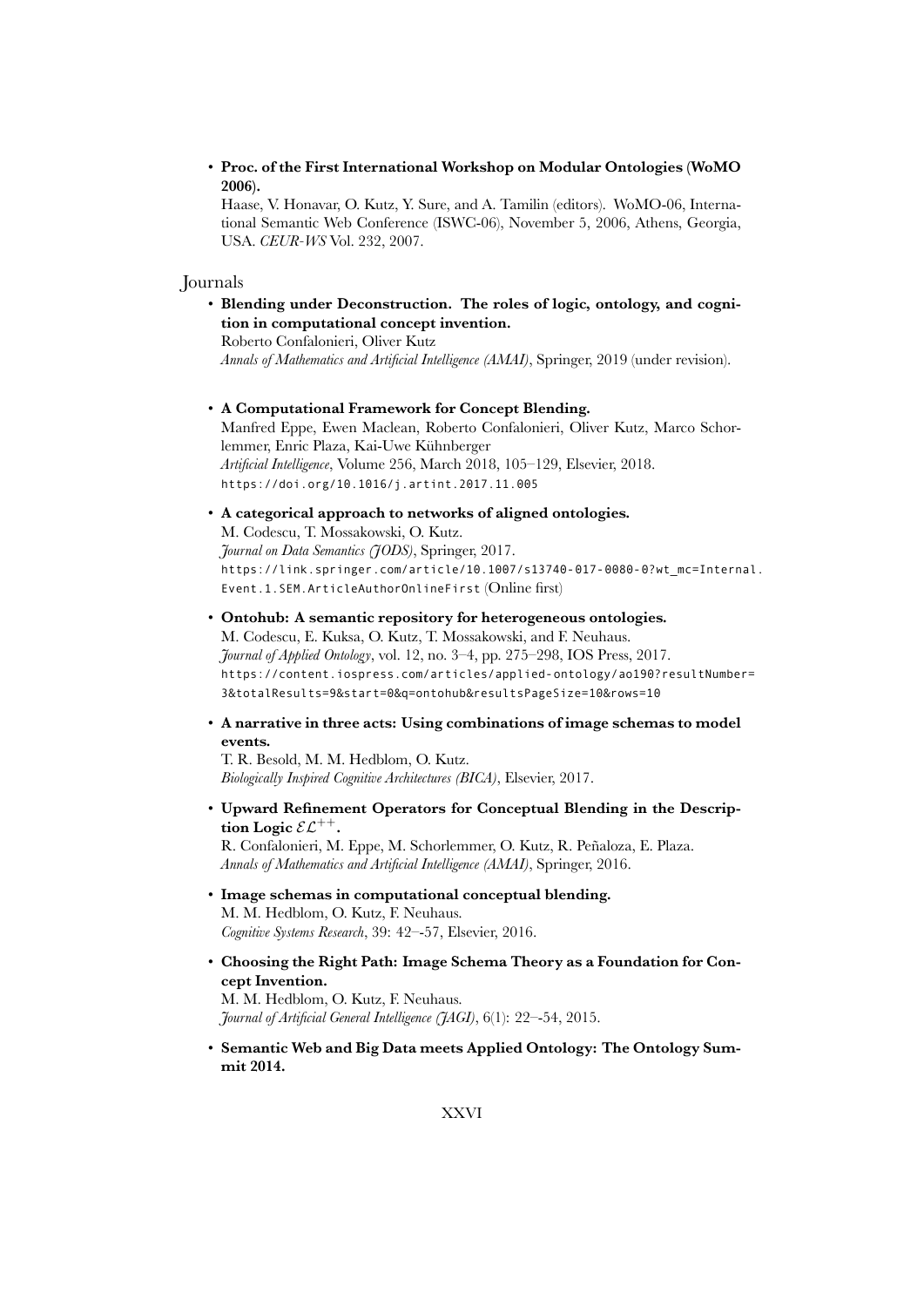L. Obrst, M. Grüninger, K. Baclawski, M. Bennett, D. Brickley, G. Berg-Cross, P. Hitzler, K. Janowicz, C. Kapp, O. Kutz, C. Lange, A. Levenchuk, F. Quattri, A. Rector, T. Schneider, S. Spero, A. Thessen, M. Vegetti, A. Vizedom, A. Westerinen, M. West, P. Yim *Journal of Applied Ontology*, 9(2): 155–170, 2014.

- **Modularity in ontologies.** O. Kutz and J. Hois (Introduction) *Journal of Applied Ontology*, 7(2): 109–112, 2012.
- **Open Biomedical Pluralism: Formalising Knowledge about Breast Cancer Phenotypes.** A. Sojic and O. Kutz.

*Journal of Biomedical Semantics*, 3(Suppl 2):S3, 2012.

- **Ontological Modelling of Form and Function in Architectural Design.** M. Bhatt, J. Hois, and O. Kutz. *Journal of Applied Ontology*, 7(3): 233–267, 2012.
- **Carnap, Goguen, and the Hyperontologies—Logical Pluralism and Heterogeneous Structuring in Ontology Design.** O. Kutz, T. Mossakowski, and D. Luecke.

*Logica Universalis*, Special Issue on 'Is Logic Universal?', Volume 4, Number 2, 255– 333, 2010.

- **Notes on Logics of Metric Spaces.** O. Kutz. *Studia Logica*, 85(1): 75–104, 2007.
- *E***-Connections of Abstract Description Systems.** O. Kutz, C. Lutz, F. Wolter, and M. Zakharyaschev. *Artificial Intelligence*, 156(1):1–73, 2004.
- **Logics of metric spaces.**

O. Kutz, H. Sturm, N.-Y. Suzuki, F. Wolter, and M. Zakharyaschev. *ACM Transactions on Computational Logic (TOCL)*, 4(2):260–294, 2003.

• **Axiomatizing distance logics.**

O. Kutz, H. Sturm, N.-Y. Suzuki, F. Wolter, and M. Zakharyaschev. *Journal of Applied Non-Classical Logic*, 12:425–440, 2002.

### Peer Reviewed Conferences

• **A Roadmap Towards Tuneable Random Ontology Generation Via Probabilistic Generative Models**

P. Galliani, O. Kutz, R. Confalonieri In 10th International Joint Conference on Knowledge Discovery, Knowledge Engineering and Knowledge Management (KEOD 2018), Seville Spain, 18–20 September 2018.

• **The Mouse and the Ball: Towards a cognitively-based and ontologicallygrounded logic of agency**

Oliver Kutz, Nicolas Troquard, Maria M. Hedblom and Daniele Porello. In *Proc. of the Tenth International Conference on Formal Ontology in Information Systems (FOIS 2018)*, Cape Town, South Africa, September 17–21, 2018.

XXVII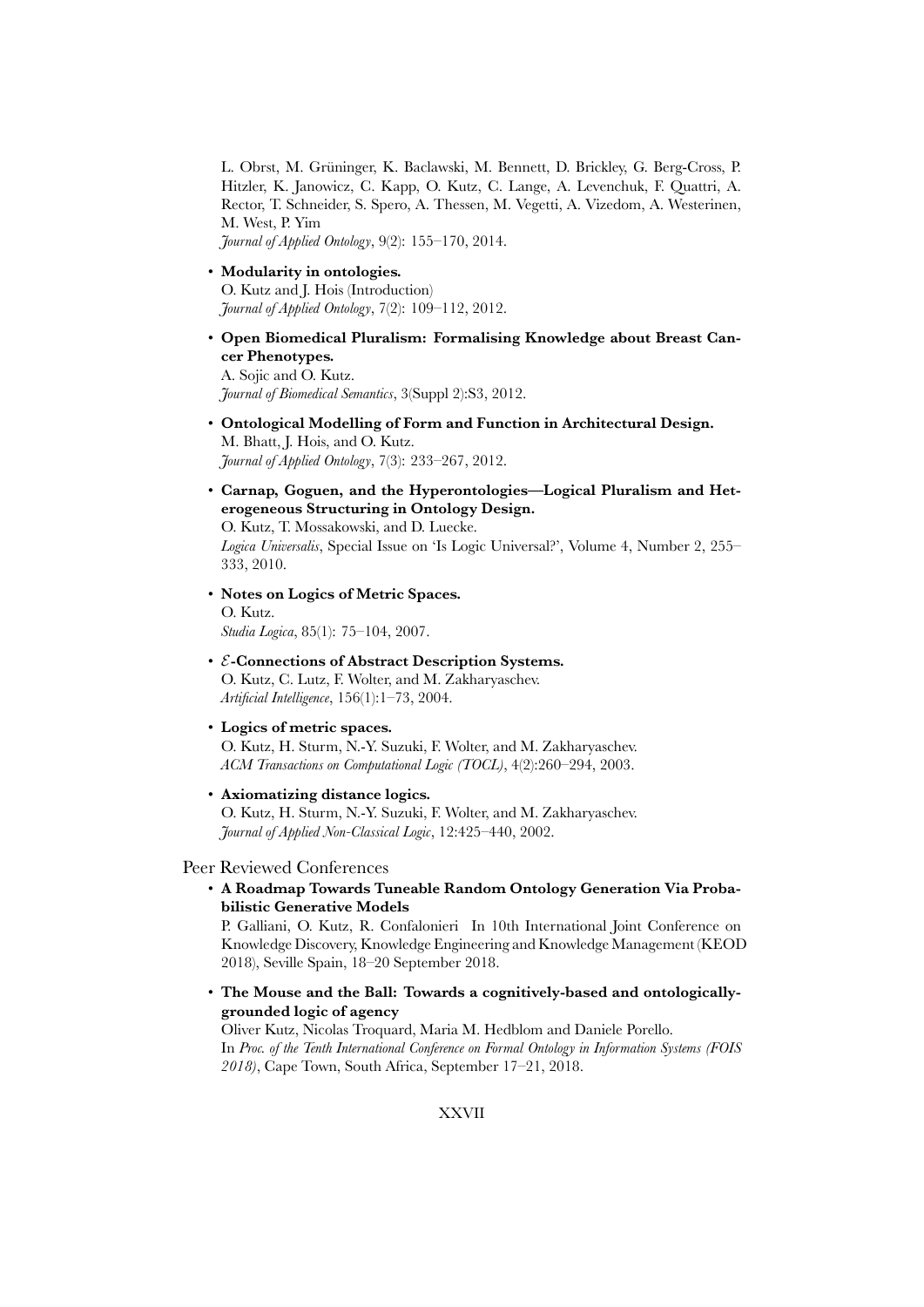• **Under the Super-Suit: What Superheroes Can Reveal About Inherited Properties in Conceptual Blending**

Maria M. Hedblom, Rafael Peñaloza, Giancarlo Guizzardi, Oliver Kutz. In *Proc. of the Ninth International Conference on Computational Creativity (ICCC 2018)*, Salamanca, Spain, June 25–29, 2018.

• **Two Approaches to Ontology Aggregation Based on Axiom Weakening**

Daniele Porello, Nicolas Troquard, Rafael Peñaloza, Roberto Confalonieri, Pietro Galliani, Oliver Kutz

Proceedings of the 27th International Joint Conference on Artificial Intelligence and the 23rd European Conference on Artificial Intelligence. (IJCAI-ECAI 2018), July 13–19, Stockholm, Sweden, 2018.

• **Orchestrating a Network of Mereotopological Theories: An Abridged Report**

C. Maria Keet and Oliver Kutz.

In *IJCAI 2018 Sister Conferences Track*, Proceedings of the 27th International Joint Conference on Artificial Intelligence and the 23rd European Conference on Artificial Intelligence. (IJCAI-ECAI 2018), July 13–19, Stockholm, Sweden, 2018.

• **In, Out and Through: Formalising some dynamic aspects of the image schema Containment**

Maria M. Hedblom, Dagmar Gromann, Oliver Kutz.

In *33rd ACM/SIGAPP Symposium On Applied Computing (SAC-18), KRR track*, Pau, France, April 9–13, 2018.

### • **Repairing Ontologies via Axiom Weakening**

Nicolas Troquard, Roberto Confalonieri, Pietro Galliani, Rafael Penaloza, Daniele Porello, Oliver Kutz.

In *Thirty-Second AAAI Conference on Artificial Intelligence (AAAI-18)*, New Orleans, Lousiana, USA, February 2–7, 2018.

https://aaai.org/ocs/index.php/AAAI/AAAI18/paper/view/17189

#### • **Orchestrating a Network of Mereo(topo)logical Theories**

C. Maria Keet and Oliver Kutz.

In *K-CAP 2017 Knowledge Capture*, December 4th-6th, Austin, Texas, United States, 2017.

**K-CAP 2017 Best Paper Award**

• **Between Contact and Support: Introducing a logic for image schemas and directed movement**

Maria M. Hedblom, Oliver Kutz, Till Mossakowski and Fabian Neuhaus. In *16th International Conference of the Italian Association for Artificial Intelligence (AI\*IA 2017)*, 14–17 November, Bari, Italy, Springer, 2017.

• **Repairing Socially Aggregated Ontologies Using Axiom Weakening** Daniele Porello, Nicolas Troquard, Roberto Confalonieri, Pietro Galliani, Oliver Kutz and Rafael Peñaloza.

In *The 20th International Conference on Principles and Practice of Multi-Agent Systems (PRIMA 2017)*, Oct. 30 – Nov. 3, Nice, France, Springer, 2017.

### XXVIII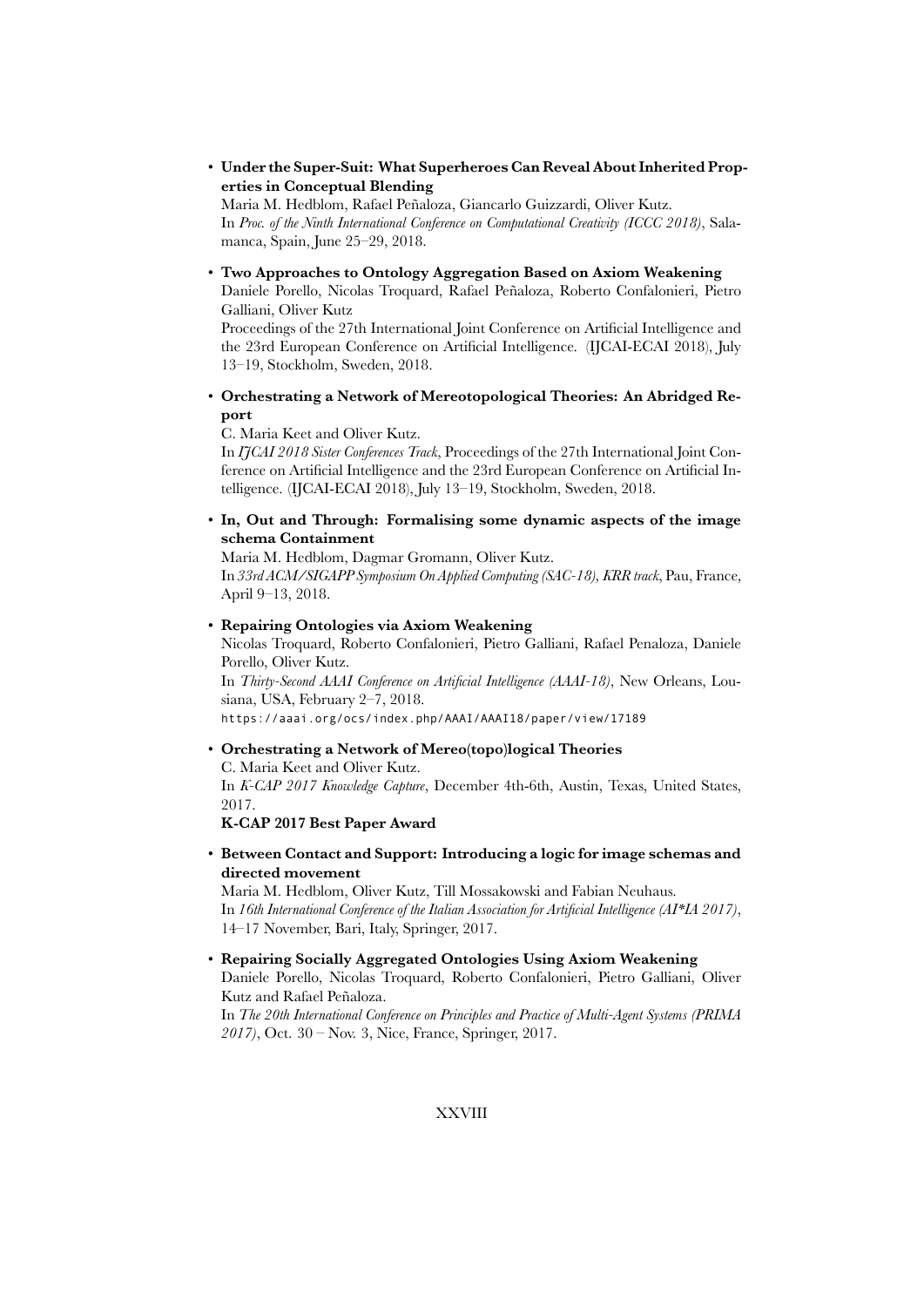• **ASP, Amalgamation, and the Conceptual Blending Workflow**

M. Eppe, E. Maclean, O. Kutz, R. Confalonieri, M. Schorlemmer, E. Plaza. In *13th International Conference on Logic Programming and Nonmonotonic Reasoning (LPNMR)*, 2015.

• **Concept invention and music: Creating novel harmonies via conceptual blending**

E. Cambouropoulos, M. Kaliakatsos-Papakostas, K.-U. Kuehnberger, O. Kutz, and A. Smaill. In *Proc. of the 9th Int. Conference on Interdisciplinary Musicology (CIM 2014)*, Berlin, December 2014.

- **Blending in the Hub Towards a collaborative concept invention platform.** O. Kutz, T. Mossakowski, F. Neuhaus, and M. Codescu. In *Proc. of the 5th International Conference on Computational Creativity (ICCC 2014)*, June 10–13, Ljubljana, Slovenia, 2014.
- **COINVENT: Towards a Computational Concept Invention Theory.**

M. Schorlemmer, A. Smaill, K.-U. Kühnberger, O. Kutz, S. Colton, E. Cambouropoulos, A. Pease. In *Proc. of the 5th International Conference on Computational Creativity (ICCC 2014)*, June 10–13, Ljubljana, Slovenia, 2014.

• **Space for Space—SpacePortal: the 21st Century Home for Spatial Ontologies.**

J. Bateman, O. Kutz, T. Mossakowski, A. Sojic, and M. Codescu. In *Proc. of the 6th International Conference on Spatial Cognition*, Bremen, Germany, 15–19 September, Springer, 2014. (Short paper)

• **Three Semantics for the Core of the Distributed Ontology Language (Extended Abstract).**

T. Mossakowski, C. Lange, and O. Kutz. In *Proc. of the 23th International Joint Conference on Artificial Intelligence (IJCAI 2013)*, Bejing, China, 2013. (**Sister Conferences Track**)

• **Semantics of the Distributed Ontology Language: Institutes and Institutions.**

T. Mossakowski, O. Kutz, and C. Lange. In *Proc. of the 21st International Workshop on Algebraic Development (WADT 2012)*, Salamanca, Spain, June 7–-10, 2012. LNCS, Springer, 2013.

- **Three Semantics for the Core of the Distributed Ontology Language.** T. Mossakowski, C. Lange, and O. Kutz. In *Proc. of the 7th International Conference on Formal Ontology in Information Systems (FOIS 2012)*, Graz, Austria, 2012. (**FOIS Best Paper Award**)
- **Modelling Highly Symmetrical Molecules: Linking Ontologies and Graphs.** O. Kutz, J. Hastings, and T. Mossakowski. In *Proc. of the 15th International Conference on Artificial Intelligence: Methodology, Systems, Applications (AIMSA 2012)*, Varna, Bulgaria, September 12th–15th, LNCS, Springer, 2012.
- **Generalized Quantifiers and Ontological Commitments.**

I. Stojanovic and O. Kutz. In *Proc. of the International Interdisciplinary Conference on Philosophy, Mathematics, Linguistics: Aspects of Interaction (PhML 2012)*, May 22-–25, 2012, St. Petersburg, Russia, 2012.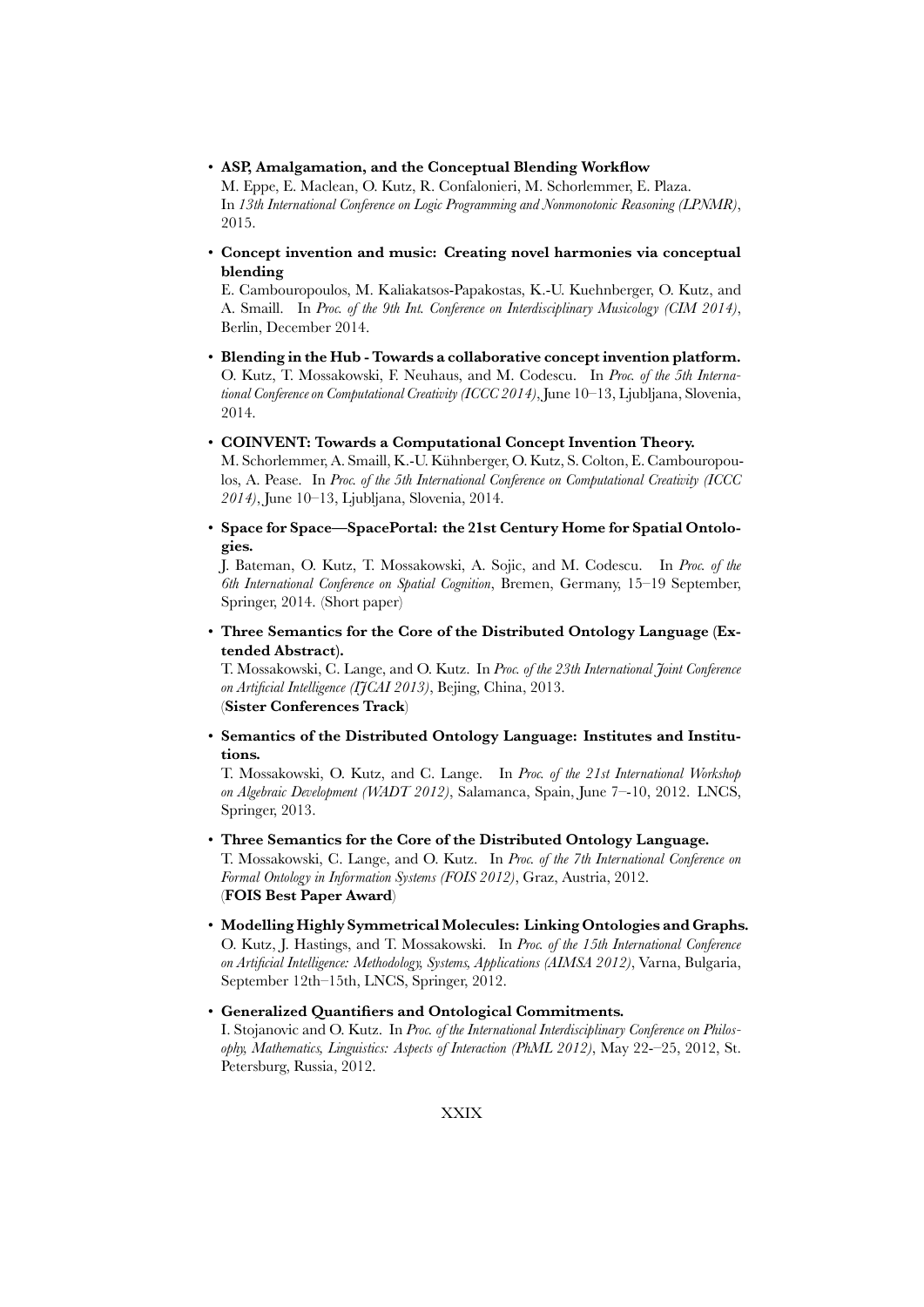• **The Distributed Ontology Language (DOL): Ontology Integration and Interoperability Applied to Mathematical Formalization.**

C. Lange, O. Kutz, T. Mossakowski, and M. Grüninger. In *Proc. of the Conference on Intelligent Computer Mathematics (CICM 2012)*, 9–14 July 2012, Jacobs University, Bremen, Germany.

• **The Analysis and Synthesis of Logic Translation.**

T.-K. Fu and O. Kutz. In *Proc. of the 25th Florida Artificial Intelligence Research Society Conference (FLAIRS-25)*, Marco Island, Florida, USA, 2012.

• **The Distributed Ontology Language (DOL): Use Cases, Syntax, and Semantics.**

C. Galinski, O. Kutz, C. Lange, and T. Mossakowski. In *Proc. of the 10th Terminology and Knowledge Engineering Conference (TKE 2012)*, Madrid, Spain, 2012.

• **A Modular Consistency Proof for Dolce.**

O. Kutz and T. Mossakowski. In *Proc. of Twenty-Fifth Conference on Artificial Intelligence (AAAI-11)*, held in San Francisco, California, August 7–11, AAAI Press, 2011.

• **OSMonto - An Ontology of OpenStreetMap Tags.**

M. Codescu, G. Horsinka, O. Kutz, T. Mossakowski, R. Rau. In *Proc. of State of the Map, Europe (SOTM-EU)*, Vienna, 2011.

• **Towards a Standard for Heterogeneous Ontology Integration and Interoperability.**

O. Kutz, T. Mossakowski, C. Galinski, and C. Lange. In *Proc. of the International Conference on Terminology, Languages and Content Resources (LaRC-11)*, Seoul, South Korea, 2011.

• **DO-ROAM: Activity-Oriented Search and Navigation with OpenStreetMap.** M. Codescu, G. Horsinka, O. Kutz, T. Mossakowski, R. Rau. In *Proc. of the Fourth International Conference on GeoSpatial Semantics, GeoS-11*, Christophe Claramunt, Michela Bertolotto, Sergei Levashkin (Eds.), LNCS. Springer, 2011.

#### • **Modelling Functional Requirements in Spatial Design.**

M. Bhatt, J. Hois, O. Kutz, F. Dylla. In *Proc. of the 29th International Conference on Conceptual Modeling (ER-2010)*, Vancouver, BC, Canada, November 2010.

• **Towards Ontological Blending.**

J. Hois, O. Kutz, T. Mossakowski, and J. Bateman. In *Proc. of the The 14th International Conference on Artificial Intelligence: Methodology, Systems, Applications (AIMSA-2010)*, Varna, Bulgaria, September 8th–10th, 2010.

• **Counterparts in Language and Space—Similarity and** *S***-Connection.**

J. Hois and O. Kutz. *5th International Conference on Formal Ontology in Information Systems (FOIS-08)*, Saarbrücken, Germany, 2008. IOS Press.

• **Natural Language meets Spatial Calculi.**

J. Hois and O. Kutz. *Spatial Cognition VI. Learning, Reasoning, and Talking about Space.* 6th International Conference on Spatial Cognition, Freiburg, Germany, September 15–19, 2008. Lecture Notes in Computer Science, Vol. 5248, Springer, 2008.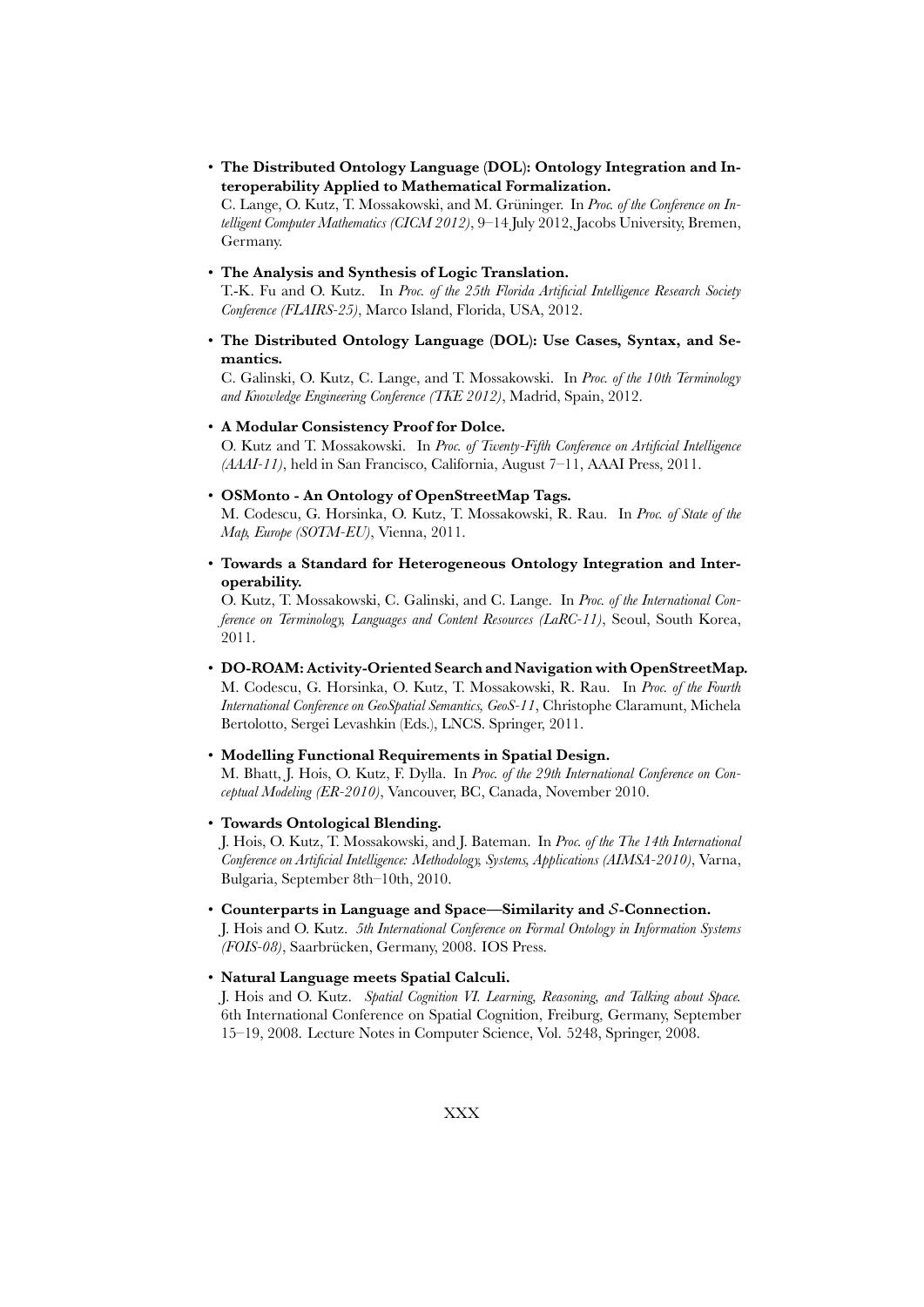• **Conservativity in Structured Ontologies.**

O. Kutz and T. Mossakowski. *18th European Conference on Artificial Intelligence (ECAI-08)*, Patras, Greece. 2008.

• **A Case for Abductive Reasoning over Ontologies.**

C. Elsenbroich, O. Kutz, and U. Sattler. In *Proc. of OWL: Experiences and Directions (OWLED-06), Athens, Georgia, USA, November 10th-11th*, 2006.

• **The Even More Irresistible** *SROIQ***.**

I. Horrocks, O. Kutz, and U. Sattler. In *Proc. of the 10th Conference on Principles of Knowledge Representation and Reasoning (KR-06)*. Morgan Kaufmann, 2006.

• **Connecting abstract description systems.**

O. Kutz, F. Wolter, and M. Zakharyaschev. In *Proc. of the 8th Conference on Principles of Knowledge Representation and Reasoning (KR 2002)*, pages 215–226. Morgan Kaufmann, 2002.

• **The Semantics of Modal Predicate Logic I. Counterpart-Frames.**

M. Kracht and O. Kutz. In Frank Wolter, Heinrich Wansing, Maarten de Rijke, and Michael Zakharyaschev, editors, *Advances in Modal Logic. Volume 3*, pages 299– 320, New Jersey, London, Singapore, Hong Kong, 2002. World Scientific Publishing Company.

Peer Reviewed International Workshops

• **What's Cracking? How image schema combinations can model conceptualisations of events**

M. Hedblom, O. Kutz, R. Peñaloza and G. Guizzardi.

In *Proceedings of TriCoLore 2018, Joint Workshops C3GI–ISD–SCORE*, held at the Free University of Bozen-Bolzano, December 13–15, 2018. CEUR, IAOA Series, 2019 (Forthcoming).

• **Two Applications of Concept Refinement**

R. Confalonieri, N. Troquard, P. Galliani, O. Kutz, R. Penaloza, D. Porello In *Proceedings of the First International Workshop on Comprehensibility and Explanation in AI and ML 2017, CEX-17*, co-located with 16th International Conference of the Italian Association for Artificial Intelligence (AI\*IA 2017), CEUR Vol 2071, 2018.

- **Social Mechanisms for the Collective Engineering of Ontologies** Porello, D., Troquard, N., Penaloza, R., Confalonieri, R., Galliani, P., Kutz O. In 7th International Workshop on Computational Social Choice (COMSOC 2018)
- **Conceptual Blending in** *EL*++ R. Confalonieri, M. Schorlemmer, O. Kutz, R. Peñaloza, E. Plaza and M. Eppe.

In *Proc. of the International Workshop on Description Logics (DL-2016)*, Cape Town, South Africa, 2016.

• **Ontology Patterns with DOWL: The Case of Blending** O. Kutz, F. Neuhaus, M. M. Hedblom, T. Mossakowski, M. Codescu. In *Proc. of the International Workshop on Description Logics (DL-2016)*, Cape Town, South Africa, 2016.

XXXI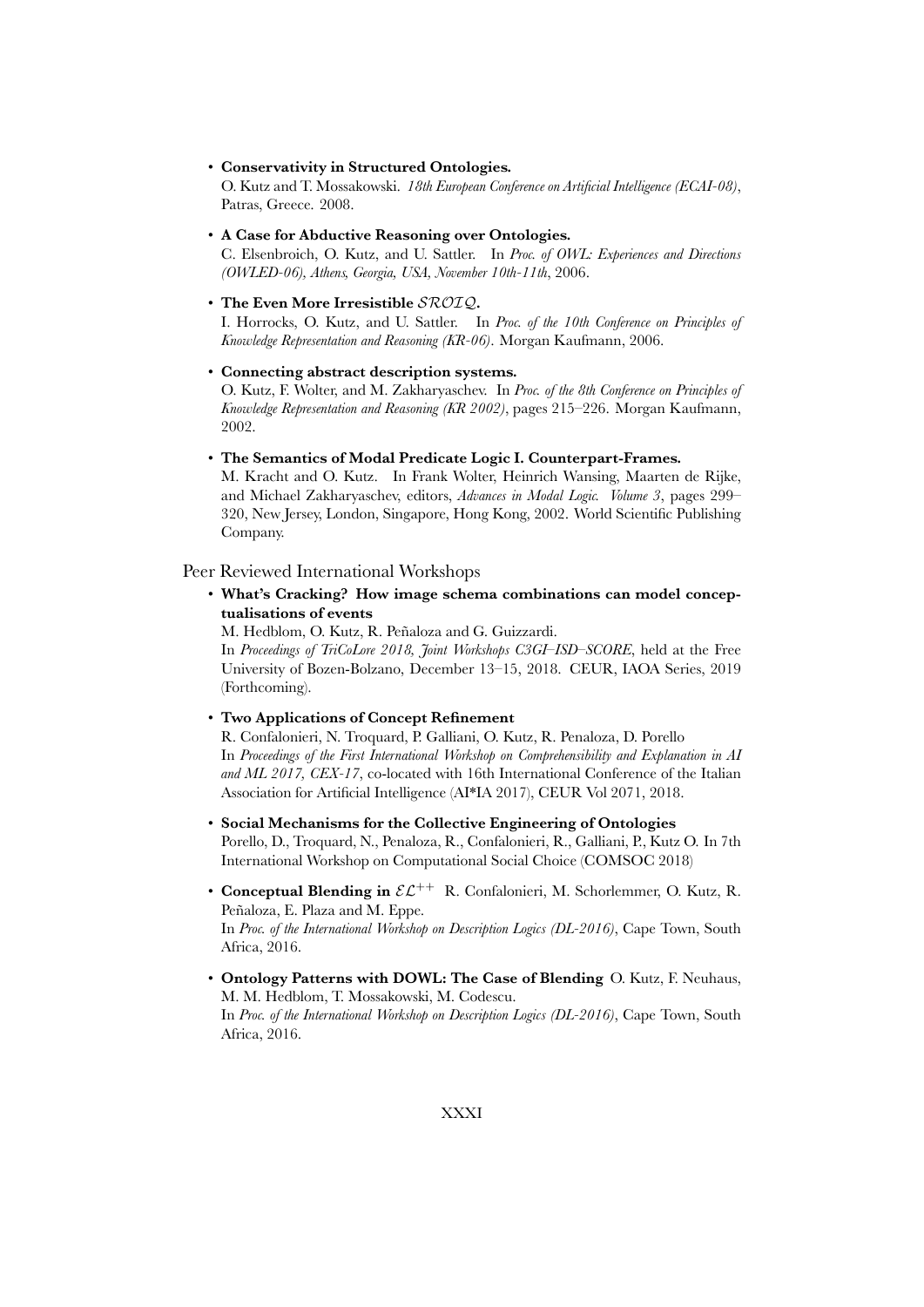• **Upward Refinement for Conceptual Blending in Description Logic – An ASP-based Approach and Case Study in EL++**

R. Confalonieri, M. Schorlemmer, E. Plaza, M. Eppe, O. Kutz, R. Penaloza. In *1st Workshop on Ontologies and Logic Programming for Query Answering (ONTOLP)*, 2015.

• **Image Schemas as Families of Theories.**

M. Hedblom, O. Kutz, F. Neuhaus. In *Proc. of Computational Creativity, Concept Invention, and General Intelligence (C3GI)*, UniLog-15, Istanbul, 2015.

### • **Ontohub: A semantic repository for heterogeneous ontologies.**

T. Mossakowski, O. Kutz, M. Codescu. In *Proc. of the Theory Day in Computer Science (DACS-2014)*, satellite workshop of ICTAC-2014, University of Bucharest, September 15–16, 2014.

• **A Categorical Approach to Ontology Alignment.**

M. Codescu, T. Mossakowski, O. Kutz. In *Proc. of the 9th International Workshop on Ontology Matching (OM-2014)*, ISWC-2014, Riva del Garda, Trentino, Italy. CEUR.

• **Fabricating Monsters is Hard - Towards the Automation of Conceptual Blending.**

F. Neuhaus, O. Kutz, M. Codescu, T. Mossakowski. In *Proc. of Computational Creativity, Concept Invention, and General Intelligence (C3GI 2014)*, ECAI-14, Prague, 2014.

• **Proof Support for Common Logic.**

T. Mossakowski, M. Codescu, O. Kutz, C. Lange, and M. Gruninger. In *Workshop on Automated Reasoning in Quantified Non-Classical Logics (ARQNL-14)*, IJCAR-Workshop, July 23, 2014, Vienna, Summer of Logic, Austria, 2014.

#### • **Towards resolution-based reasoning for connected logics.**

C. Nalon and O. Kutz. In *Electronic Notes in Theoretical Computer Science (ENTCS)*, Volume 305, pages 85–102, Elsevier, 2014. Post-proceedings of the 8th Workshop on Logical and Semantic Frameworks, with Applications, LSFA-13, Fernández, M. and Finger, M. (editors), pages 36–51, São Paulo, September 2–-3, 2013.

- **The Distributed Ontology, Modelling and Specification Language DOL.** T. Mossakowski, O. Kutz, Mihai Codescu, and C. Lange. In *Proc. of the 7th International Workshop on Modular Ontologies (WoMO 2013)*, September 15, Corunna, Spain, 2013.
- **Semantics of the Distributed Ontology Language: Institutes and Institutions.**

T. Mossakowski, O. Kutz, and C. Lange. In *21st International Workshop on Algebraic Development*, Salamanca, Spain, June 7–-10, 2012.

- **LoLa: A Modular Ontology of Logics, Languages, and Translations.** C. Lange, T. Mossakowski, and O. Kutz. In *6th International Workshop on Modular Ontologies (WoMO 2012, at FOIS 2012)*, Graz, Austria, 2012.
- **The Babel of the Semantic Web Tongues—In Search of the Rosetta Stone of Interoperability.**

O. Kutz, C. Lange, T. Mossakowski, C. M. Keet, F. Neuhaus, and M. Gruninger. In *'What will the Semantic Web look like 10 years from now?' (SW-2022)*, in conjunction with the 11th International Semantic Web Conference (ISWC 2012), Boston, USA, 2012.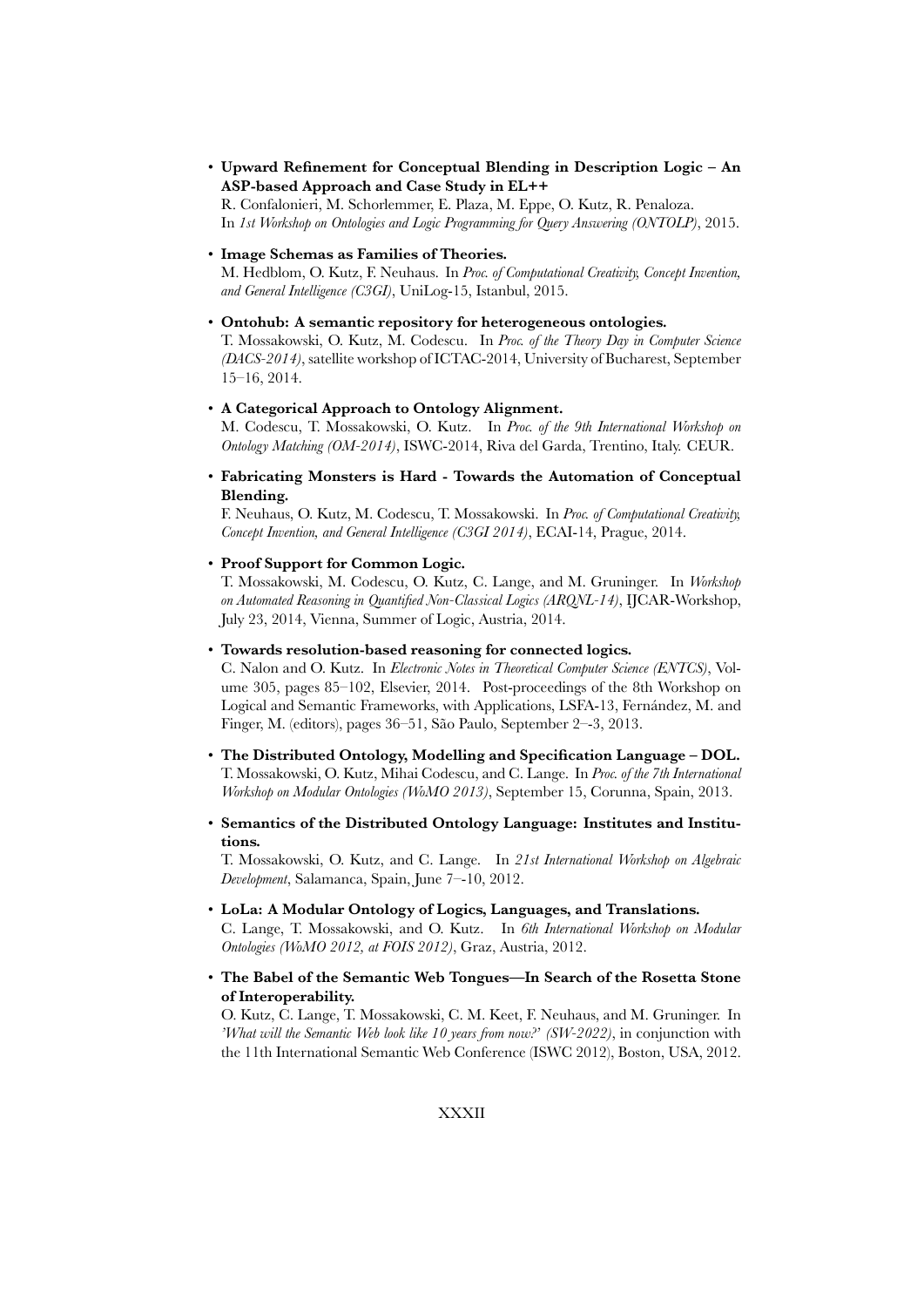• **Ontology-based Route Planning for OpenStreetMap.**

C. Clausen, M. Codescu, D. Couto Vale, G. Horsinka, O. Kutz and T. Mossakowski. In *5th International Terra Cognita Workshop 2012*, in conjunction with the 11th International Semantic Web Conference (ISWC), Boston, USA, November 12, 2012.

- **Intuitive and Natural Interfaces for Geospatial Data Classification.** F. Schmid, O. Kutz, L. Frommberger, T. Mossakowski, T. Kauppinen, and C. Cai. In *Int. Workshop on Place-Related Knowledge Acquisition Research (P-KAR)*, 31 August, Kloster Seeon, Germany, in conjunction with Spatial Cognition 2012.
- **Representing biomedical knowledge: A view from the philosophy of science.**

A. Sojic and O. Kutz. In *Joint ICBO/FOIS Early Career Symposium*, Graz, Austria, 2012.

• **On the Incommensurability in the Carnap-Goguen Style Logical Pluralism.**

T.-K. Fu and O. Kutz. In *Proc. of the Int. Conference Incommensurability 50*, Taipei, Taiwan, 1-3 June, 2012.

• **A General Framework for Shape Similarity.**

S. Borgo and O. Kutz. In *Proc. of Shapes 1.0—The Shape of Things*, Workshop collocated with CONTEXT-11, Karlsruhe, Germany, CEUR-WS, 2011.

- **Universal Logic and the Logical Many-valuedness.** T.-K. Fu and O. Kutz. In *Proc. of the 8th Workshop on Logic and Engineering of Natural Language Semantics, LENLS8*, Takamatsu, Japan, December 1–2, 2011.
- **Beyond the Tumour: Breast Cancer Phenotypes—Towards a pluralistic integration of heterogeneous representations.** A. Sojic and O. Kutz. In *Proc. of Workshop of Ontologies in Biomedicine and Life Sciences, OBML-11*, October 6–-7, Berlin, 2011.
- **How to model the shapes of molecules? Combining topology and ontology using heterogeneous specifications.**

J. Hastings, O. Kutz, and T. Mossakowski. In *Proc. of the Deep Knowledge Representation Challenge Workshop (DKR-11)*, co-located with K-CAP, June 26, Banff, Alberta, Canada, 2011. (Winner of 2nd Prize in DKR competition)

• **The Onto-Logical Translation Graph.**

T. Mossakowski and O. Kutz. In *Proc. of the Fifth International Workshop on Modular Ontologies (WoMO 2011)*, co-located with ESSLLI-11, Ljubljana, Slovenia, Frontiers in Artificial Intelligence and Applications, IOS Press, 2011.

• **Hyperontology for the Biomedical Ontologist—A Sketch and Some Examples.**

O. Kutz, T. Mossakowski, J. Hastings, A. Garcia Castro, and A. Sojic. In *Proc. of Workshop on Working with Multiple Biomedical Ontologies (at ICBO 2011)*, Buffalo, NY, USA, 2011.

• **Chinese Whispers and Connected Alignments.**

O. Kutz, I. Normann, T. Mossakowski, and D. Walther. In *Proc. of the 5th International Workshop on Ontology Matching, OM-2010*, collocated with the 9th International Semantic Web Conference ISWC-2010, Shanghai, China, November 7, 2010.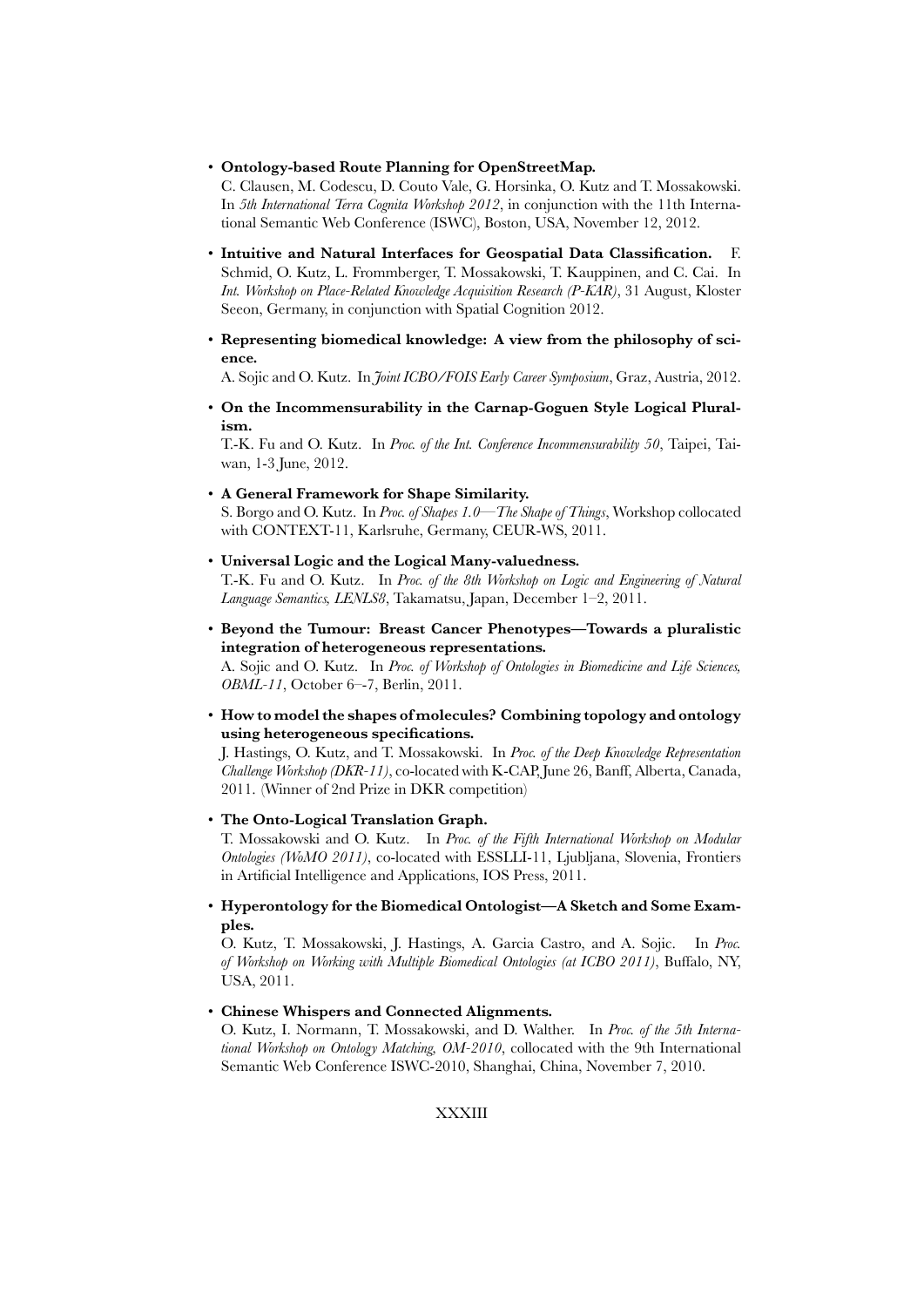• **Ontology Reuse and Exploration via Interactive Graph Manipulation.**

I. Normann and O. Kutz In *Proc. of the 1st Workshop On Semantic Repositories For The Web, SERES-2010*, collocated with the 9th International Semantic Web Conference ISWC-2010, Shanghai, China, November 7, 2010.

• **Modular Ontologies for Architectural Design.**

J. Hois, M. Bhatt, and O. Kutz. In *4th Workshop on Formal Ontologies Meet Industry, FOMI-09, Vicenza, Italy*. Frontiers in Artificial Intelligence and Applications, Vol. 198, IOS Press, 2009.

• **Context Discovery via Theory Interpretation.**

O. Kutz and I. Normann. In *IJCAI Workshop on Automated Reasoning about Context and Ontology Evolution, ARCOE-09, Pasadena, California*, 2009.

• **Ontology Correspondence via Theory Interpretation.**

I. Normann and O. Kutz. In *Workshop on Matching and Meaning, Automated development, evolution and interpretation of ontologies. Artificial Intelligence and Simulation of Behaviour Convention, AISB 2009*, April 9th, 2009, Edinburgh, UK.

• **The OWL in the CASL—Designing Ontologies Across Logics.**

O. Kutz, D. Lücke, T. Mossakowski, and I. Normann. *OWL: Experiences and Directions, 5th International Workshop (OWLED-08)*, Karlsruhe, Germany, October 26–27, 2008, co-located with ISWC-08.

• **Modular Construction of Models—Towards a Consistency Proof for the Foundational Ontology DOLCE.**

O. Kutz, D. Lücke, and T. Mossakowski. *1st International Workshop on Foundations of Computer Science as Logic-Related, (ICTAC-08)*, Istanbul, Turkey, 2008.

• **Heterogeneously Structured Ontologies—Integration, Connection, and Refinement.**

O. Kutz, D. Lücke, and T. Mossakowski. *Knowledge Representation Ontology Workshop, KROW-08*, Sydney, Australia, CRPIT Vol-90, 2008.

• **Ontologizing Metadata for Assistive Technologies—The OASIS Repository.**

A. Garcia Castro, I. Normann, J. Hois, and O. Kutz. *1st International Workshop on Ontologies in Interactive Systems (Ontoract-08)*, Liverpool, UK, 2008. IEEE.

- **Shapes of Alignments: Construction, Combination, and Computation.** O. Kutz, T. Mossakowski and M. Codescu. In ESWC workshop *WORM-08*, 'Ontologies: Reasoning and Modularity', Tenerife, June 2008. CEUR Workshop Proceedings, Vol. 348.
- **Modules in Transition: Conservativity, Composition, and Colimits.** O. Kutz and T. Mossakowski. In 2nd International Workshop on Modular Ontologies, *WoMO-07*, Whistler, Canada, 2007.
- **Modular Ontology Languages Revisited.** B. Cuenca-Grau and O. Kutz. In *SWeCKa-07*, IJCAI Workshop on Semantic Web for Collaborative Knowledge Acquisition, Hyderabad, India, 2007.

### XXXIV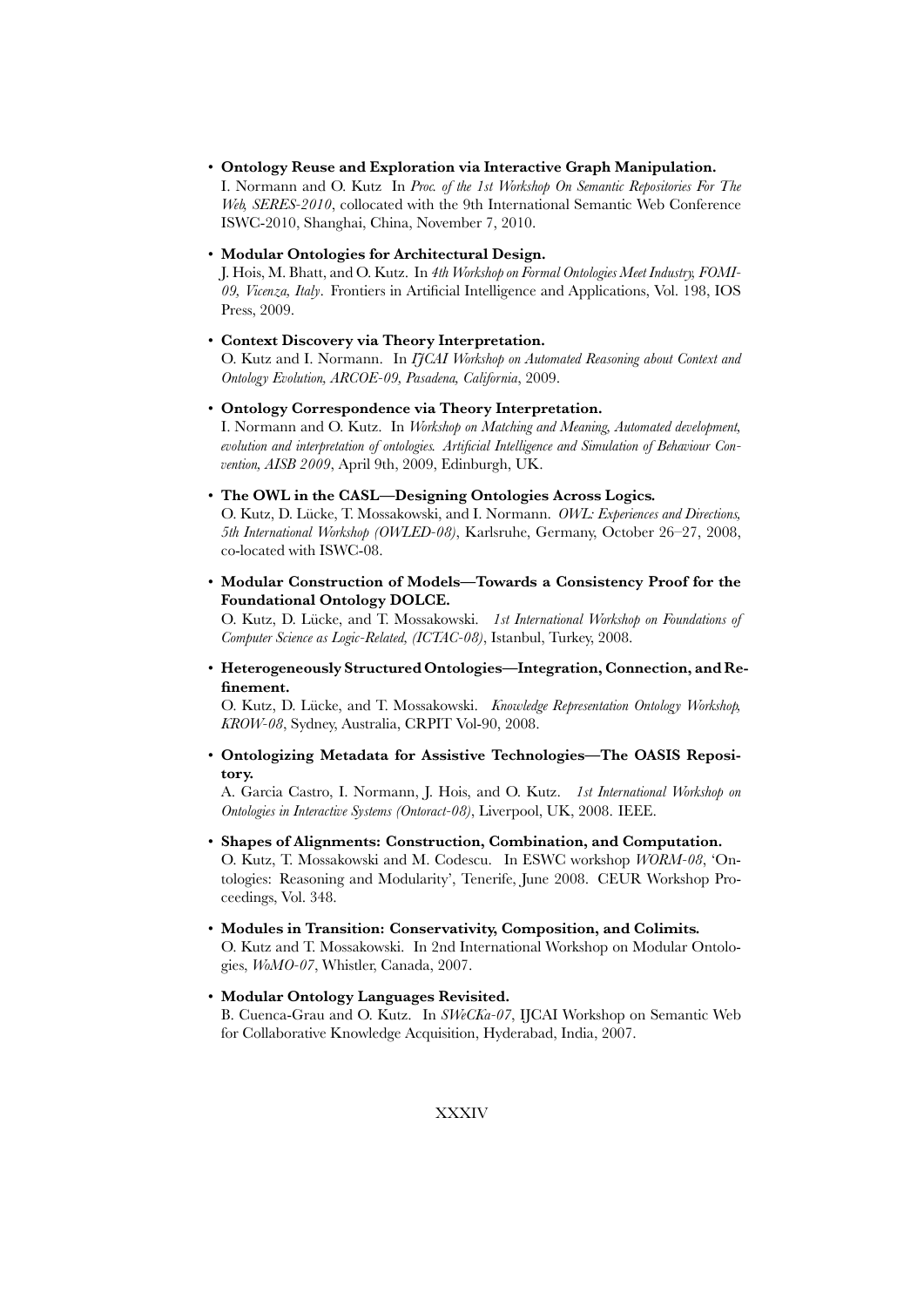• **A Case for Abductive Reasoning over Ontologies.**

C. Elsenbroich, O. Kutz, and U. Sattler. In *Proc. of OWL: Experiences and Directions (OWLED-06), Athens, Georgia, USA, November 10th-11th*, 2006.

### • **Will my Ontologies Fit Together?**

B. Cuenca-Grau, I. Horrocks, O. Kutz, and U. Sattler. In *Proc. of the International Workshop on Description Logics (DL-06)*, Lake District, UK, 2006.

• **The Irresistible** *SRIQ***.**

I. Horrocks, O. Kutz, and U. Sattler. In *Proc. of: OWL: Experiences and Directions, Galway, Ireland, November 11th-12th*, 2005.

### • *E***-Connections of Description Logics.**

O. Kutz, C. Lutz, F. Wolter, and M. Zakharyaschev. In *Proc. of the International Workshop on Description Logics (DL-03)*, p. 178–187, Rome, 2003.

### • **A note on concepts and distances.**

O. Kutz, F. Wolter, and M. Zakharyaschev. In *Proc. of the International Workshop on Description Logics (DL-2001)*, Stanford, 2001.

Miscellanea: Invited Papers, Deliverables, Technical Reports, Extended Abstracts

• **On the Role of Universal Logic in Concept Invention.**

O. Kutz, F. Neuhaus, K.U. Kühnberger. In: Handbook of the 5th World Congress and School on Universal Logic, 2015.

• **Logic in Applied Ontology.**

O. Kutz and S. Borgo. In J.-Y. Beziau, editor, *Encyclopaedia of Logic*, College Publications, invited chapter, forthcoming 2017.

• **COINVENT: Concept Invention Theory - Ontologies and Semantic Web Technologies for Concept Invention.**

M. Schorlemmer, A. Smaill, K.-U. Kühnberger, O. Kutz, S. Colton, E. Cambouropoulos, A. Pease In 5th European Semantic Web Conference (ESWC 2014), EU Project Networking Session, May 27, Crete, Greece, 2014.

- **Connected Alignments: Consistency Propagation and Modularity.** O. Kutz, I. Normann, and T. Mossakowski. *Technical Report*, The University of Bremen, 2012. http://www.informatik.uni-bremen.de/~okutz/conalign.pdf
- **Biomedical ontologies facing the disunity of science.** A. Sojic and O. Kutz. In *Proc. of the Int. Conference on the Collective Dimension of Science, CDS-11*, Nancy, December 2011.
- **Three Extended Abstracts for the 14th Congress on Logic, Methodology and Philosophy of Science, CLMPS, Nancy, 2011.**

O. Kutz and J. Hois. Steering Ontological Blending.

J. Hois and O. Kutz. Towards Linguistically-Grounded Spatial Logics.

O. Kutz. Logical Pluralism in Ontology Design. CLMPS Affiliated Symposium on 'Ontology between Philosophy and Computer Science'.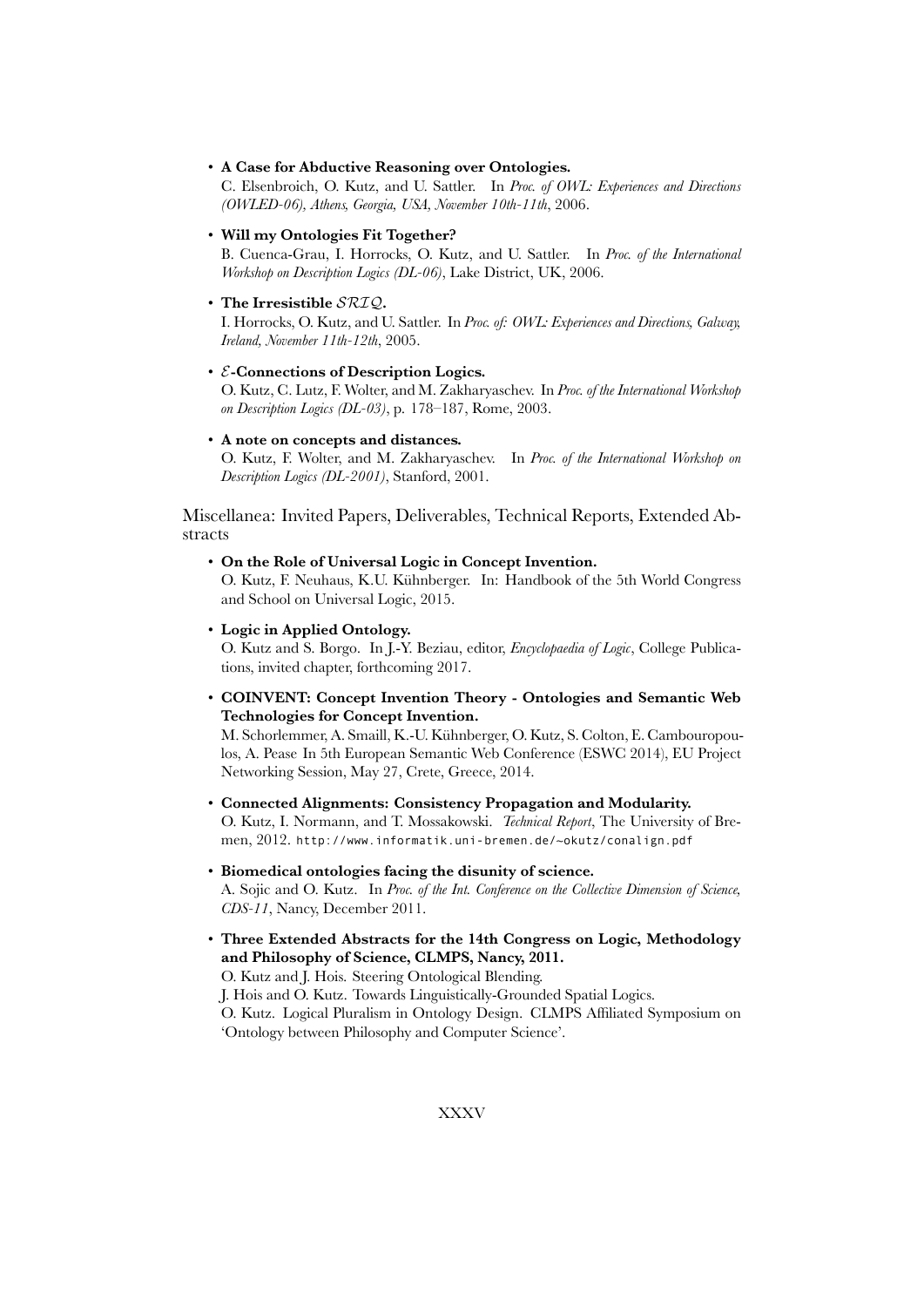• **Making Heterogeneous Ontologies Interoperable Through Standardisation.**

C. Lange, T. Mossakowski, C. Galinski, and O. Kutz. In *Proc. of AEGIS 2nd International Conference 'Accessibility Reaching Everywhere'*, Brussels, November 28–30, 2011.

• **Ontologiebasierte Routenplannung für eine aktivitätsorientierte Elektromobilität mit OpenStreetMap.**

T. Mossakowski, M. Codescu, O. Kutz. In *Proc. of 16. Magdeburger Logistiktagung*, University of Magdeburg, Germany, 29.6–1.7 2011.

- **Ontologies and Reasoning for Ambient Assisted Living.** I. Normann, F. Dylla, J. Hois, O. Kutz, M. Bhatt, M. Schmitt, W. Putz, S. Weber. In *Online proceedings of the 1st OASIS International Conference*, Florence, Italy, 2009.
- **Similarity-Connections between Natural Language and Spatial Situations.** J. Hois, O. Kutz, and J. Bateman. *Workshop on Spatial Language in Context: Computational and Theoretical Approaches to Situation Specific Meaning, (SC-08)* (extended abstract), Freiburg, Germany. 2008.
- **Conservativity in Structured Ontologies.** O. Kutz and T. Mossakowski. *Technical Report*, The University of Bremen, 2008. http://www.informatik.uni-bremen.de/~okutz/OntoStruc-TR.pdf
- **The OWL in the CASL—Designing Ontologies Across Logics.** O. Kutz, D. Lücke, T. Mossakowski, and I. Normann. *Technical Report*, The University of Bremen, 2008. http//www.informatik.uni-bremen.de/~okutz/OWLinCASL-TR. pdf
- **Modular Ontology Languages Revisited.** B. Cuenca-Grau and O. Kutz. *Technical Report*, The University of Manchester, 2007. http://www.cs.man.ac.uk/~okutz/TRmol.pdf
- **Will my Ontologies Fit Together?**

B. Cuenca-Grau, I. Horrocks, O. Kutz, and U. Sattler. *Technical Report*, The University of Manchester, 2006. http://www.cs.man.ac.uk/~okutz/ontologies.pdf

• **The Even More Irresistible** *SROIQ***.**

I. Horrocks, O. Kutz, and U. Sattler. *Technical Report*, The University of Manchester, 2006. http://www.cs.man.ac.uk/~okutz/sroiq-TR.pdf

• **The Irresistible** *SRIQ***.**

I. Horrocks, O. Kutz, and U. Sattler. *Technical Report*, The University of Manchester, 2005. http://www.cs.man.ac.uk/~okutz/sriq-tr.pdf

# **Publications about the Applicant**

Several media have written about our work on computational creativity and related research projects and conferences.

**The European project COINVENT** has enjoyed broad media coverage. A summary can be found here https://www.coinvent.uni-osnabrueck.de/en/publicationsmedia/ other media public appearances.html

XXXVI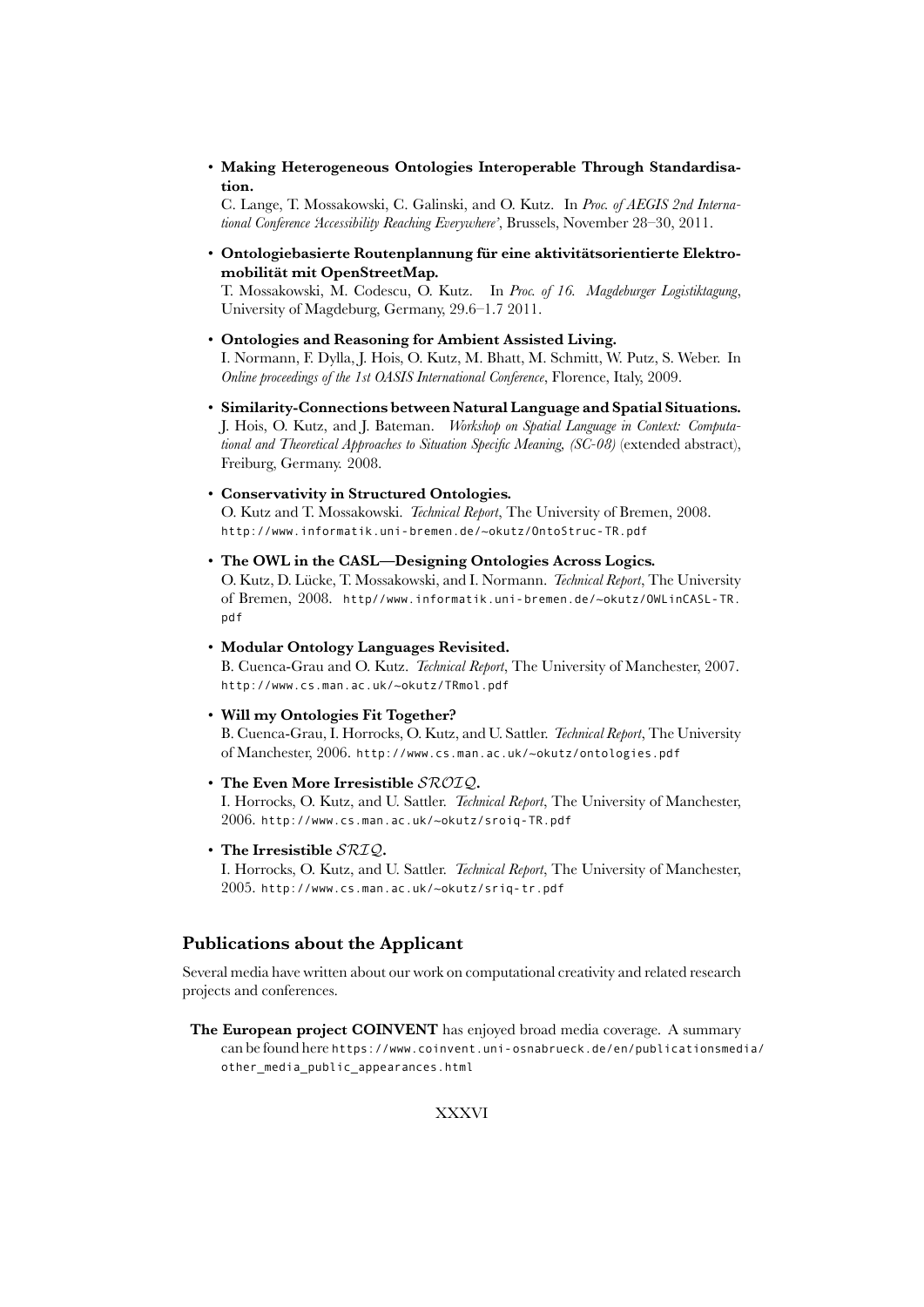#### **Interview with Academia, September 2017**

http://www.academia.bz.it/articles/wie-man-maschinen-das-nachdenken-beibringt The outcomes and relevance of the JOWO conference was discussed and published in an interview for Academia under the title 'Wie man Maschinen das Nachdenken beibringt'.

#### **Interview for the organisation of TriCoLore 2018, December 2018**

https://www.unibz.it/en/news/130572-koennen-roboter-kreativ-malen In connection with the organisation of the TriCoLore event (https://tricolore. inf.unibz.it), the intersection of robotics, human cognition and creativity, and ontology research was discussed in 'Können Roboter kreativ sein?'.

# **Further Data**

# **Invited Talks | International Lecturing | Outreach**

- **August 2018 ESSLLI 2018 Lecturer.** Course on 'Logic, ontology and planning: the robot's knowledge' (with Stefano Borgo).
- **February 2018 Invited Speaker.** International Symposium on Logic, Algebra and Category Theory (LAC 2018), Melbourne, Australia. http://www2.math.kyushu-u.ac. jp/~lac2018/
- **October 2017 Invited Speaker.** International Conference on Computational Approaches to Diversity in Interaction and Meaning. An Interdisciplinary Conference Organised by the ESSENCE Network, 7th–9th October, 2017, San Servolo, Italy
- **September 2016 Invited Speaker.** *From Computational Creativity to Creativity Science*. An International Conference at the ZiF Centre for Interdisciplinary Research, 19–22 September 2016, Bielefeld, Germany.
- **September 2016 LUNA 2016.** Participation in the Long Night of Science (LUNA 2016), presenting the outcomes of the COINVENT project concerning computational creativity research to the general public, Bozen-Bolzano, September 30.
- **August 2016 ESSLLI 2016 Lecturer.** Course on 'The Distributed Ontology Language DOL' (with Till Mossakowski).
- **June 2016 ISAO 2016.** 3rd Interdisciplinary School on Applied Ontology, Bozen-Bolzano, June 27 – July 1, 2016. General Chair and Coordinator of Scientific Program.
- **April 2016 Invited tutorial** on 'Computational Analogy-Making, Concept Blending, and Related Forms of Non-Classical Reasoning' at the FIERCES ON BICA 2016: First International Early Research Career Enhancement School on Biologically Inspired Cognitive Architectures.<sup>12</sup>
- **2014 Invited Speaker.** Computational Creativity, Concept Invention, and General Intelligence, Workshop at ECAI 2014, 19th of August, 2014, Prague, Czech Republic.

### XXXVII

<sup>12</sup>website: http://easychair.org/smart-program/FIERCESONBICA2016/